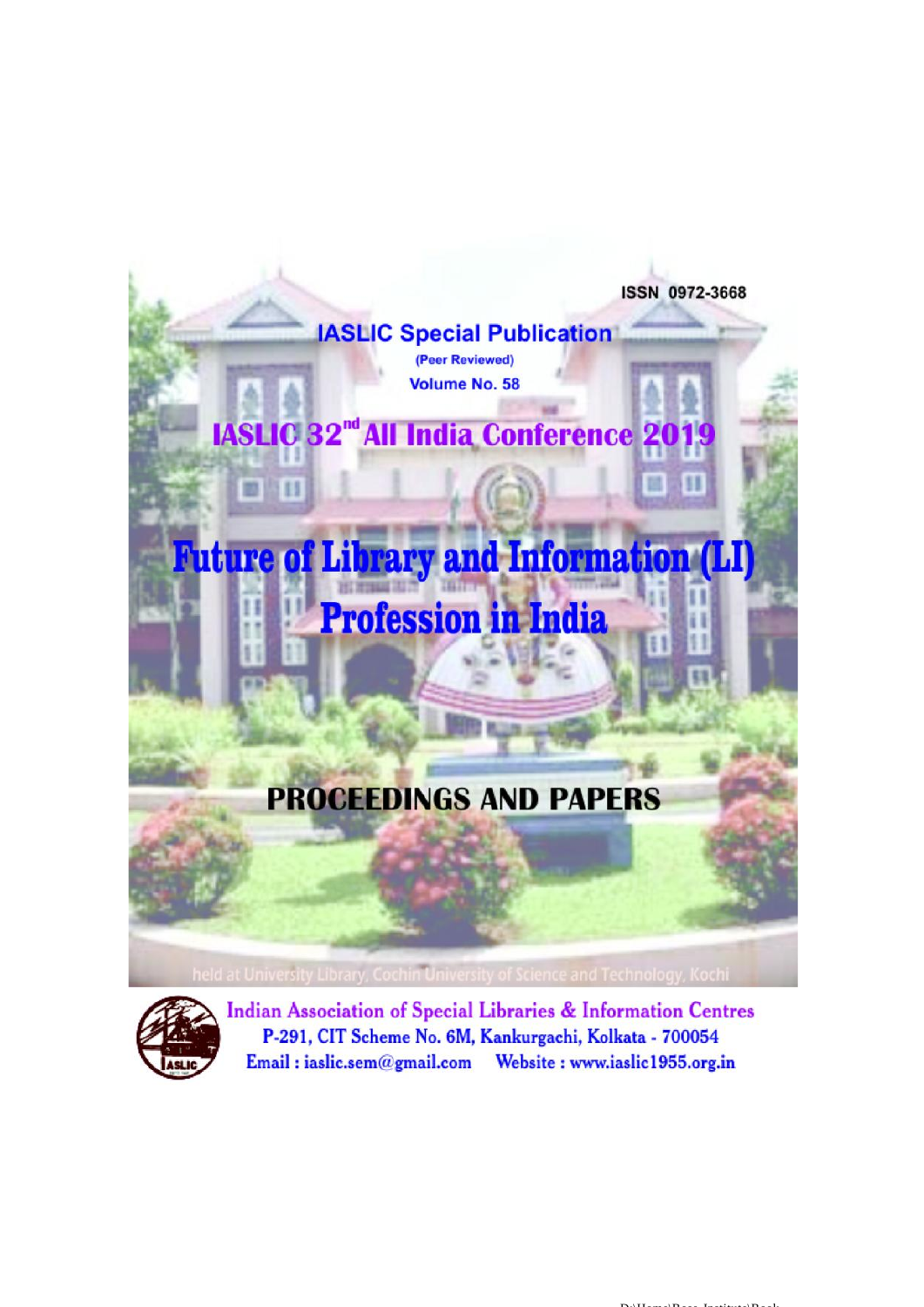**ISSN 0972-3668**

# **IASLIC Special Publication**

**(Peer Reviewed) Volume No. 58**

# **Future of Library and Information (LI) Profession in India**

**SPECIAL INTEREST GROUP**

- **SIG 01 : Social Sciences Information** Performance Appraisal of Libraries / information Centres
- **SIG 02 : Computer Applications in LIS** Digital Archiving

# *PROCEEDINGS AND PAPERS*

**IASLIC 32nd All India Conference 2019** *(Peer - Reviewed Post - Conference Publication)*

held at University Library, Cochin University of Science and Technology, Kochi during December 03-05, 2019



**INDIAN ASSOCIATION OF SPECIAL LIBRARIES AND INFORMATION CENTRES (IASLIC) P-291, CIT Scheme No. 6M, Kankurgachi, Kolkata 700054 e-mail : iaslic.sem@gmail.com Website : www.iaslic1955.org.in**

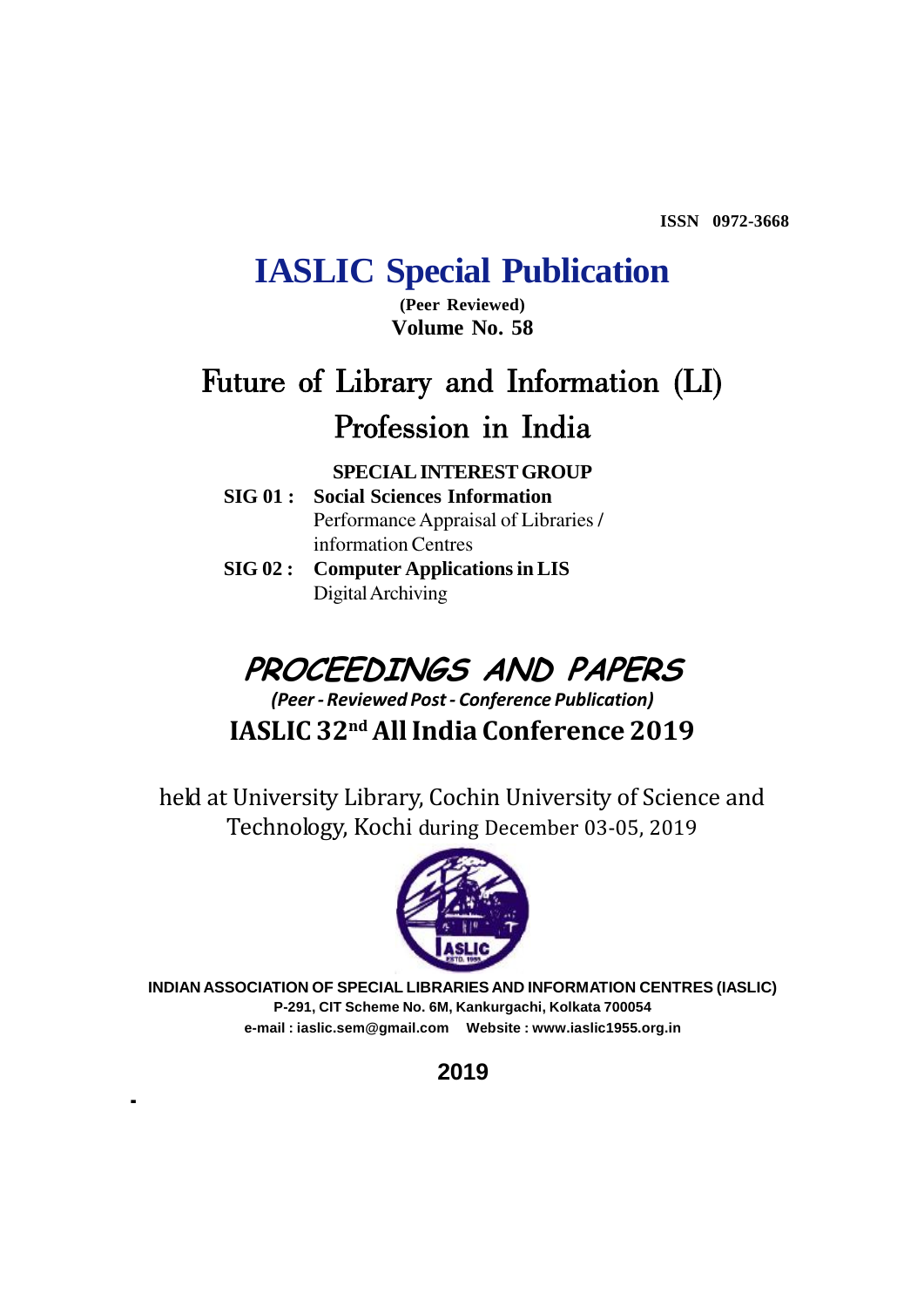### **© IASLIC 2019**

All rights are reserved. No part of this Publication can be used nor reproduced in any form or by any means – electronic, mechanical, photocopying, recording or otherwise. It can neither be stored in a database retrieval system, without prior written permission of the publisher except in the case of brief quotations embodied in critical articles and reviews. Making copies of any part of the Publication for any purpose other than owner's own personal use, is a violation of copyright law.

Authors can self-archive the author's final version of articles for personal use, for internal institutional use and for scholarly sharing purposes with proper acknowledgement, attribution and credit for the published work.

The publisher makes no representation, expressed or implied, with regard to the accuracy of the information contained in the Publication and cannot accept any legal responsibility for any error or omission that may be found in it.

Selected peer-reviewed papers those are presented in the conferences / seminars are only included in the respective post-conference / post-seminar annual IASLIC Special Publication (ISSN 0972- 3668) with a consecutive volume number (IASLIC Special Publication Vol No. 58)

### *Members of the Editorial Board*

Prof. Amitabha Chatterjee, Shri S. B. Banerjee, Smt. Indrani Bhattacharya, Prof. Narendra Lahkar, Prof. Krishnapada Majumder, Prof. Pijushkanti Panigrahi (ORCiD : 0000-0002-5340-7512) Smt. Banasree Roy, Convenor

> *Editorial Assistant* Smt. Mayuri Das Biswas

**Price : Rs. 490.00 US \$ 80** 

Printed by Modern Graphica, 41, Gokul Boral Street, Kolkata – 700 012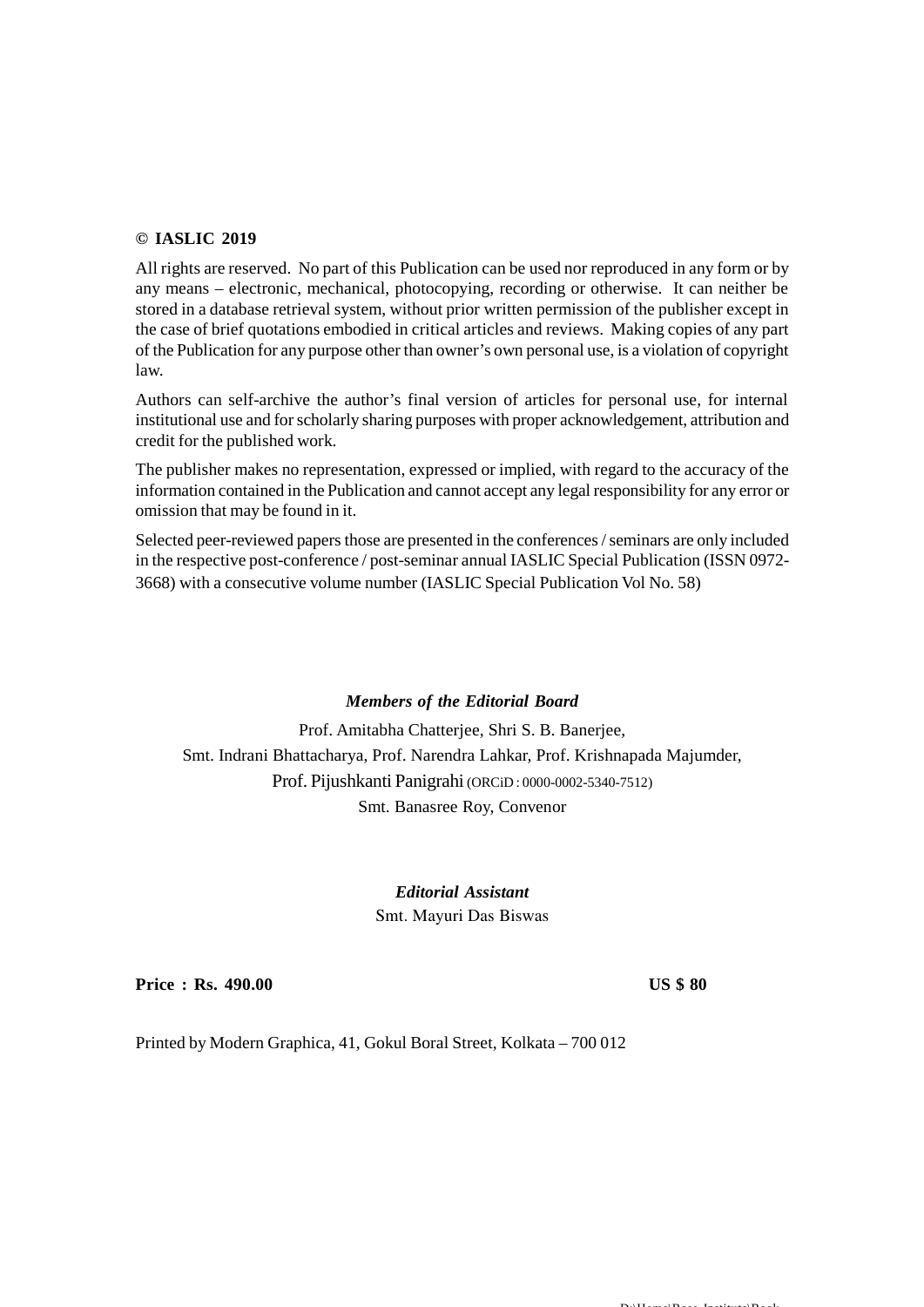### **What the Editors Speak About—**

Prof S R Ranganathan, the father of librarianship in India, recognised 'Librarianship' as a noble profession. According to him 'a librarian derives his joy by seeing the dawn of joy in the face of the readers who were helped in their search for the right information at the right time'. His disciple Dr Ganesh Bhatttacharya, defining in detail, mentioned that a calling is to be considered as a profession, if a few things like specialised knowledge and skills acquired through learning of intensive methods as well as the underlying historical/ scientific/ scholarly principles are affirmed. Additionally, a profession must extend ample scope of continuous education and in-service training to a kind of work which has for its prime purpose — the rendering of public service. He has also pointed out that a profession encourages developing self-consciousness to establish co-ordination and co-operation among practitioners, avoiding bad workmanship and indifferent handling of clientele, to protest against lack of recognition where ever required, availing education and training for keeping themselves updated with the emergence of a new technology and/or different disciplines with wide application. Needless to mention that librarianship affirms these attributes to be a profession and owes a lot to immense contributions of these stalwarts. But the paradigm of the librarianship profession has been fast changing with the increasing application of information and communication technologies leaving the professionals to cope with the new situation. Nature of public service has been changing from oral communication type service to written manuscript based service, to print document based service, to electronic resources based services at the present day context.

 A Greek philosopher Heraclitus said, "Change is the only constant in life". Libraries are no exception. In the new paradigm of ICT era, not only the professionals are experiencing a sea change in the media of resources and the basic functioning of libraries, such as collection, organization, preservation and dissemination of information, they are witnessed of wide changes in users' demands and information seeking pattern as well. Libraries are slowly transformed from a 'Resource Centred Organisation' to an 'Accessed Centred Organisation'. Changes are expected in future in library services too. Basic laws and guiding principles may not change much, but information products and services based on those need are to be redesigned to blend with the changes to address the users' need. The future of librarianship profession would depend how significantly its practitioners adopt and cope up with the transformation of library services blending with the essential changes as per the budget available. Thus 'Future of Library and Information (LI) Profession in India' was considered as the central theme of the IASLIC 32nd All India Conference 2019 for giving a platform to library and information professionals to discuss and decide about the future strategies for meeting the challenges in future.

 Of two SIGs (Special Interest Groups), 'Performance Appraisal of Libraries/Information Centres' was selected for SIG01 *(Social Sciences Information).* Performance appraisal is required to evaluate libraries effectively. A comparison between 'what is' and 'what ought to be' should identify the present situation of libraries/ information centres.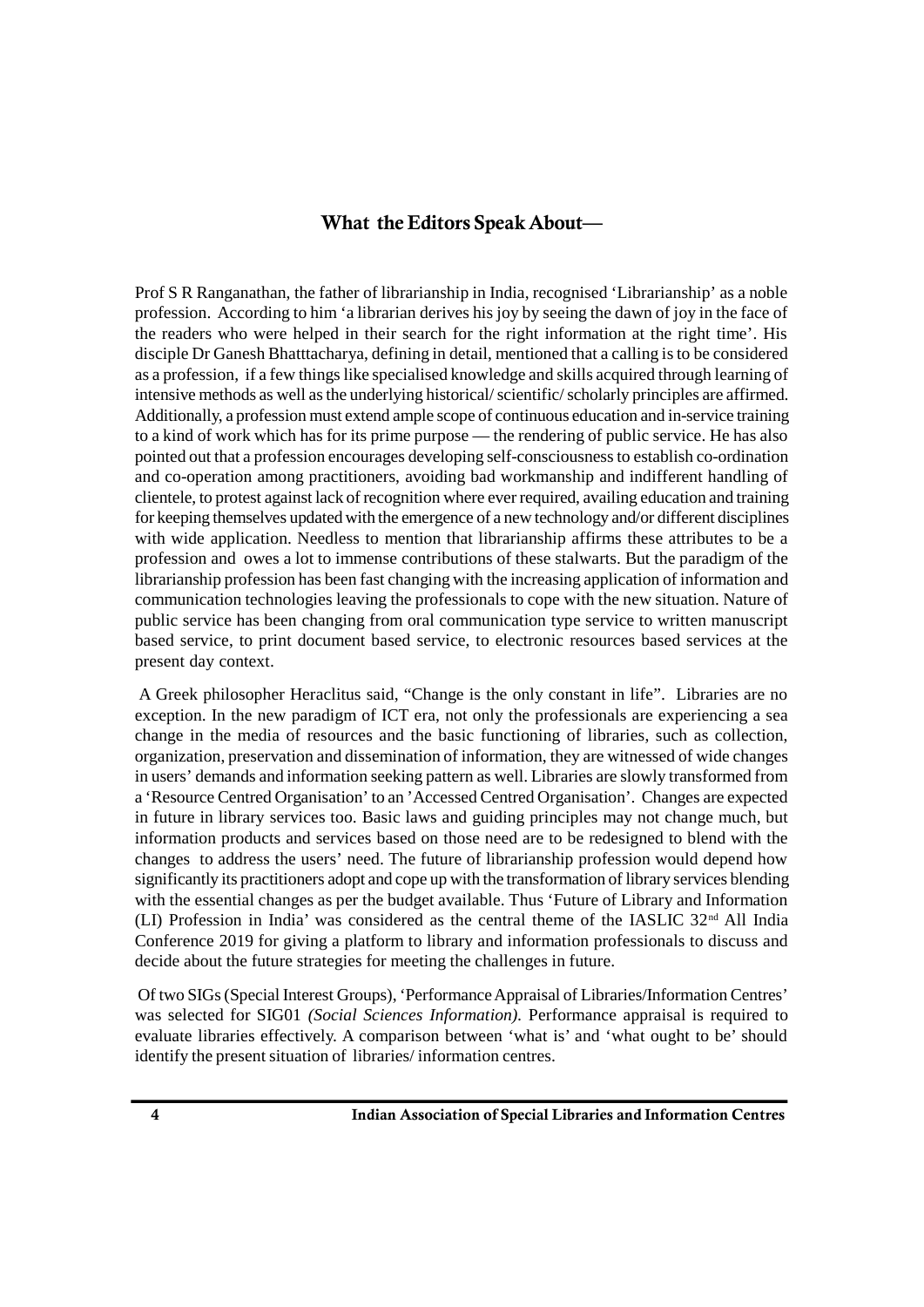Under SIG02 (Computer Applications in LIS), 'Digital Archiving' was considered to discuss on issues of preserving the cultural, historical and scientific heritage of civilization in digital age.

In the first tier of referring process, a total of 35 papers including eight (08) invited papers were accepted for oral presentation and none for poster presentation. Of oral presentations, 26 papers were under main theme (scattered among 14 sub themes), two papers were under SIG 01 and one paper was under SIG 02. Due to non-availability of full-text, one non-presented invited paper could not be included. Another presented paper raising doubts about LI profession is excluded as editors felt that the paper would generate wrong impression about the LI profession amongst neoprofessionals and others. All together twenty-eight papers (including of invited papers), twenty-five presented papers of main theme, two papers of SIG 01 and one paper of SIG 02, are included in this post-conference volume after the final editing. Proceedings and the recommendations of this conference are also included which would give some insights of the future of LI profession in India with the intervention of performance appraisal towards its sustainability. Also papers on digital archiving of cultural/historical heritage would provide some guidelines to cope with the changes due to the emergence of digital technologies.

The editors would like to express thanks to all those who have helped them in innumerable means in bringing out this volume. They are especially thankful to Smt. Banasree Roy, Convenor Serials Division for her tireless, methodical and sincere effort in compilation of this volume. Editors are also thankful to Ms Mayuri Das Biswas for her support in this work . The help of IASLIC Staff Sri Chayan Samaddar and Sri Subhas Sinha in different level of activities in bringing out the volume in its present shape are also acknowledged.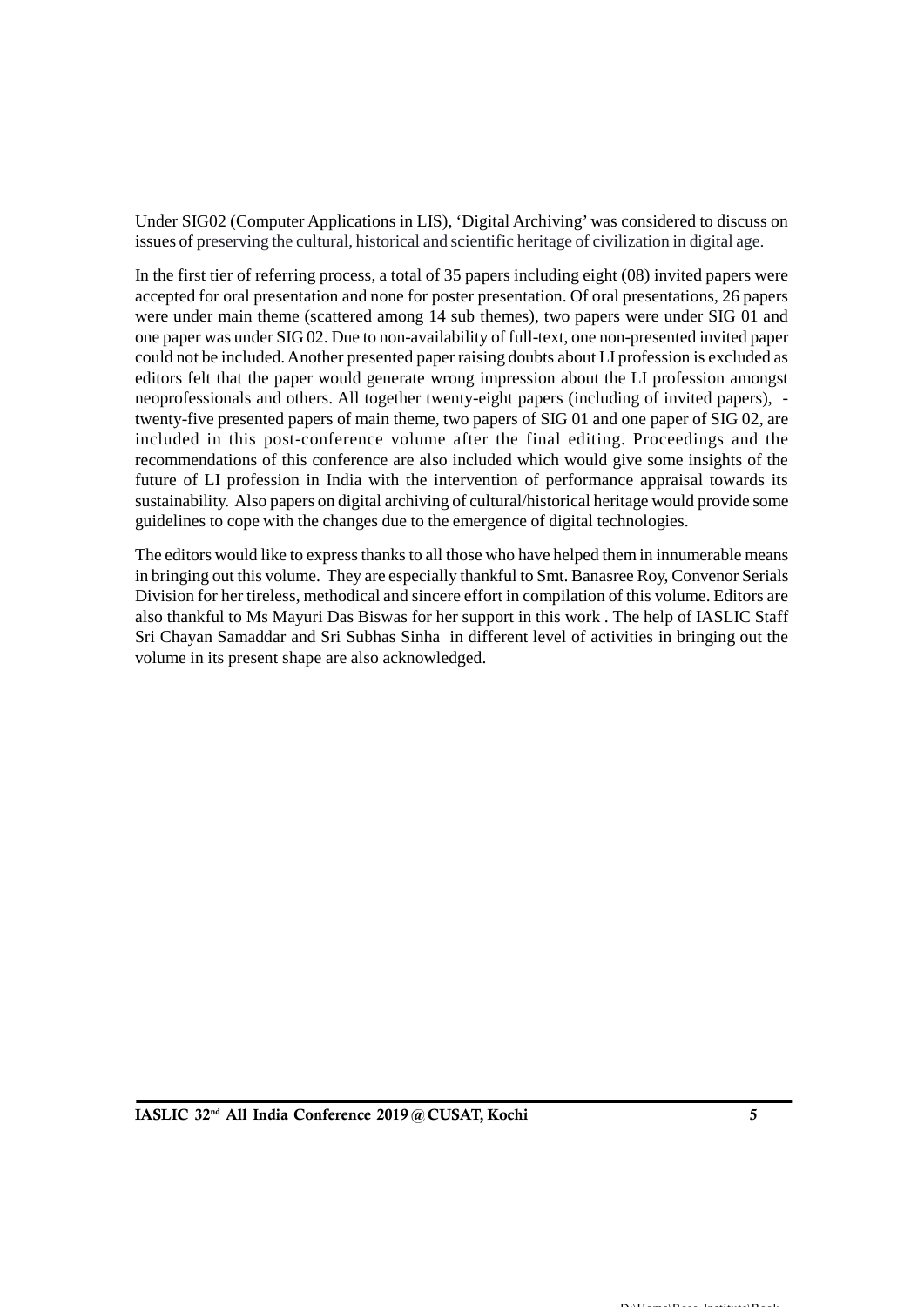# **IASLIC Special Publication**

**(Peer Reviewed) Volume No. 58**

# IASLIC 32ND ALL INDIA CONFERENCE 2019

December 03-05, 2019

University Library, Cochin University of Science and Technology, Kochi

On

# *Future of Library and Information (LI) Profession in India*

# **CONTENTS**

Page

**PROCEEDINGS**

**Address of Conference President** Prof C R Karisiddappa, Conference President 7 **General Secretary's Address** Sri Sajal Kanti Goswami*,* General Secretary, IASLIC 17 **Report of the IASLIC 32nd All India Conference 2019 and Proceedings** 21 Smt. Indrani Bhattacharya, Rapporteur General

### **PAPERS**

| Generation: A response to the Draft NEP 2019<br>John Neelankavil and S Ally Sornam | Library-Based Research for a Knowledge Society with the Net-                                                          |
|------------------------------------------------------------------------------------|-----------------------------------------------------------------------------------------------------------------------|
|                                                                                    | Role of Library and Information Professionals and Professional Body                                                   |
| Resource Centre (TIRC) of NPOL                                                     | Evolving Role of Librariers with reference to Technical Information<br>P Geetha, Binu P John and Wilson K Cherukulath |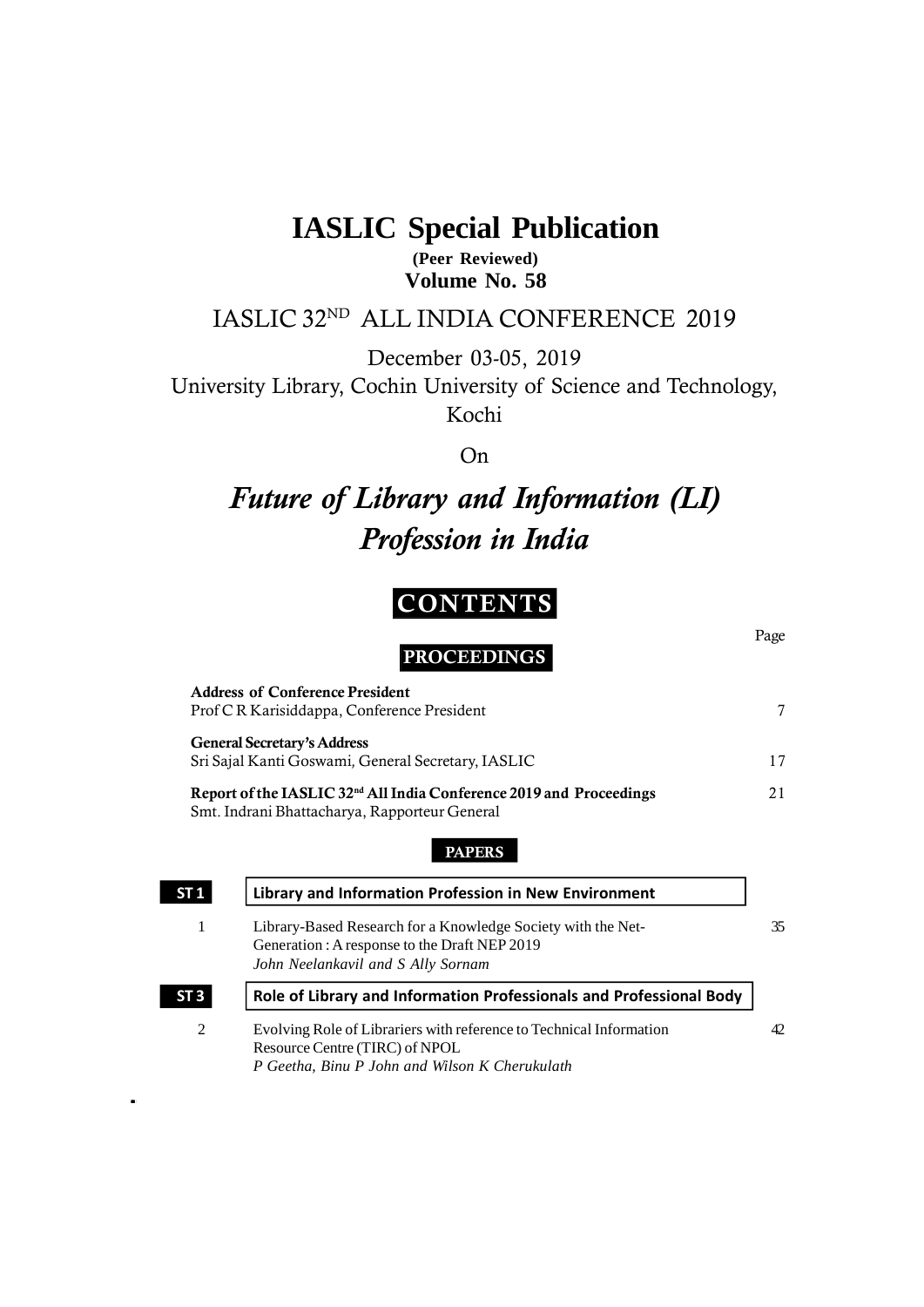| 3               | What Professional Bodies can do for the Future of Library and<br>Information Profession in India?<br>Sanjo Jose and V V Biju                                                        | 50  |
|-----------------|-------------------------------------------------------------------------------------------------------------------------------------------------------------------------------------|-----|
| ST <sub>5</sub> | Reengineering/Reimaging of Library and Information Services                                                                                                                         |     |
| 4               | Role of Academic Libraries in Accreditation and Ranking of Higher<br><b>Educational Institutions</b><br>Surendran Cherukodan and S Humayoon Kabir                                   | 56  |
| ST <sub>6</sub> | New Technology Applications in Library and Information Services                                                                                                                     |     |
| 5               | Transition to Mobile Devices to Access the Internet by the Students<br>of Goa University: A Study of Disruptive Technology<br>Nancy Waral and V Gopakumar                           | 60  |
| 6               | State of the Art Facilities of B C Roy Memorial Library of IIM Calcutta<br>Biswajit Saha                                                                                            | 71  |
| 7               | Cloud Computing and its Applications in Libraries<br>Vishakha and R Sarangapani                                                                                                     | 78  |
| 8               | YouTube as a Learning Resources for Engineering Education<br>N K Sreeja, Aparna Mohanan and A Anupama                                                                               | 86  |
| ST 7            | <b>Digital Libraries and Virtual Libraries</b>                                                                                                                                      |     |
| 9               | Traditional Knowledge of Agricultural Artisan of Rarh Region of<br>West Bengal: Problems and Prospects in Designing Virtual Library System<br>Moumita Ash and Pijushkanti Panigrahi | 92  |
| ST <sub>8</sub> | <b>Green Libraries and Inclusive Libraries</b>                                                                                                                                      |     |
| 10              | Green Library Building: Concept, Custom, Codes and Current Trends<br>Susanta Kumar Senapati                                                                                         | 96  |
| 11              | Transformation of Library into Green Library: A Study in Indian Perspective<br><b>Ashis Biswas</b>                                                                                  | 104 |
| 12              | Library Services to People with Special Needs<br>Achala Munigal                                                                                                                     | 112 |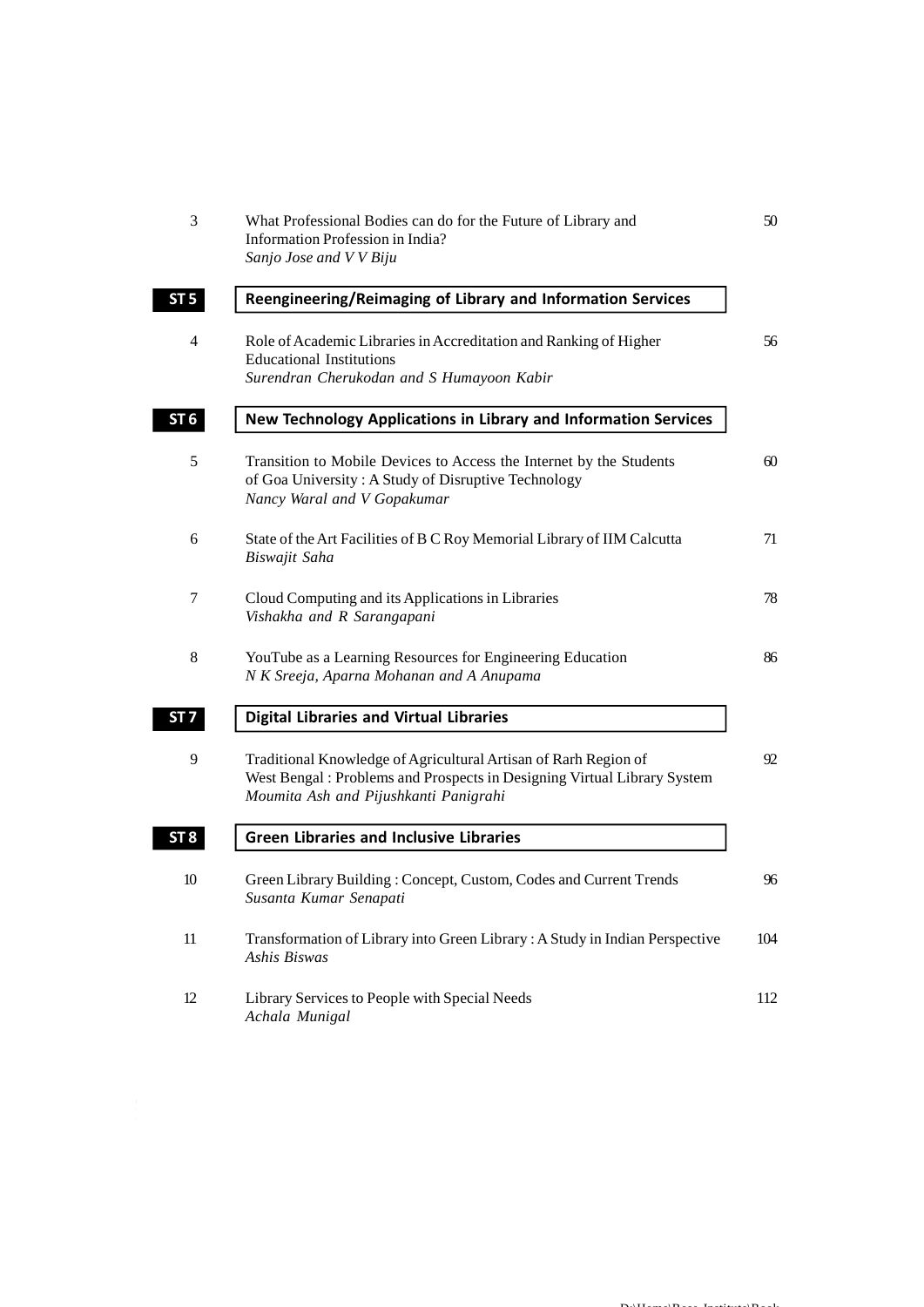| 13              | Green Library: Concept and Rating Systems<br>P K Nidhisha and R Sarangapani                                                                                          | 124 |
|-----------------|----------------------------------------------------------------------------------------------------------------------------------------------------------------------|-----|
| ST <sub>9</sub> | Application of New Management Techniques in Libraries/ICs                                                                                                            |     |
| 14              | Application of Customer Relationship Management in Academic Libraries<br>Rajib Kumar Das and Anuradha Singha                                                         | 133 |
| <b>ST 10</b>    | <b>Management of Online Resources</b>                                                                                                                                |     |
| 15              | Domain Specific Resource Gateway<br>Devika P Madalli, Sagar Gajbe and Amit Tiwari                                                                                    | 139 |
| 16              | Organizational Scheme of Online Resources in Library Websites<br>Veerankutty Chelatayakkot                                                                           | 145 |
| <b>ST 11</b>    | <b>Management of Big Data</b>                                                                                                                                        |     |
| 17              | Research Data Management: Role of Library and Information<br>Professionals<br>A R D Prasad                                                                           | 151 |
| <b>ST 12</b>    | Open Data, Open Content, Open Science and Open Knowledge                                                                                                             |     |
| 18              | Dissemination of Open Government Data through Indian Statistical<br>System: A Roadmap towards Sustainable Development<br>Mayuri Das Biswas and Pijushkanti Panigrahi | 153 |
| 19              | Quality of Pre-print Archives: A Case Study of arXiv Archives in<br>the field of High-energy Physics<br>E R Prakash                                                  | 163 |
| <b>ST 13</b>    | <b>Open Access Movement</b>                                                                                                                                          |     |
| 20              | Open Access Initiatives in University of Kashmir<br>Abdul Majid Baba                                                                                                 | 172 |
| <b>ST 14</b>    | Skill Development for New Age Library and Information Services                                                                                                       |     |
| 21              | Developing Skills of Library and Information Professionals: the<br>Need of the Hour<br>Narendra Lahkar                                                               | 176 |
|                 |                                                                                                                                                                      |     |

**8 Indian Association of Special Libraries and Information Centres**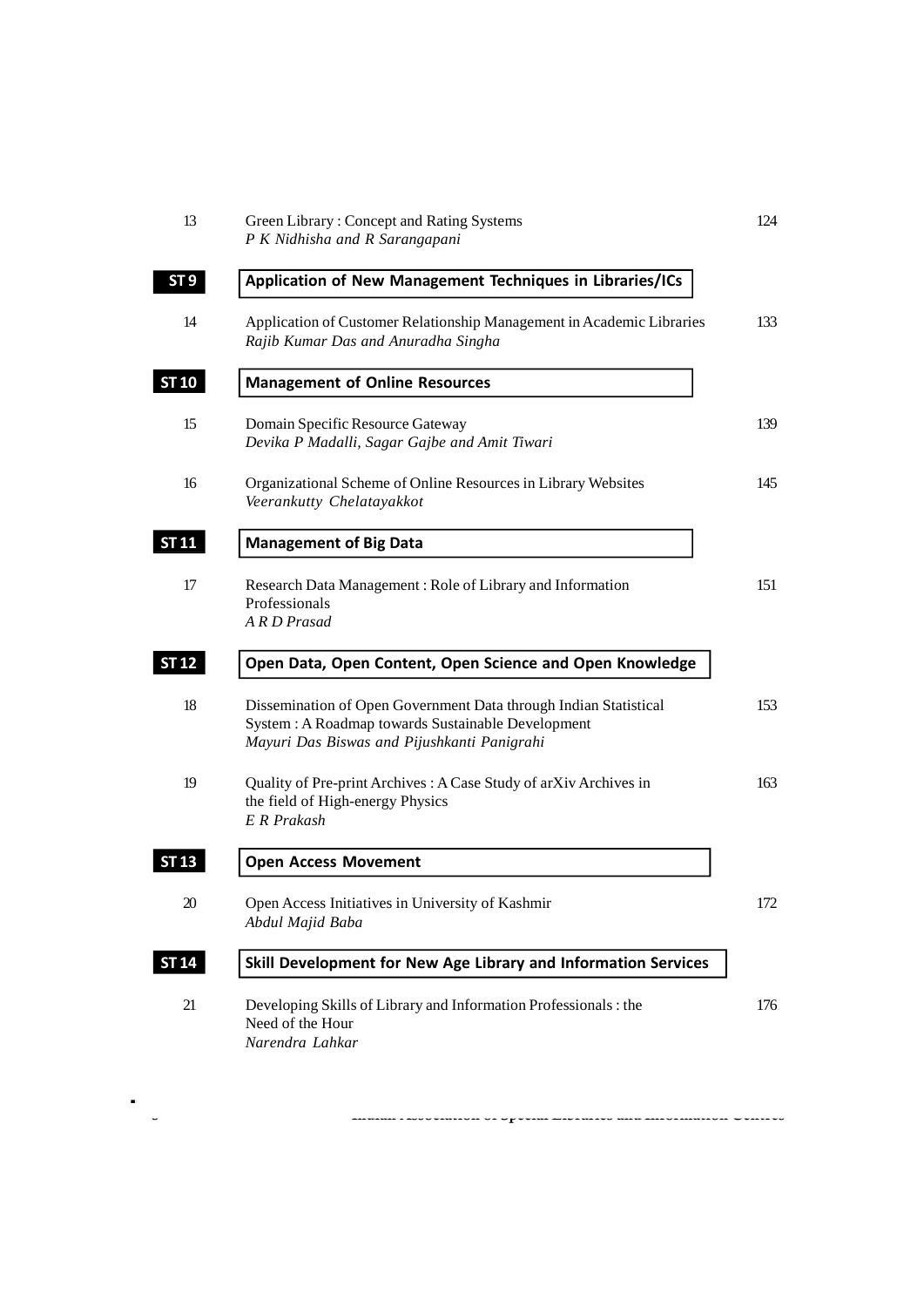| 22            | Changing the Role of LIS Professionals in Transformation of the<br>Society: Strategies and Skills to Adopt and Attain<br>S B Banarjee                                                                                                      | 180 |
|---------------|--------------------------------------------------------------------------------------------------------------------------------------------------------------------------------------------------------------------------------------------|-----|
| 23            | Skill Development Programmes among Library Professionals for<br>Rendering Effective Services to the Users in an Engineering College<br>Library in the Changing Scenario: A Case Study<br>Subhra Banerjee, Binod Bihari Das and Moumita Ash | 189 |
| 24            | Attitude and Skills on Web 2.0 Technology among Library<br>Professionals: A Study on CHMK Library, University of Calicut, Kerala<br>K G Sudhier and S T Seena                                                                              | 196 |
| 25            | Job Diary as a Module of LIS Education for Skill Development<br>with reference to the LIS Education in Assam<br>Nirmal Ranjan Mazumdar, Dipen Deka and Sanjay Kumar Singh                                                                  | 205 |
| <u>SIG 01</u> | <b>SOCIAL SCIENCES INFORMATION</b><br><b>THEME: Performance Appraisal of Libraries/Information Centres</b>                                                                                                                                 |     |
| 26            | A Framework for Performance Evaluation of Libraries/Information<br>Centres in India<br>Amitabha Chatterjee                                                                                                                                 | 212 |
| 27            | Accreditation : the benchmark of excellence for Indian Higher<br>Educational Institutes with special emphasis to Libraries<br>Nitai Raychoudhury                                                                                           | 221 |
| <u>SIG 02</u> | <b>COMPUTER APPLICATIONS IN LIS</b><br><b>THEME: Digital Archiving</b>                                                                                                                                                                     |     |
| 28            | Repository of Banarasi Saree Designs : Techniques to Preserve its Heritage<br>Mohd Shoaib Ansari, Aditya Tripathi and Sneha Tripathi                                                                                                       | 234 |
|               | Author Index                                                                                                                                                                                                                               | 246 |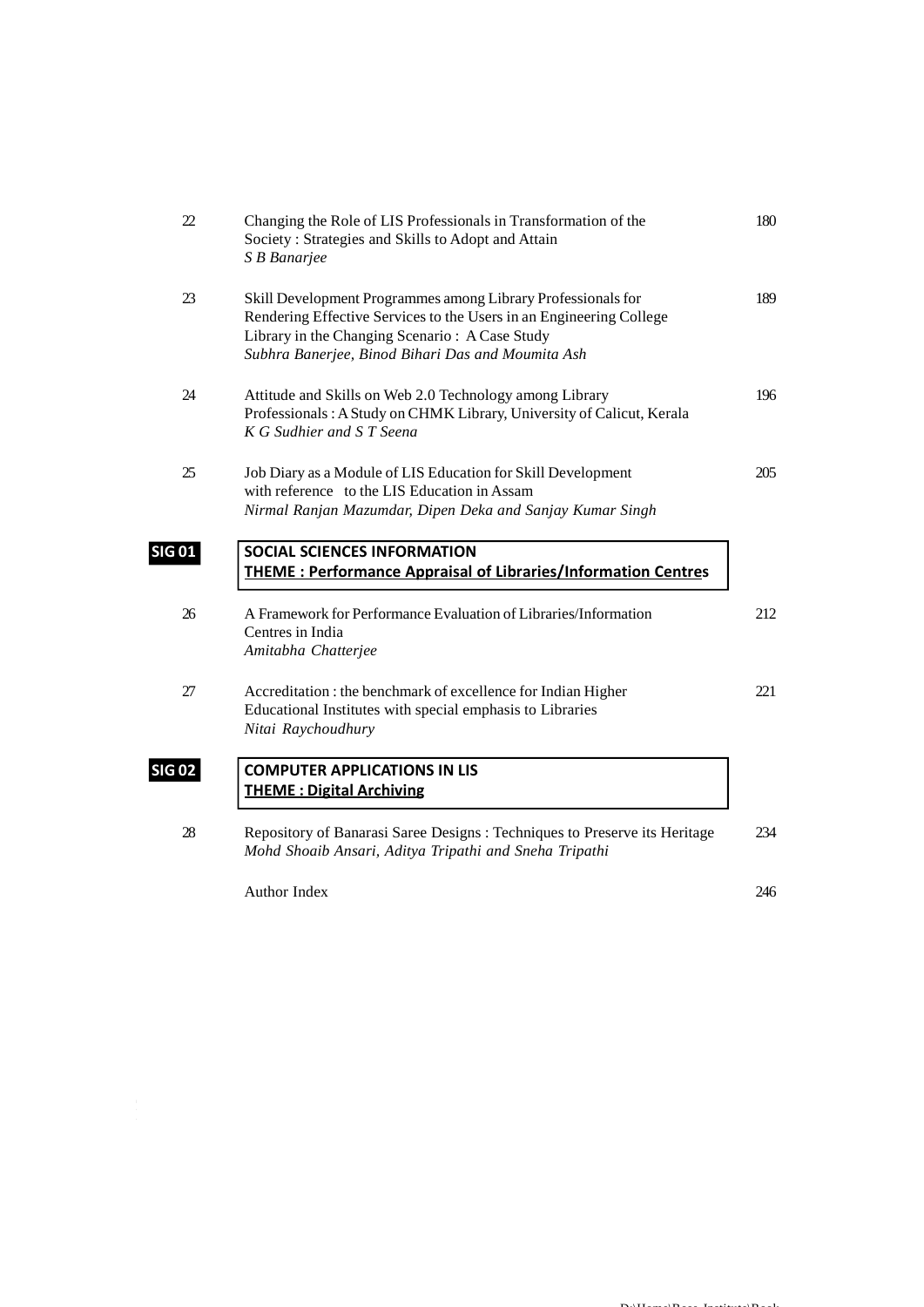# **Address of the Conference President – IASLIC 2019 Library and Information Profession in India: Future Challenges**

### **Prof C R Karisiddappa**

*Former Professor and Chairman, Visiting Professor (2011-2015), Emeritus Professor (2008-2010), Department of Library and Information Science, Karnatak University, Dharwad-580 003, India*

*"If you want a future of libraries, it is within you, the librarians. If you want a healthy community that seeks out knowledge, and seeks informed conversation, then advocate for it beyond your walls."* 

- *Prof R David Lankes*

#### **1. Introduction**

The most impactful technology of the new millennium, the outreach and virtual platform, the "World Wide Web" and its version "Web 2.0" have rechristened libraries to a new avatar and transforming the world by providing access to information and knowledge to people in remote corners of the world. Every space of the present world is progressing at its own speed and every individual has now opportunity to access to 'his or her' (Recalling Ranganathan's Second Law -Every Reader his or her Book) information. The contemporary world has observed and being considered libraries as outdated and underutilized due to the impact of online technologies. But in reality, the use of libraries has enhanced with the access to Web OPAC and Virtual Libraries. The only difference is that users at large are using the libraries from their own access points. Though, it is presumed libraries are hard pressed for delivering effective and efficient services to the users, the profession has been adopting and has to adapt to the changing times. This demands that the LIS professionals must be more confident and competent to withstand the test of the changing times. Over the centuries, along with the changing forms of libraries and their content, the libraries have also been evolving methods and techniques to organize their content, in all forms and formats. They did profess cataloguing practice at the time of manuscript library and now they have developed Web OPAC. Another important fact that reminds us that all these methods and techniques innovated by the library profession have been instrumental in creating parallel technologyoriented means, methods and tools. The Catalogue codes have been, for example, are the sources for schematizing the Metadata and that speaks of its wealth of knowledge in organizing and preserving knowledge from past to the present. Licklider (1965) has made a detailed research on concepts and problems on "Libraries of the Future" records the result of a two-year inquiry into the applicability of some of the newer techniques for handling information to what goes at present by the name of library work — i.e., the operations connected with assembling information in recorded form and of organizing and making it available for use.

#### **2. Legacy of Libraries**

The libraries are the only institutions which have retained their past existence and still profess with the current and modern conditions and situations. Two questions would arise from my thought process:

 If Libraries had not existed, where all output of human knowledge stored and accessed where all books would have been stored and made available???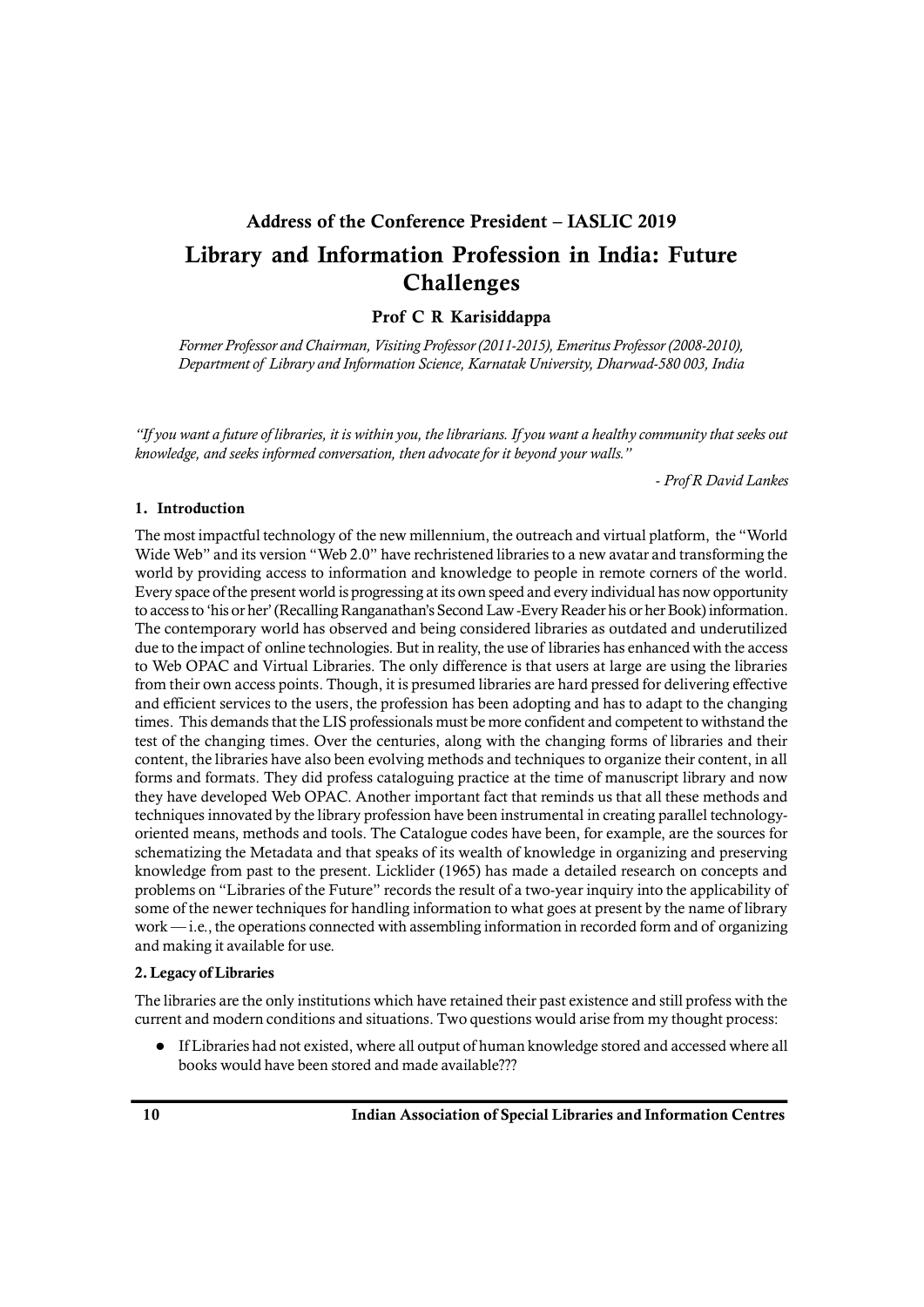If Librarianship was not professed, who would have organized and preserved all the knowledge that has been created over centuries of human effort, zeal?

To exemplify the facts further, the British Museum and Library has preserved the Clay Tablets of the times of King Ashurbanipal of Assyria d. ca. 626 and the second most famous surviving specimens of Cuneiform writing (oldest script) are code of Hammurabi, now in the Louvre Museum of Paris. Our own 'Oriental Research Institute' at Mysuru has the Manuscript of Chanakya's 'Arthshastra' the famous treatise on "Political Economy'. Now we have the biggest public library of the world the "Library of Congress" the catalogue of which can be viewed worldwide. These statements and facts simply profile the legacy of libraries as the one of the oldest surviving social institutions connecting the past with the present.

The Libraries therefore being the oldest ancient social institutions, have evolved from Clay Tablet Libraries to Chained Libraries then to the present Open Virtual Libraries. So, they have been playing an unstinted vital role in preserving the social memory and functioning to inform, educate and entertain the humankind from the dawn of civilization. It is well said that "In place of the wise man of the tribe, the library has become a corporate memory of a civilization". With the change of time the social role of the libraries has also changed. Libraries are considered the repositories of human thoughts and societal memory. The historical development of human communications has been well explained by Marshall McLuhan in his book, "Guttenberg's Galaxy: The Making of Typographic Man" (1962). He has divided the whole process into four phases:

**Phase 1: Oral Communication Era** represented the phase wherein the total communication system was through the word of mouth. Man was equivalent to a book and the spread of social memory was confined to a specific space.

**Phase 2: Written Manuscript Era** was the phase where the ideas were recorded on the naturally available materials for the preservation of thoughts, for the use of future generation. This gave scope for transfer of ideas and understanding across the space.

**Phase 3: Printing Era** was the phase wherein the printing technique was developed by Guttenberg in the fifteenth century and helped tremendously in the multiplication of knowledge resources and the movement of the same, across the space and time. The printing press revolutionized the scholarship and simultaneously printing enabled the task of copying and fostered the spread of ideas resulting in better understanding.

**Phase 4: Electronic Technologies Era** represented the phase where technology played a predominant role in swifter dissemination of knowledge. For McLuhan, electronic technologies were limited to radio, television and early personal computers, which was reflected in his book 'Guttenberg's Galaxy'. But today, these basic electronic technologies have been superseded by the rapid growth and expansion of networks, social media, artificial intelligence, machine learning, etc.

The development of social media along with the electronic technologies can now be taken as the fifth phase of human communication, complimenting the earlier four phases as stated by McLuhan.

Thus, libraries have traversed a long way in the development of human communication system. Today, all types of libraries are in the process of transition as they are shifting from 'Resource Centered Organizations' to 'Access Centered Organizations'. They are the repositories of media that are less confined to place, paper and print. The contemporary and emerging technologies have enabled the libraries to link information and knowledge available locally and remotely empowering the user community to become self-directed learners. User friendly search engines have facilitated the swift and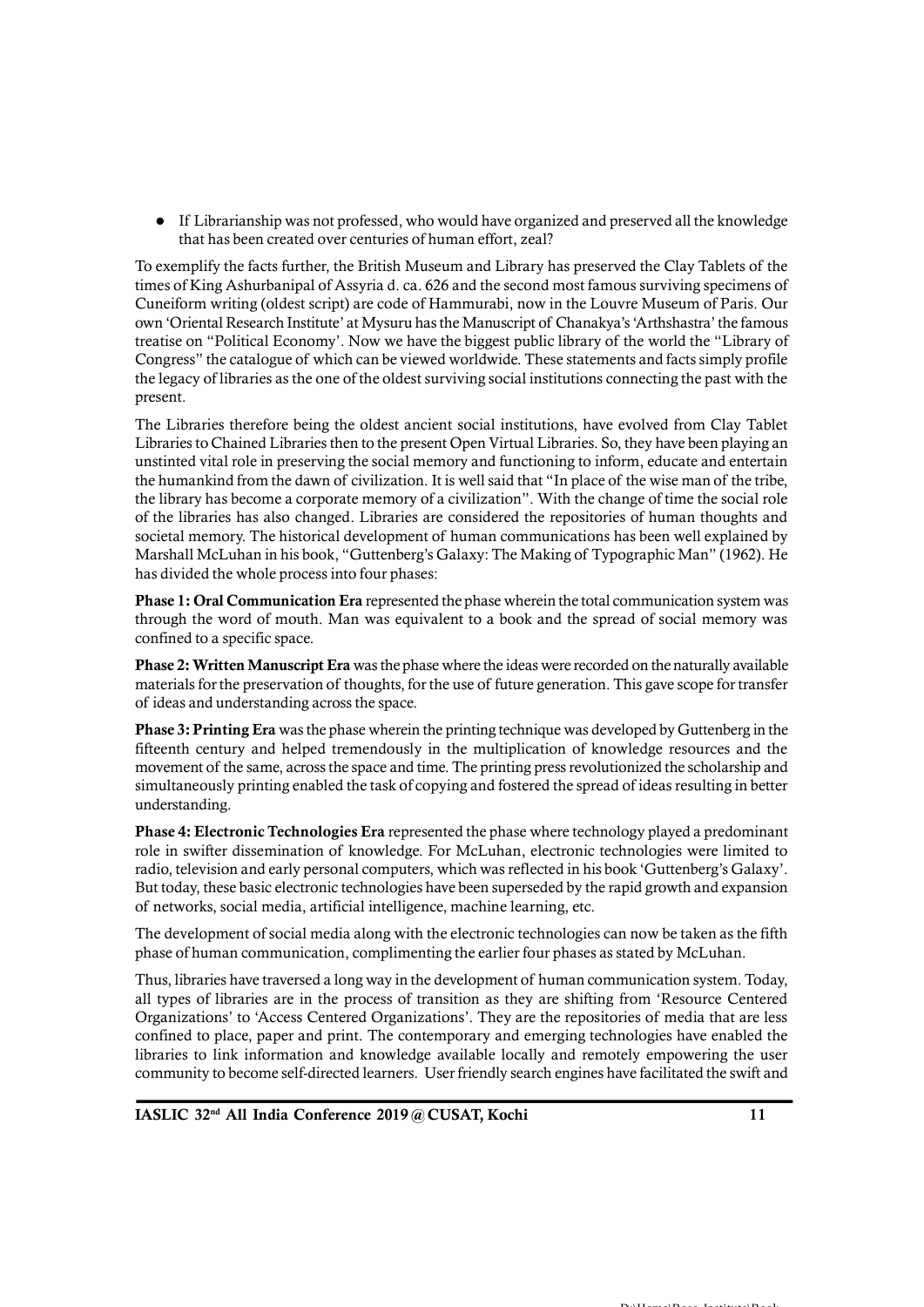productive search for information, at the users' place of convenience. Dramatic advancements in technology have resulted in computers connection to TVs, Internet, cloud computing, online classrooms and mobile devices with fast computing power, thus enabling access to information from anywhere, anytime and in any format. The perceptions of library value from managing collections to supporting teaching-learning and research has paved the way for research productivity and learners' success.

### **3. Landmarks that transformed the libraries:**

Human activities have undergone a change due to the innovations happening at a swift pace. Right from the printing press to the digital tablet, these innovations have transformed the human evolution to a great extent. Gutenberg's printing press is one of the greatest inventions that had revolutionized dissemination of ideas and knowledge and has had a huge impact on scholarly communication. Currently, the information world is witnessing the rapid growth and expansion of Internet, Web 2.0 and Social networks, etc. 21<sup>st</sup> Century Libraries are changing from what they have been to what they must be. Thus, the Libraries are transforming as learning resource centres due to the advances in digital technologies. Simultaneously, libraries need to focus on the challenges like cutting cost and optimum utilization of time by increasing efficiency of the staff and effectiveness of the services. Critics often discuss the relevance of traditional libraries in the digital uprising. Library science professionals need to relook, reflect and reorder their professional roles to provide a paradigm shift which will help to sustain the profession due to emergence of new disciplines, merging of existing disciplines and percolation of swanky digital devices in day to day life of the users. It is therefore discussed by Lorcan Dempsey (2015) that the "importance of thinking about the library in the life of the user instead of the traditional model of thinking the user in the life of the library".

### **4. Transition of libraries of the future - Some Studies**

A study conducted in Israel from 1998 to 2000, investigated through a Delphi panel of forty experts from USA, Canada, Europe and Israel. The experts were asked to grade the desirability and probability of statements relevant to the transition of libraries from traditional to virtual model, the shift from library centered approach to user centered approach and the skills and roles of the information science professionals. It was interesting to note that 77% of the experts believe that it is highly probable that the traditional library model will not be replaced by the virtual model. Nevertheless, traditional model continues to undergo some serious transformations. 87.5% of the experts believe that it is highly desirable that libraries remain 'Society's memory' by amassing and preserving valuable information for the use of future generation. As websites get redesigned often and content management format and techniques change frequently, evaluating information sources seems increasingly complex. 85% of the experts believe that it is highly desirable that LIS professionals devote themselves to understand how people seek and consume information. 73.8% see that this transformation is highly probable. 75% of the participants believe that it is quite probable that in the near future librarians will work at home, communicating with users via email, phone, or skype and 85% of the panel think it is highly desirable that LIS professionals serve their public not only at the library but also beyond the library. 95% of panel saw this transformation as highly desirable. LIS professionals need to develop new skills in offering the services, planning for organizing 'outreach' activities. LIS professionals cannot remain passive waiting for the users to come to the library for assistance. 90% experts view as highly desirable the marketing and promoting of skills and services within the communities or organizations. 77.5% of the experts believe it is quite probable the LIS professionals' roles in the corporate settings will become more analytical and advisory in nature. Another direct result of the Internet revolution has been the need for many users to obtain initial training and continuing support and guidance in information and technology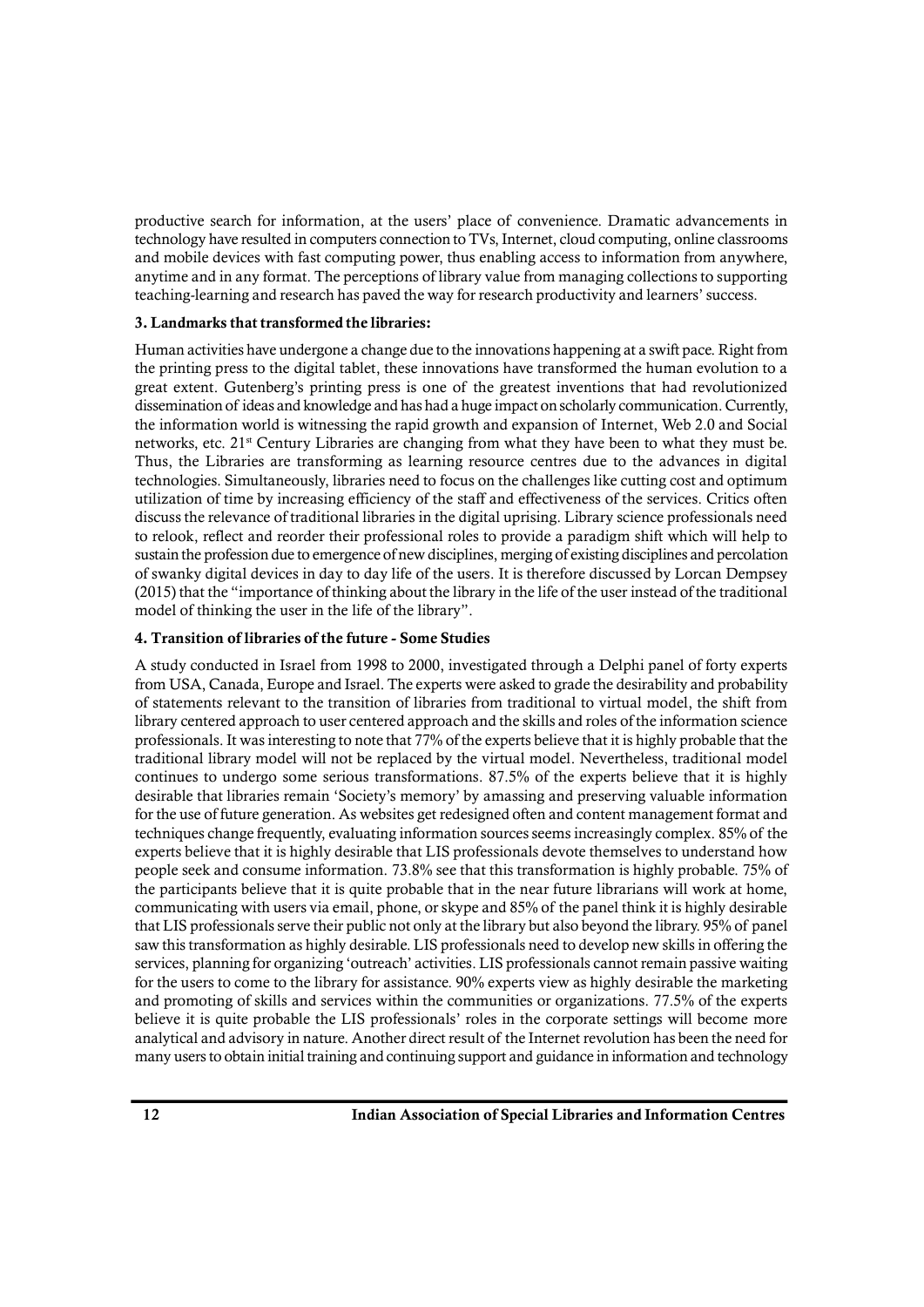related issues. This calls for LIS professionals to become Internet trainers, and advisors, including the information literacy instructions to the users at different levels.

The stress on skill development in the LIS professionals as identified in the above study is supported by another study, titled 'KALIPER (Kellogg ALISE Information Professionals and Education Renewal Project) conducted around the same time in the United States of America. The trends identified by KALIPER project are quite similar to conclusions reached by the Delphi Study in Israel. They felt that LIS professionals should concentrate on their skills and roles and view themselves beyond the library/ information centres with a broader information environment and should also be able to cope with new roles and skills and focus on user centered approach. They said that LIS schools need to concentrate on new information technologies and expand the LIS students' specialization options. Only then the future LIS professional will be able to confront the transformations the LIS profession is undergoing.

After a decade of these landmark studies, in 2012 a collaborative project to explore the future of library and information profession had been initiated by Australian Library and Information Association (ALIA). The project investigated the relevance of libraries to users and the changes experienced by individuals and institutions as well the sustenance of library and information profession. The project concluded that the future is not certain and LIS professionals need to be the architects of our own destiny, anticipating change and adapting our library and information services to be in sync with the developments.

#### **5. Libraries in India – The Present Scenario**

The evolution of libraries and the various studies conducted to understand the future of libraries due to various factors like information overload, globalization and adoption of emerging technology, have made a huge impact on the future of LIS profession all over the world. The following discussion will focus on the aspects that have emerged as a result of the above-mentioned factors, in the Indian context. First, being the transition of libraries from the past and, secondly the adoption of technology and finally the need to develop the relevant skills and knowledge by the LIS professionals to ensure a sustainable future to organize, manage and to provide information to the new categories of users, being denoted as "Millennials".

Quality of information is the determining factor in the context of information overload. Common people are content with the information they can find on the web. But academicians and researchers looking for quality and scholarly information from the web resources become despair with the vast amount of information found on the web. They are the ones who feel the impact of information overload, which affects the LIS fraternity and the user community. Most of the information seekers are content with whatever information they get on the web without bothering to verify the quality of information and the credentials of those who have uploaded the content. This calls for a proactive role of LIS professionals wherein Information Literacy programmes are focused and customized to suit the user community. The LIS professionals should also succeed in attracting those users who have not been going to the library and cater to their information needs in such a way that they appreciate the relevance of LIS expertise in selecting quality content for them.

Many Indian libraries cannot afford to buy or license every document that their users need. Therefore, sharing of resources through library networks at national and international levels becomes essential for libraries. This helps in managing access to information resources that are out of reach to their users. Thus, resource sharing adopted by various libraries helps in reducing information overload in most economical way. The librarians presently are relevant as they can package information for their users and are helping them in knowledge creation processes. LIS professionals were fluent with the published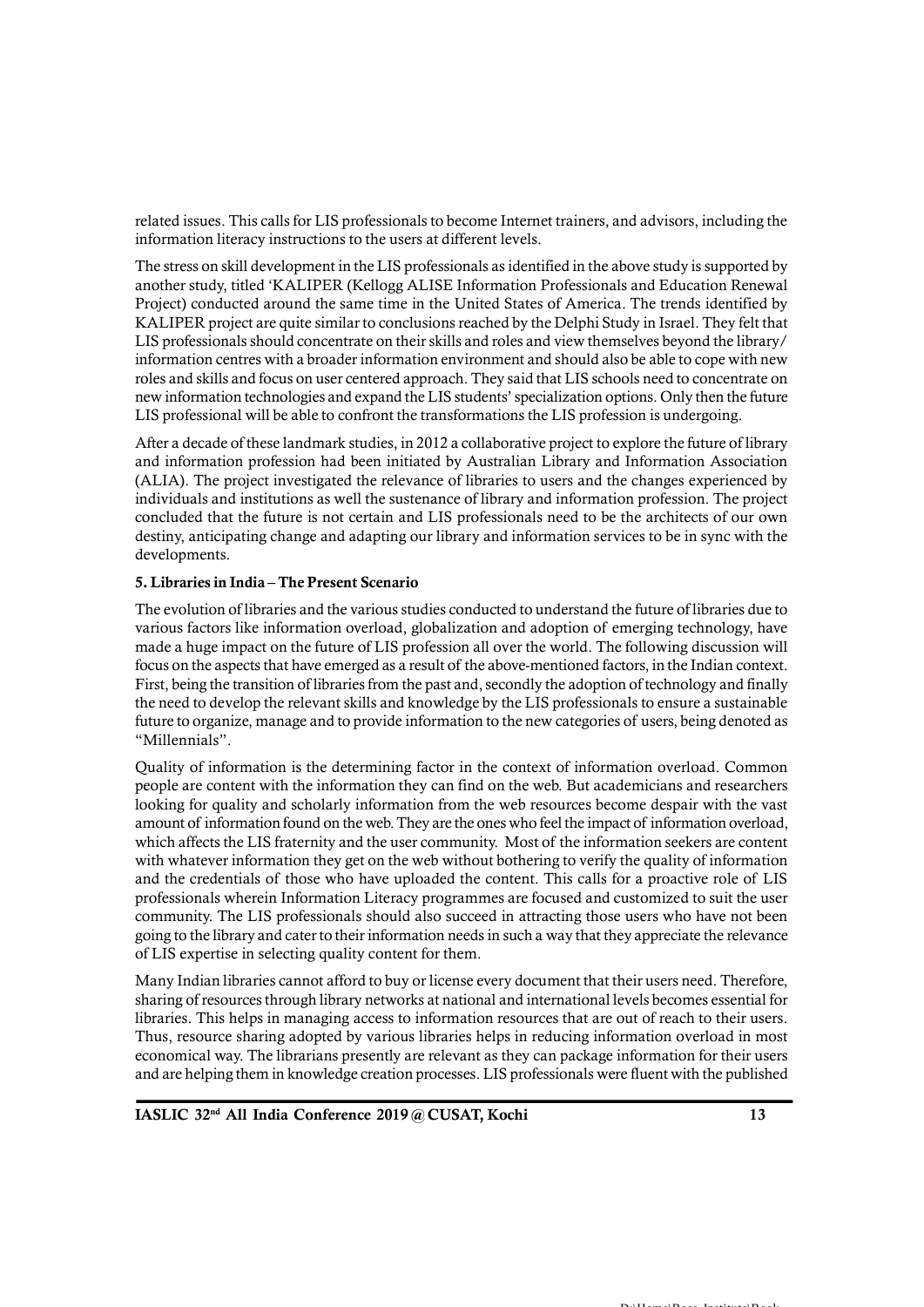resources in the pre-Internet era. But the creation of huge online resources is weaning away the LIS professionals from the skill of fluency of published resources. Basic awareness of technologies like computers, networks, etc. ensured that LIS professionals used their intellectual prowess along with the technology to carry out their functions efficiently.

The unprecedented development in ICT and the advent of networked information services have prompted a thorough review of the LIS profession. During the past three decades' technological developments, newer storage devices, Electronic Databases and the vast adoption of Internet have radically transformed access to information. Greater expertise in retrieving and analyzing the relevant information is therefore essential. The information field has spread beyond libraries and information centres and has been transformed into an industry that creates, organizes, processes and sells information.

The continuous development of the librarians and faculty is being ensured through various Faculty Development Programmes, Orientation Programmes, Refresher Courses, etc. But the challenge is how creative and innovative are these programmes and how do they empower the librarians and faculty in bringing in new dimensions to their work.

### **6. Challenges of the Future Libraries:**

Many libraries are unable to achieve their goals due to lack of staff as well as staff lacking technological and simultaneously professional skills. Building an exclusive digital collection and giving access to the same by providing relevant search facilities is crucial. But the limited funding is a dampener. LIS professionals need to address the ever-demanding users as well as their searching skills through customized information literacy programmes. Managing the data which is an outcome of the various research carried out in academic institutions as well as R & D organizations. Being abreast of research data management tools is the call every library must take to retain their position in the institutions. Creating value for the scholarly work that every library does and contribute to the parent institution is essential for library professionals specially in the academic sector is another challenge which help libraries stay relevant. LIS professionals need to take active part in the scholarly communication by developing the required skills and competencies or else the context of libraries to their user community, especially in the academic libraries, will be a challenge. LIS professionals develop an expertise in the subjects of the user community of the parent organization would be a prerequisite to help the library transform specially in the Indian context. Accepting the rewards that open access movement is offering is the need of the hour. Its indeed a challenge to the LIS professionals to convince their user community to be a part of the open access movement. The core challenge is addressing the quality of LIS education which will produce quality LIS professionals. Incorporating right ingredients of cutting-edge technology, management techniques and communication skills is the key to address the challenge of uniform quality in the curriculum of LIS schools.

#### **7. Future of LIS Profession –Some thoughts**

The future of libraries depends how significantly the transformation of library services happens without disturbing the present setup. For this, it's essential to re-evaluate of electronic resources which will add to the core collection as per the budget available.

Appropriate information products and services need to be designed to market the electronic information resources. The LIS professionals need to have more interactive sessions with the users on a regular basis to understand their information needs and accordingly modified their services as a blend of virtual and on demand services. In most of the bigger and modern libraries, one comes across technology rich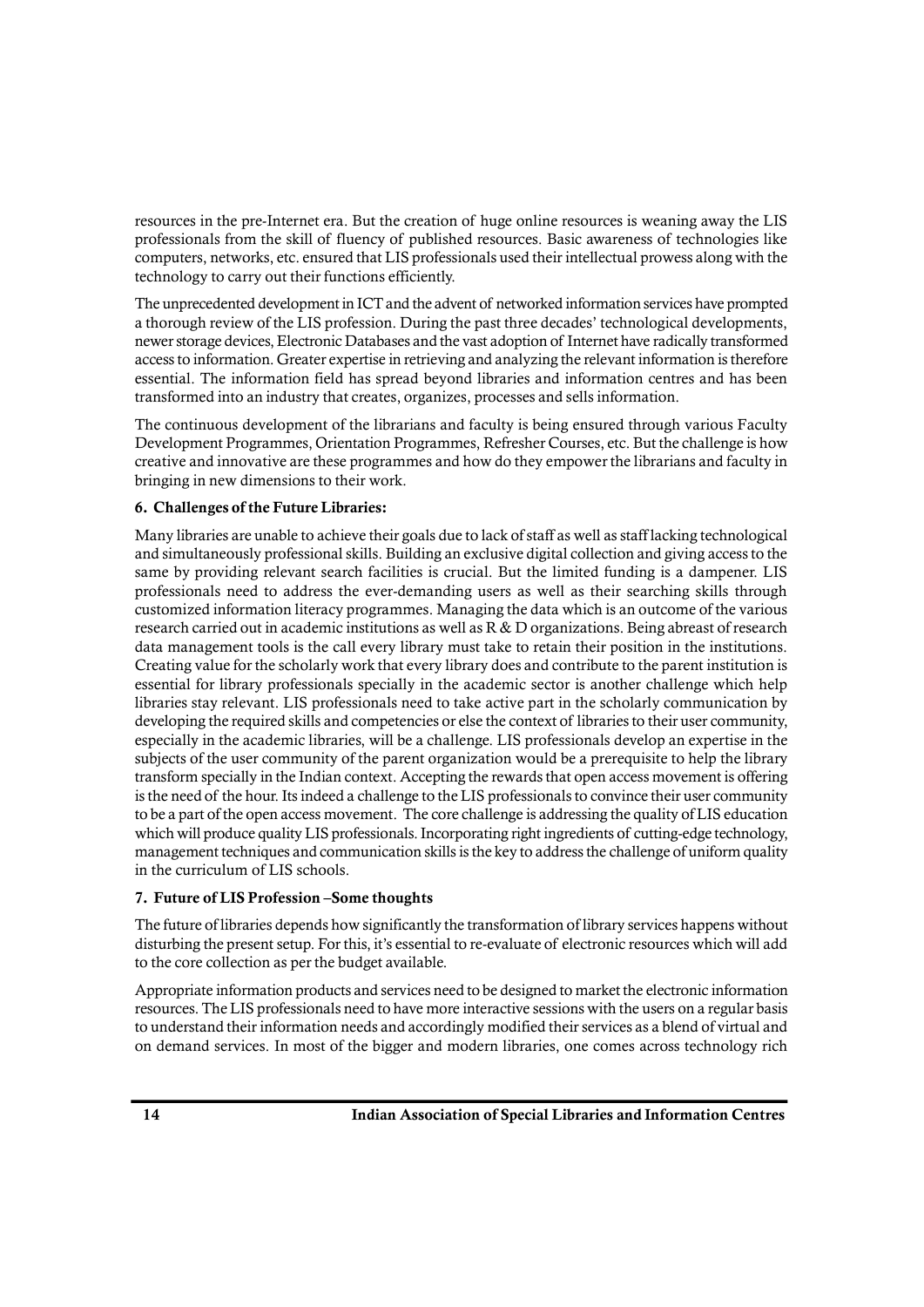virtual service points, staffed pop ups, extended service hours, proactive chat and many offer compliment virtual reference services of telephone, email, chat and face to face interactions.

Rapid adoption of technology has resulted in transformation of library's traditional roles of preserving, cataloguing, classifying and readers services. Recently smart technologies have percolated in all areas of our lives. The future will be characterized by 'Smart Digital Networks' as indicated by the technology trends and these three keywords will design the future. Invariably professionals, gadgets, content and services will be a part of these networks and thereby succeed in bringing tremendous overhaul in almost all aspects of life – right from the input to the output, the process to the product.

Digital and virtual resources will continue to play a predominant role in the libraries of the future as the upward development graph of the digital technology indicates. At the same time, print media will continue its presence in the library collection. Only caution for the future libraries and library networks would be the provision of customized services to the user community at their preferred places. Electronic communication will be the highly preferred mode of communication by the future libraries even as collection development, conservation, preservation and retrieval will be the priorities of the future libraries, knowledge centres and networks.

In future, libraries will have to upgrade their infrastructure as the technology develops, as users' queries become more complex, as archiving of essential content becomes necessary for each library. Content management skill will be predominantly the expertise of LIS professionals. Importance of library is maintained by offering relevant content to users. If it is not maintained, the users are forced to use other service agencies who can provide the tailor-made services. Quality content creation and quality service becomes the benchmark for the future. Knowledge has always been considered as an important source for intellectual and economic development. In today's world, knowledge is basic to economic social, political, scientific and technological development. Augmented reality emphasizes the need to combine content with technology to provide a greater experience. We can feed local history information into travel guides, so when a traveler points the smart device at a building, it will not only tell the traveler what it is, but also what it was and who lived there, providing the tour with an experience of the past, present and the future.

#### **8. Need of the Hour: Developing new professional skills and techniques:**

Scientific and technical advances are more interdisciplinary in nature giving way to diversity of thinking and increase the output by using advanced technologies. These professional schools have been reapproached for providing education that is outdated and inappropriate to meet the needs of the modern age. Library and information professionals should be intelligent, well educated, skilled and experienced and they handle knowledge which is critical to most organizations.

LIS professionals to handle knowledge efficiently should develop relevant soft skills and digital competencies and gain enough experience which is crucial to most of the organizations. Along with these skills and competencies, they need to develop marketing skills, be keen to demonstrate their adaptability in changing environment or when change is imposed on them. Library professionals with diverse talents can be trained to face the challenges of the future libraries. An ideal LIS professional is the one who is ambitious and assertive, who is willing to learn and collaborate, is highly committed, equipped with the necessary technological and leadership competencies, be enthusiastic about the needs of real technology and at the same time, not being emotionally attached to any one system. LIS professionals should be ready to participate in the process of generating, organizing and distributing information and knowledge in the quest for education for all. They must unite to take head-on, the information revolution occurring in the information and communication fields.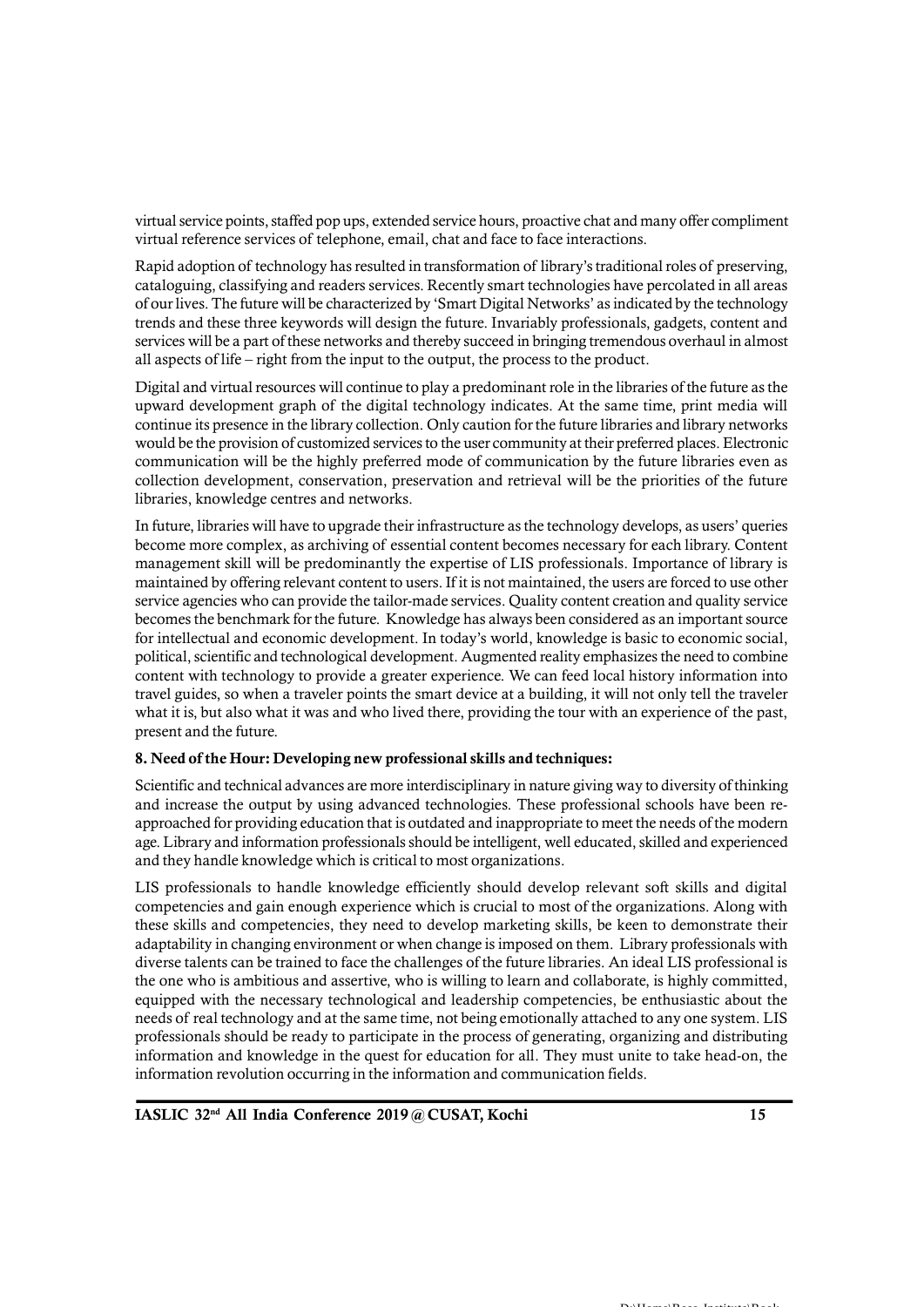### **9. How to keep staying updated – Some key factors**

As Indian libraries undergo transformation, LIS professionals need to be proactive and remain updated regarding the happenings in the profession the world over. There are interesting websites like Top Tech Trends, Web Junction, Library Technology Guides - documents, databases, news, Cites and Insights and some important Library websites. Blogs are also an important source for the professionals to stay in tune with the latest developments and some noteworthy blogs are ALA Tech Source Blog, Digital Libraries, Resource Shelf, LIBRARYTECHTALK, Tech Soup, Musings about Librarianship and many more. Product reviews like Library Technology guides, Library resource guide, Individual vendor websites and reviews, Library associations product newsletters are also essential for the professionals to be abreast with the latest product details. Discussion Lists like Web4 Library, LITA-L, SLA-DITE, LIS-Forum, Current Cites also serve as a platform to discuss common issues concerning their libraries, solve queries, get information about professional events and solutions for the problems. The most effective tool is reading the Journals and magazines available in the various fields of LIS and developing their interest or expertise in a specific area. Efforts should be made to attend continuing education programs like the workshops, seminars, conferences, etc. LIS professionals need to attend conference exhibitions and trade shows and make it a point to visiting libraries and meet peers and know what kind of unique work they are doing. Along with these efforts, LIS professionals need to be a part of library network organizations through their libraries and take memberships of various professional associations.

Technology alone cannot bring the required change. Attitudes, practices and policies need to change if libraries in India are to truly benefit themselves and their community of users by the application of technologies. In order to stay current and relevant, every library and information centre must meticulously create new facilities, services and innovations like:

- Create a niche in their collection according to the needs of the parent institution and design services exclusive to make best use of this niche collection.
- It's important for every library to network with other libraries and professionals and optimize the use of their resources
- Create models for utilization of funds and resources to the optimum and which can be thereby adopted by other libraries
- Interact with the user community and assure them about all possible assistance from the library regarding their information requirement
- Technology should be understood and made use of as a tool rather than as a product for fulfilling the information needs of the user community.

#### **10. Concluding Remarks**

Present day libraries are hybrid in nature as the latest content is mostly available in the digital form and print content still holds significant to some users. As LIS professionals, we need to blend the physical and virtual environments to allow our users to interact with us wherever they are located via any means they may prefer. Tremendous changes brought about by the knowledge age, demand a thorough revision of the nature of the LIS profession. Revamping is certainly needed, and we are witnessing a series of changes occurring within the LIS environment in this direction.

In future, all kinds of libraries will have to align their infrastructure to that ubiquitous technology which will offer plenty of viable opportunities. The users' queries will become unpredictable. The archival of scholarly content becomes essential for each library and managing content will be an essential competency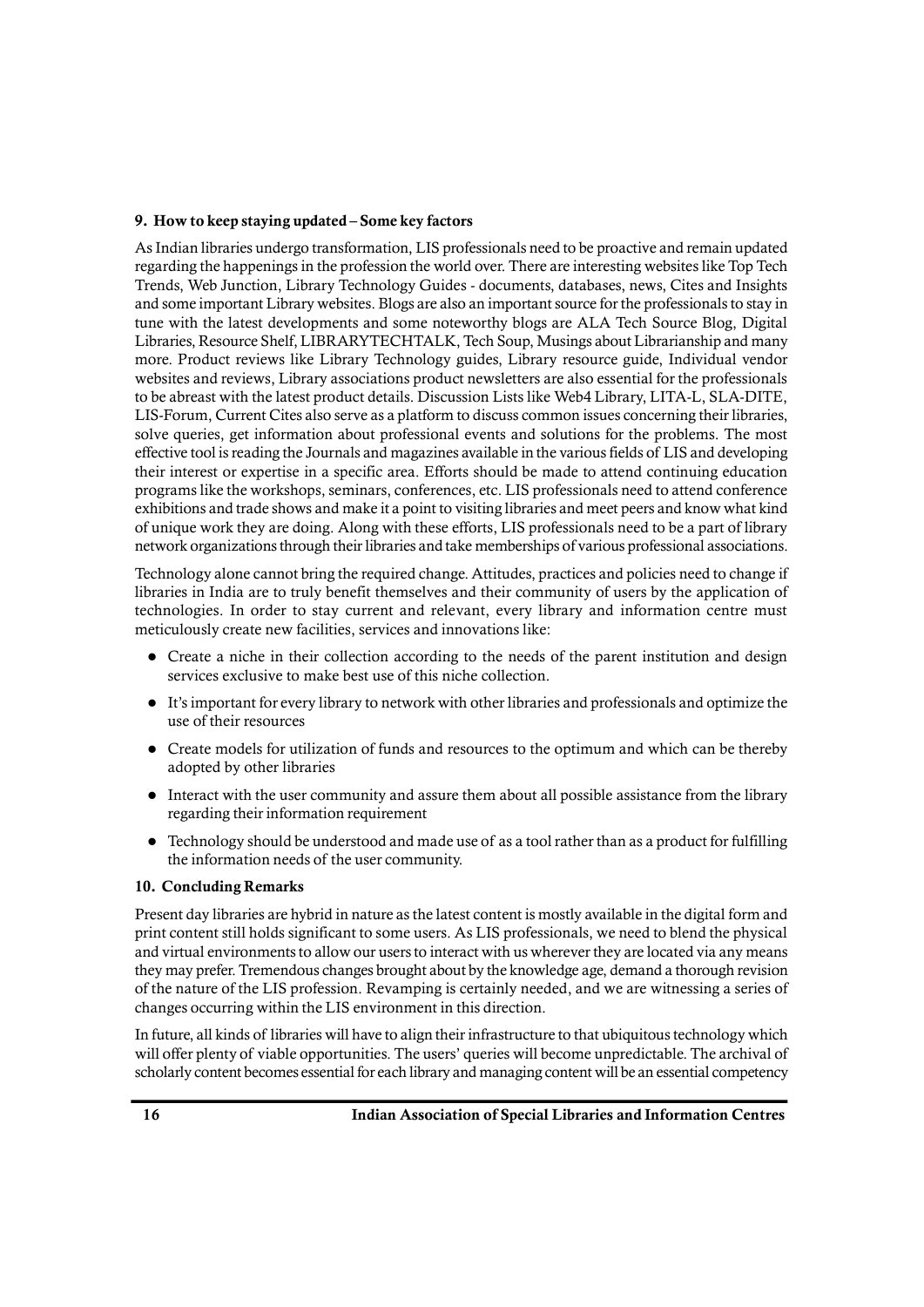that needs to be mastered by the LIS professionals. Libraries are going to be evaluated not only based on the amount of content they possess and have access, but also how they serve their users who are scattered around the globe. Campus will become global for truly modernized libraries in the future which can be aptly summed up with Ivan Illich's quote 'The future depends more upon our choice of institutions which support a life of action than on our developing new ideologies and technologies.'

#### *References :*

- 1. ALIA. *Future of the Library and Information Science.* (2014). Australian Library and Information Association.; Canberra. *https://www.alia.org.au/sites/default/files/documents/advocacy/ALIA-Future-of-the-Profession-ALL.pdf*
- 2. BEST QUOTES About Libraries Librarians and Library and Information Science. *https:// www.librarianshipstudies.com/ 2018/05/quotes-libraries-librarians-library-information-science.html*
- 3. BARUCHSONARBIB ( S) and BRONSTEIN ( J). A view to the future of the library and information BEST QUOTES About Libraries Librarians and Library and Information Science. *https://www.librarianshipstudies.com/ 2018/05/quotes-libraries-librarians-library-information-science.html*<br>BARUCHSONARBIB (S) and BRONSTEIN (J). 3; 2002. p397-408. Doi:doi/abs/10.1002/asi.10051
- 4. CHAN ( D L) and SPODICK (E F). (2016). Ttransforming libraries from physical to virtual. *In* :BAKER (D) and EVANS (W), Ed. *Digital information strategies: from applications and content to libraries and people*. 2016. Elsevier; Chicago. p103-16. doi:10.1016/B978-0-100251-3.00007-X
- 5. DEMPSEY (Lorcan). From infrastructure to engagement: thinking about the library in the life of the user. 2015. *http://www.slideshare.net/lisld*
- 6. GATES (Jean Kay). *Guide to the use of Books and Libraries*. 1979. 4<sup>th</sup> ed. McGraw-Hill Book Company;<br>New York p.4-5. New York p.4-5.
- 7. ILLICH (Ivan). *AZQuotes.com. https://www.azquotes.com/ quote/ 1285945 (Retrieved on: Nov 15, 2019)*
- 8. KAUL (H K). *Empowering libraries: strategies for the future.* 2017. DELNET; New Delhi.
- 9. KUMARI (Ivan). AZQuotes.com. <u>https://www.azquotes.com/guote/1285945 (Retrieved on: Nov 15, 2019</u>)<br>8. KAUL (HK). *Empowering libraries: strategies for the future.* 2017. DELNET; New Delhi.<br>9. KUMARI (M). Role of library *Educational Research* .2,5; 2017. 10. R. KAUL (H K). *Empowering libraries: strategies for the future.* 2017. DELNET; New<br>
10. KUMARI (M). Role of library professionals in today's digital world. *Internat<br>
<i>Educational Research* .2,5; 2017.<br>
10. LICKLIDER
- 
- 11. MCLUHAN (Marshal). *Gutenberg galaxy: the making of typographic man.* 1962. University of Toronto<br>
11. MCLUHAN (Marshal). *Gutenberg galaxy: the making of typographic man.* 1962. University of Toronto<br>
11. MCLUHAN (Mar Press; Toronto
- 12. MOMOH (E O) and FOLORUNSO (A L). The evolving roles of libraries and librarians in the 21st century. *Library Philosophy and Practice* . 2019. *https://digitalcommons.unl.edu/ libphilprac/2867/*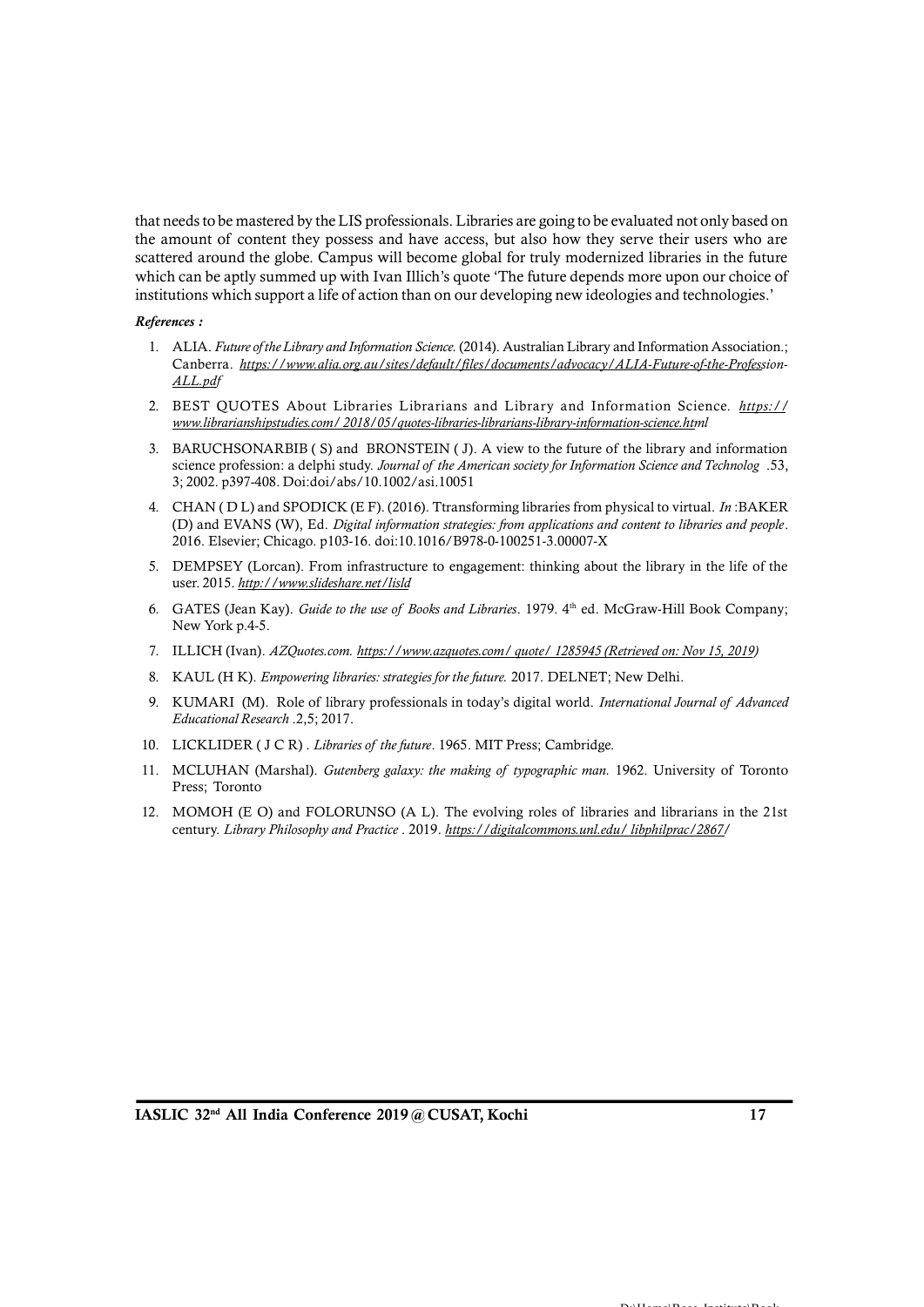## **ST- 1 : LIBRARY AND INFORMATION PROFESSION IN NEW ENVIRONMENT**

*Paper Ref : ST - 1/2*

# **LIBRARY-BASED RESEARCH FOR A KNOWLEDGE SOCIETY WITH THE NET-GENERATION : A RESPONSE TO THE DRAFT NEP 2019**

**John Neelankavil CMI<sup>1</sup> and S Ally Sornam<sup>2</sup>**

#### *Abstract*

*Purpose : National Education Policy (NEP) 2019 emphasises on the research culture, especially at the level of higher education. Despite its well-resourced architecture for higher education, NEP urgently requires an imaginative, flexible exposure to some crucial, practical and ideal concepts on library and library-based research, which would promote to take creative leadership overcoming 'knowledge disaster', otherwise that may adversely affect the entire humanity.*

*The National Education Policy 2019 should take up appropriate steps to face the challenges positively and implement the recommendations to produce, protect, and promote the quality knowledge for a better humanity.* 

*research, which would promote to take creative leadership overcoming 'knowledge disaster', otherwise that*<br>*Methodology is affect the entire humanity.*<br>*The National Education Policy 2019 should take up appropriate steps techniques were employed for the collection of primary data from the librarian and the experienced library experts. Both quantitative and qualitative techniques are used for this study. Methodology*: *Primary source of data has been used for the study. Field survey method and interview*<br>techniques were employed for the collection of primary data from the librarian and the experienced library<br>experts. Bot

*are relevant, though there are areas for betterment.*

*But the space requirements of the present and for the future is ambiguous and in metaphysical nature. So findings would help in university library space management which is essential to think towards modernization in the present context. Expert opinions are recorded as recommendations for library space management for the present and for the future as well.*

*Originality : The following 'Five Laws' with special thrust to the university library space management may be useful in todays context : 1) University library is a space for research; 2) Every researcher in the University and his/her research space; 3) Every University library space and its researcher; 4) Catch the mind and provide maximum facilities for the researcher and 5) University Library is a growing research-ecology. This paper also provides recommendations to the Govt. of India, UGC, NAAC and other Institutions of Higher Education to modernize the library space in the university with maximum research facilities for research habitats to facilitate discussion, silent study. ICT facilities are needed to produce quality outputs by continuous research works.*

*Keywords: Net-generation; Research ecology; Research habitats; Knowledge mission; Knowledge disaster; Knowledge flow; Library space*

*<sup>1.</sup> Principal, Chetana College, Chiyyaram, Thrissur, Kerala, frjneelan@gmail.com*

*<sup>2.</sup> Associate Professor & Head, PG & Research Department of Library & Information Science, Bishop Heber College (Autonomous), Tiruchirappalli, Tamil Nadu, allysornam@gmail.com*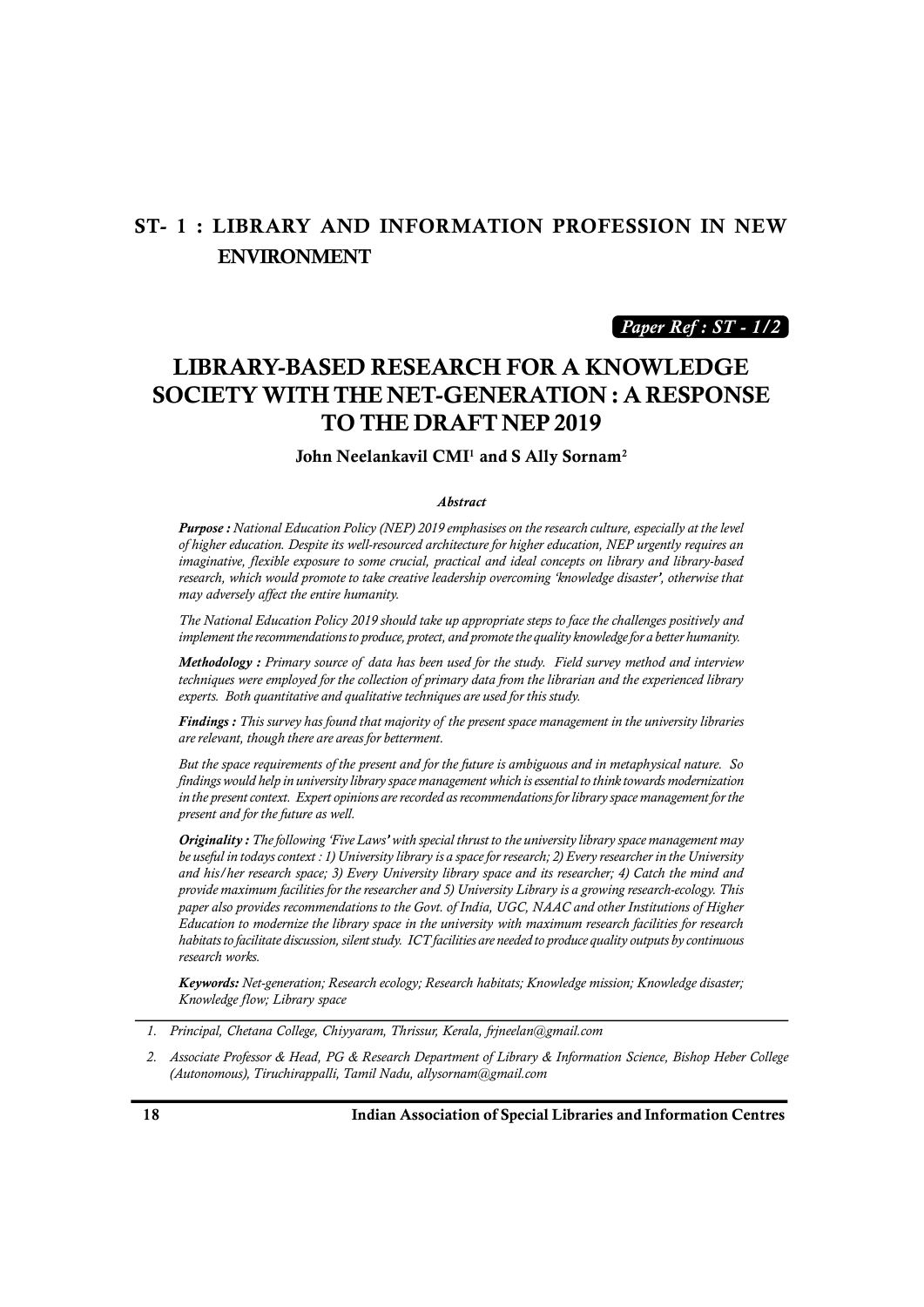# **ST - 3 :ROLE OF LIBRARY AND INFORMATION PROFESSIONALS AND PROFESSIONAL BODY**

*Paper Ref : ST - 3/3*

# **EVOLVING ROLE OF LIBRARIES WITH REFERENCE TO TECHNICAL INFORMATION RESOURCE CENTRE (TIRC) OF NPOL**

**P Geetha1, Binu P John<sup>2</sup> and Wilson K Cherukulath<sup>3</sup>**

#### *Abstract*

*Purpose : The Information Communication Technology (ICT) has changed the formats of information <i>Abstract*<br>*Purpose : The Information Communication Technology (ICT) has changed the formats of information resources and the way of their access. This in turn has influenced the information needs of users. Librarians h Abstract*<br>*Purpose : The Information Communication Technology (ICT) has changed the formats of information***<br>resources and the way of their access. This in turn has influenced the information needs of users. Librarians<br>ha** *Abstract*<br>**Purpose :** The Information Communication Technology (ICT) has changed the formats of information<br>resources and the way of their access. This in turn has influenced the information needs of users. Librarians<br>hav *Oceanographic Laboratory (NPOL) in the present scenario. It also identifies the new services to be provided as well as the infrastructure facilities and services to be upgraded to meet the users requirement.*

*Methodology : Data collected from the login registers and the Questionnaire method have been used to information needs of users of Technical Information Resource Centre (TIRC) of Naval Physical and*<br>Oceanographic Laboratory (NPOL) in the present scenario. It also identifies the new services to be provided as<br>well as the Oceanographic Laboratory (NPOL) in the present scenario. It also identifies the new services to be provided as<br>well as the infrastructure facilities and services to be upgraded to meet the users requirement.<br>**Methodology** *downloaded. The data collected have been analyzed to reach conclusion. In addition to these, the data in the login registers also help to augment library services more effectively.*

*Findings : The study shows that researchers like to have both media namely print and digital for information. For immediate requirements, they depend on digital resources while serious and continuous reading they prefer print media. In the digital era, users expect more digital resources in TIRC for reference. Users require new services like videoconferencing and virtual class room facility for knowledge sharing. Everybody knows that library is a calm and peaceful place where anybody (here all employees) can visit at any time and read the materials which they like.*

*Originality : This study is conducted based on the data collected from questionnaires and login registers. The data are also collected from the discussion with the library committee members and library refurbishment committee members. It tries to find out the exact need of the users in the digital era.*

*Keywords : Information need; User characteristics; Digital libraries; Techfocuz digital library; NPTEL; DSpace; e-learning; Koha*

- *1. Scientist E, Naval Physical & Oceanographic Laboratory, Thrikkakkara, Cochi, Kerala, geethapallikkuth@npol.drdo.in*
- *2. Scientist E, Naval Physical & Oceanographic Laboratory, Thrikkakkara, Cochin, Kerala, bpjohn@npol.drdo.in*
- *3. Scientist E, Naval Physical & Oceanographic Laboratory, Thrikkakkara, Cochi, Kerala,*<br>geethapallikkuth@npol.drdo.in<br>2. *Scientist E, Naval Physical & Oceanographic Laboratory, Thrikkakkara, Cochin, Kerala, bpjohn@npo Kerala, wilsonkc@npol.drdo.in*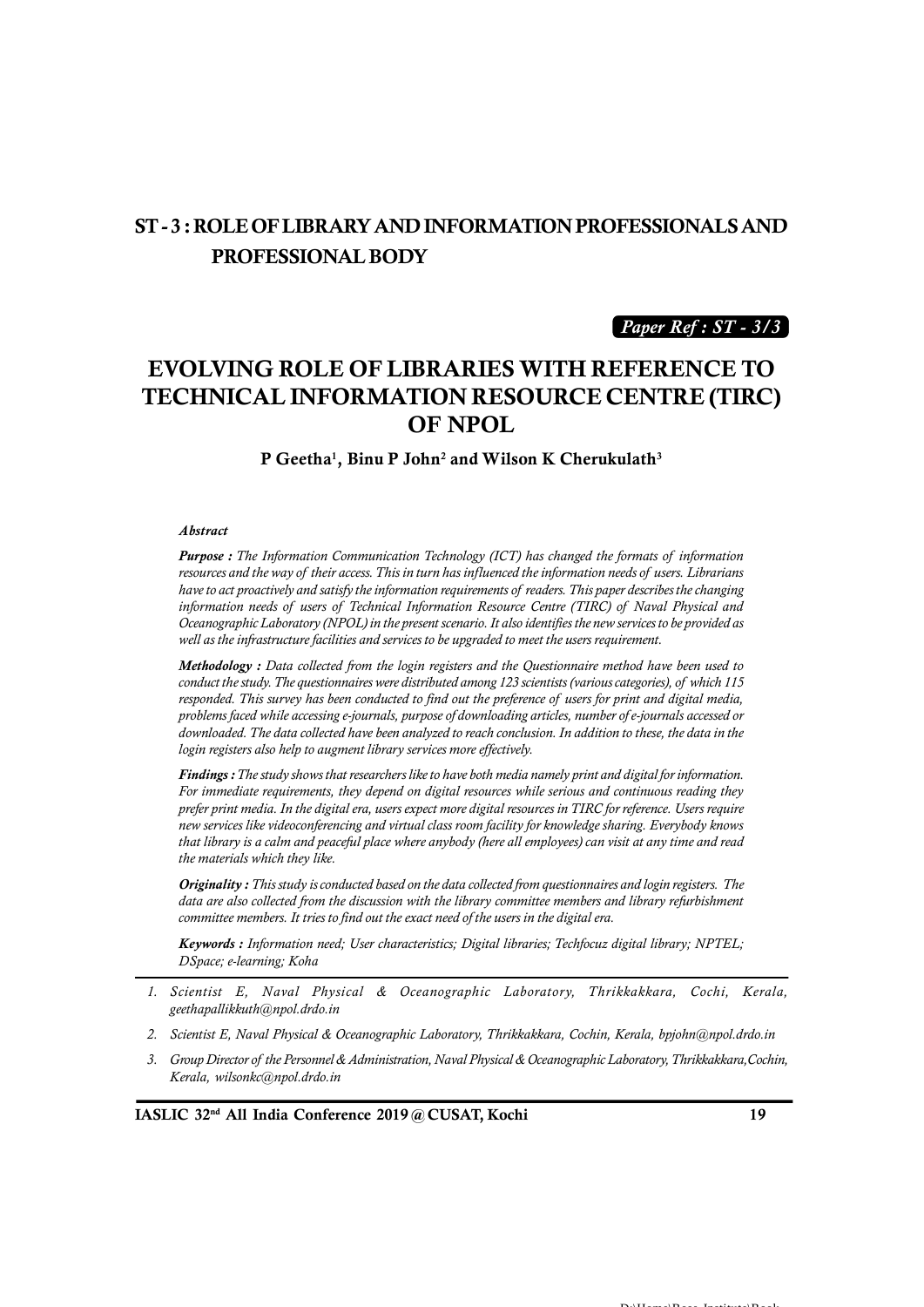*Paper Ref : ST - 3/18*

# **WHAT PROFESSIONAL BODIES CAN DO FOR THE FUTURE OF LIBRARY AND INFORMATION PROFESSION IN INDIA?**

#### **Sanjo Jose<sup>1</sup> and V V Biju<sup>2</sup>**

#### *Abstract*

**Sanjo Jose<sup>1</sup> and V V Biju<sup>2</sup><br>Abstract<br>Purpose : This paper identifies a few of the numerous issues faced by the library and information (LI)<br>profession in India. It proposes solutions for them and emphasise the role of** *development of profession.*

*Approach : The paper addresses the issues in the professional practice, education, continuous professional development and benefits, and suggest solutions which can be achieved by professional bodies.*

*Findings : The status of the profession is affected by the disparity in statutory qualifications of librarians with those of supervisory positions of colleagues and inequality in pay among librarians in contractual or temporary positions. In higher education, qualified librarians should be recognised as research supervisors and should have the option of lateral entry as LIS teachers. Improper implementation of UGC scheme has* **Findings**: The status of the profession is affected by the disparity in statutory qualifications of librarians with those of supervisory positions of colleagues and inequality in pay among librarians in contractual or tem *Findings : The status of the profession is affected by the disparity in statutory qualifications of librarians* **with those of supervisory positions of colleagues and inequality in pay among librarians in contractual or t** *according to present day library operations has led to huge underemployment and reduced the charm of the profession.*

*Value : Organisations or individuals may be working on the above issues/suggestions, but we would like to urge our fellow professionals and professional bodies to work in a coordinated manner to achieve the best by setting priorities and time schedules.*

*Keywords : Library and Information profession; Professional bodies; Librarianship; India*

*1. College Librarian, St Thomas' College (Autonomous), Thrissur, Kerala, sanjojose@gmail.com*

*2. College Librarian, Sacred Heart College (Autonomous), Thevara, Kochi, Kerala, bijuvvlis@gmail.com*

**20 Indian Association of Special Libraries and Information Centres**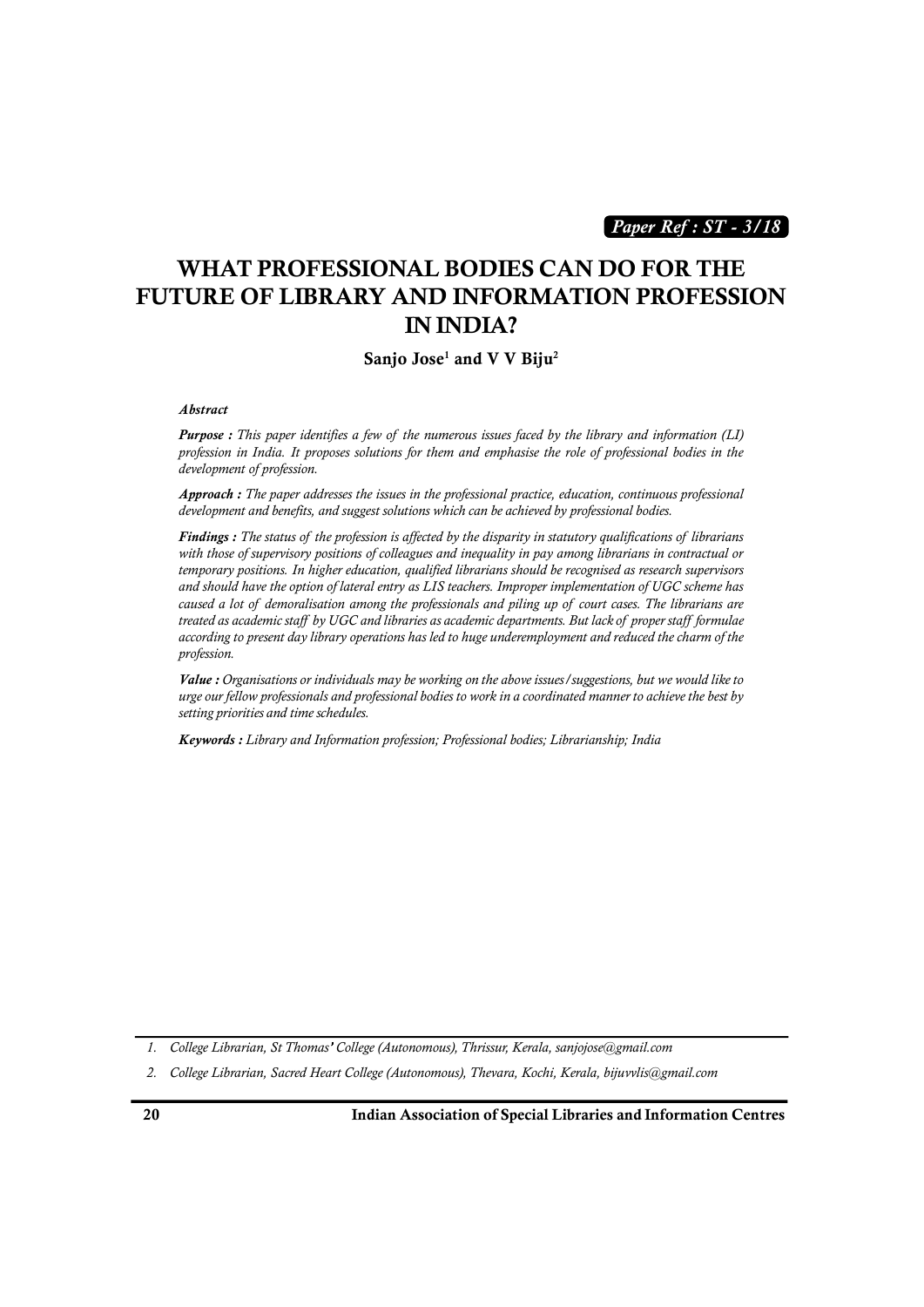# **ST - 5 : REENGINEERING / REIMAGING OF LIBRARY AND INFORMATION SERVICE**

*Paper Ref : ST - 5/31*

# **ROLE OF ACADEMIC LIBRARIES IN ACCREDITATION AND RANKING OF HIGHER EDUCATIONAL INSTITUTIONS**

**Surendran Cherukodan<sup>1</sup> and S Humayoon Kabir<sup>2</sup>**

#### *Abstract*

*Purpose : Accreditation and ranking of higher educational institutions are important aspects of education* **Abstract**<br>**Purpose :** Accreditation and ranking of higher educational institutions are important aspects of education<br>across the globe. This study tries to understand the process of accreditation and ranking and explores *are integral part of assessing the quality of higher education, all institutions give top priority to the process. Academic librarians can take active roles in this process by contributing through multiple ways to improve the services of the library and improve the total academic environment of the institution.*

*Methodology : Data regarding the criteria for accreditation were collected from the websites of National* are integral part of assessing the quality of higher education, all institutions give top priority to the process.<br>Academic librarians can take active roles in this process by contributing through multiple ways to improve *National Institutional Ranking Framework (NIRF) and Times Higher Education respectively. Web content analysis was applied for data collection. The data gathered were supplemented by relevant literature search on the area.*

*main areas where librarians can offer help includes the collection and organising the documents regarding accreditation and ranking, preparation of data on the publications of faculty members from sources recognised by the agencies, identification of impact factor of journals, h-index of authors and institutions, giving citation analysis, ensuring the visibility of the scholarly output of faculty members preferably on open platforms, and conducting workshops on academic publishing.*

*encouraging and instructing faculty members and scholars for publishing on reputed platforms through*<br> *conducting workshops on academic publishing.*<br> **Originality**: Accreditation and ranking of higher educational institu *Originality : Accreditation and ranking of higher educational institutions are important aspects of higher education across the globe. However, scholars in library and information science have so far not attempted*

*Keywords : Institutional ranking; University ranking; Academic ranking; Accreditation; Academic libraries; India*

*2. Former Head, Department of Library & Information Science, University of Kerala, Thiruvananthapuram, Kerala, humayoonkabirs@gmail.com*

 $\mathbf{D} \cdot \mathbf{H}$ 

*<sup>1.</sup> Assistant Librarian, School of Engineering, Cochin University of Science and Technology, Cochin, Kerala,***<br>***1. Assistant Librarian, School of Engineering, Cochin University of Science and Technology, Cochin, Kerala,***<br>** *scherukodan@gmail.com*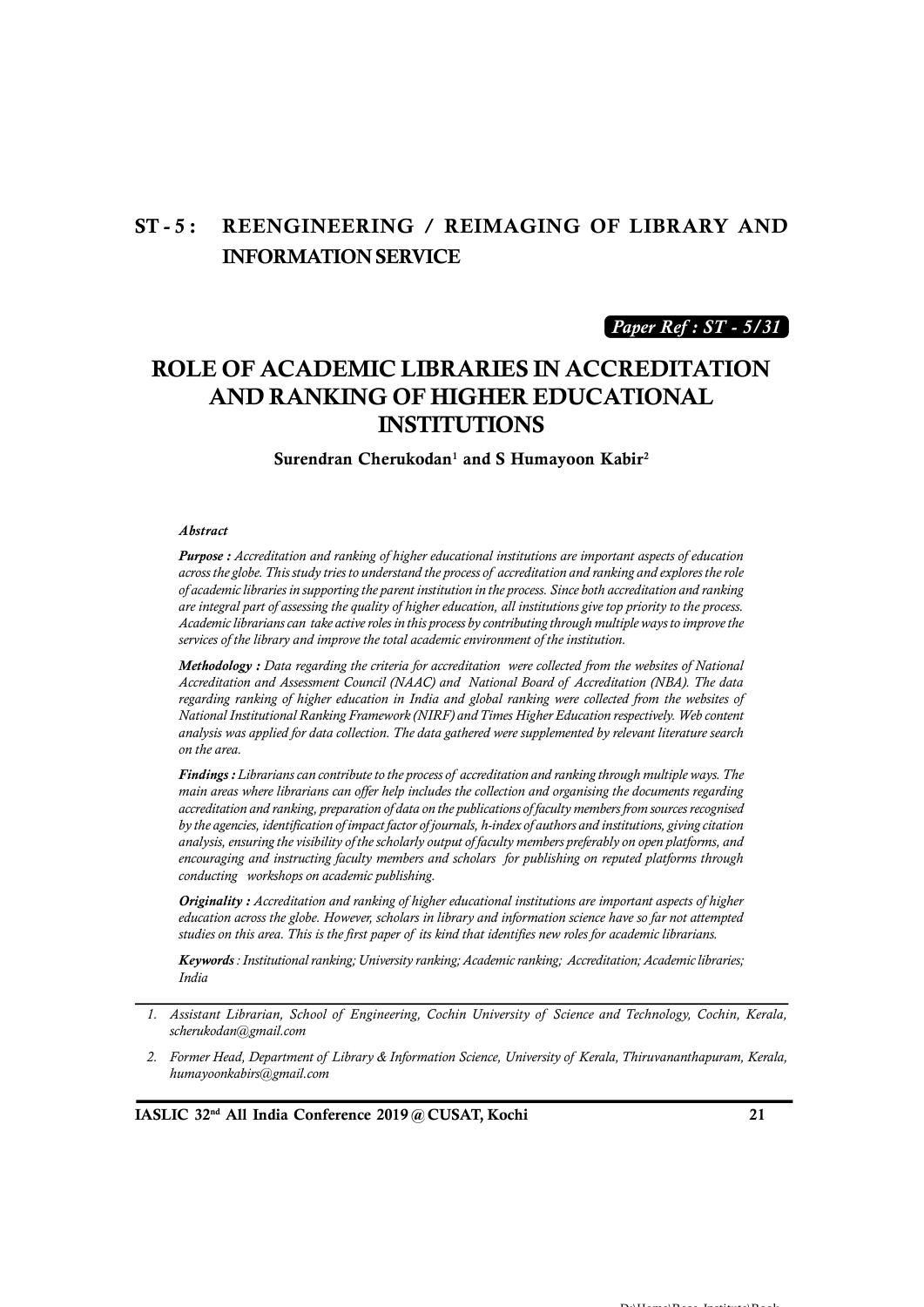# **ST - 6 : NEW TECHNOLOGY APPLICATIONS IN LIBRARY AND INFORMATION SERVICES**

*Paper Ref : ST - 6/37*

## **TRANSITION TO MOBILE DEVICES TO ACCESS THE INTERNET BY THE STUDENTS OF GOA UNIVERSITY : A STUDY OF DISRUPTIVE TECHNOLOGY**

**Nancy Waral L<sup>1</sup> and V Gopakumar<sup>2</sup>**

#### *Abstract*

*Purpose : The new digital age is characterized by technologies that get overtaken by new technologies. We can call them Disruptive Technologies. In recent years, most of our activities like; the way we communicate, the way we share the information, the way we think, and the way we buy things, etc. have changed a lot. Everything is available to us through mouse clicks. Information Technology has emerged as the reason for changes and modernization in human life.*

*According to Morgan Stanley's report, the mainframe computers took about twenty years to reach mass commercialization, mobile devices have taken around seven years, and social media has taken just three years. It was found in early studies that the students opted to access the internet through their smartphones* changes and modernization in human life.<br>*According to Morgan Stanley's report, the mainframe computers took about twenty years to reach mass*<br>*commercialization, mobile devices have taken around seven years, and social me information available from the internet severely reduced the number of users who access the libraries for information. Due to this crisis, the libraries have go automated with provision for access to E-resources and provisions to use their mobile devices.*

*The main aim of the study was to find out the usage of mobile devices, to know why the students are using mobile devices, to find out the student's attitudes towards mobile devices, and to assess the usage of desktop computers available to students in the library.* provisions to use their mobile devices.<br>*The main aim of the study was to find out the usage of mobile devices, to know why the students are using*<br>mobile devices, to find out the student's attitudes towards mobile devices *The main aim of the study was to find out the usage of mobile devices, to know mobile devices, to find out the student's attitudes towards mobile devices, and to computers available to students in the library.*<br>**Methodolo** 

mobile devices, to jind out the student's attitudes towards mobile devices, and to assess the usage of desktop<br>computers available to students in the library.<br>**Methodology :** Survey method was used to collect the primary d *departments have a good number of desktops, but it was clear from the study that the respondents preferred to access the Internet through mobile devices.*

*Keywords : Disruptive technology; Mobile device; internet; e-resource; Student, Goa University*

*<sup>1.</sup> All Saints' College, Trivandrum, Kerala, nancywaral@gmail.com*

*<sup>2.</sup> Librarian, Goa University, Goa, librarian@unigoa.ac.in*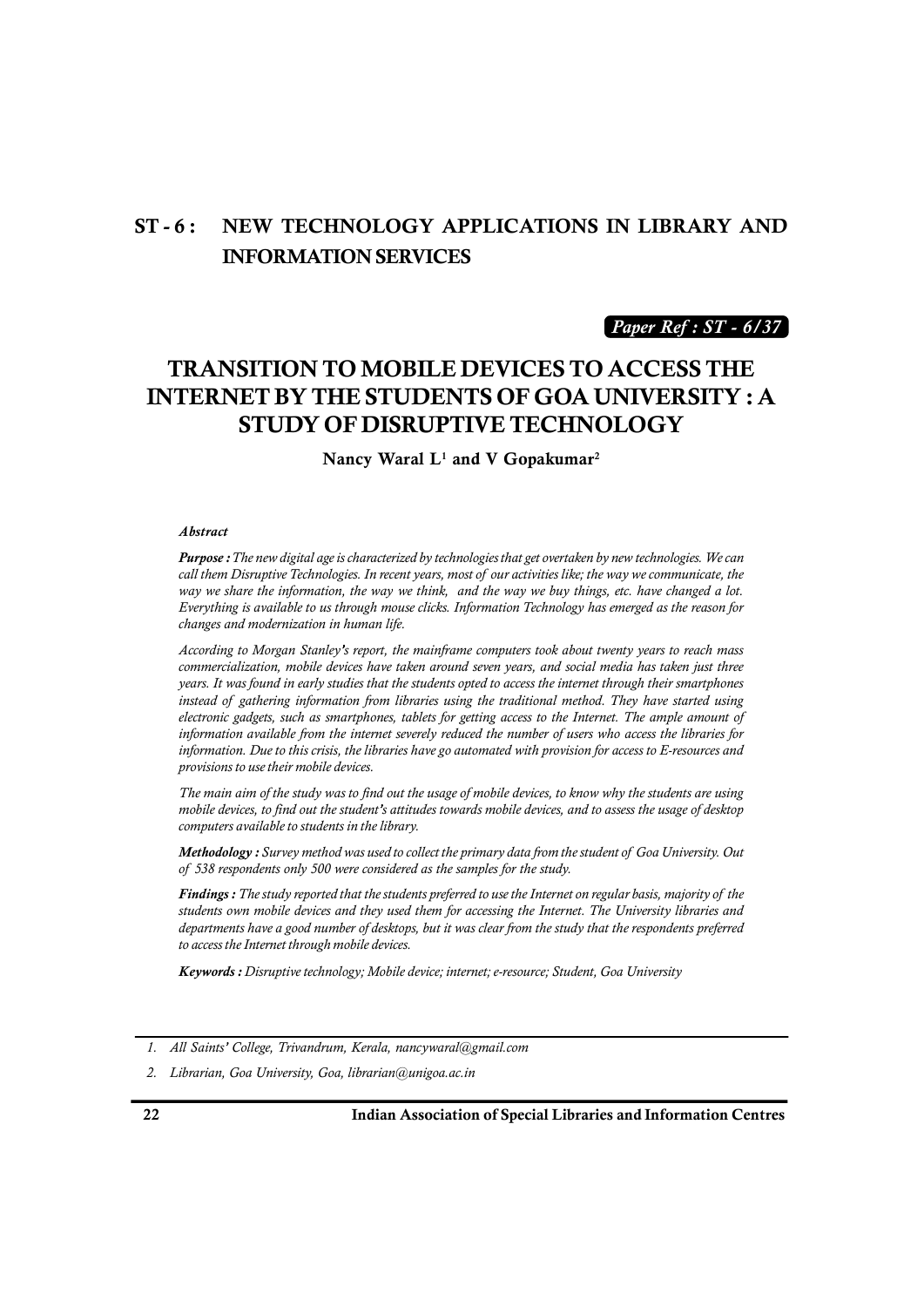*Paper Ref : ST-6/7*

### **STATE OF THE ART FACILITIES OF B C ROY MEMORIAL LIBRARY OF IIM CALCUTTA**

**Biswajit Saha<sup>1</sup>**

#### *Abstract*

*Purpose : The library is not only a store house of knowledge, it is also an essential component of the teaching*<br>*Purpose : The library is not only a store house of knowledge, it is also an essential component of the teac and learning process of an academic Institute. It is a well-established truth that a Library is the center of any Abstract*<br>*Purpose : The library is not only a store house of knowledge, it is also an essential component of the teaching*<br>and learning process of an academic Institute. It is a well-established truth that a Library is t *variety of knowledge, which is required to attain mental heights. Libraries supplement the educational work of class rooms and lift forward the ideals of education. It calls for competence for acquiring multi and interdisciplinary knowledge in various areas. Use of existing knowledge is as important as the discovery of new knowledge. A library enables a user in identifying the subject of study and in understanding the procedure, of the already recognized and properly recorded information. A well-arranged and equipped library with state of the art service facilities will assist users to carry out new ideas. The purpose of this paper is to of class rooms and lift forward the ideals of education. It calls for competence for acquiring multi and interdisciplinary knowledge in various areas. Use of existing knowledge is as important as the discovery of new know Bengal. have have been counted to measure facilities will assist users to carry out new ideas. The purpose of this paper is to highlight the various services provided by the B C Roy Memorial Library of IIM Calcutta, Kolkata, West* 

*Methodology : Methods of dissemination of services have been divided in various categories. Users' statistics*

*Findings : It is seen that usage of library resources has increased manifolds after implementing IT based services.*

*Methodology : Methods of dissemination of services have been divided in various categories. Users' statistics*<br>*have been counted to measure the success of some of the services implemented in B.C. Roy Memorial Library.*<br> *allied subjects. It acts as the learning resource centre and occupies a unique place in academic and research activities of the Institute. It is a fully automated modern Library and Information Centre which provides current, accurate and authoritative information from print and electronic resources using state-of- the-art Value : This library is considered to be one of the best libraries in Asia in the area of Management Science and allied subjects. It acts as the learning resource centre and occupies a unique place in academic and resear terms of the collection, organization and the way and nature of service it provides. B. C. Roy Memorial library is a small special library (mainly management library). In spite of various limitations it has implemented a wide range of services which is unique.*

*Keywords : Remote access; RFID; Discovery service; QR Code; Open access*

*1. Indian Institute of Management Calcutta, D H Road, Joka, Kolkata, West Bengal, biswajit@iimcal.ac.in*

**IASLIC 32nd All India Conference 2019 @ CUSAT, Kochi 23**

 $\mathbf{D} \cdot \mathbf{H}$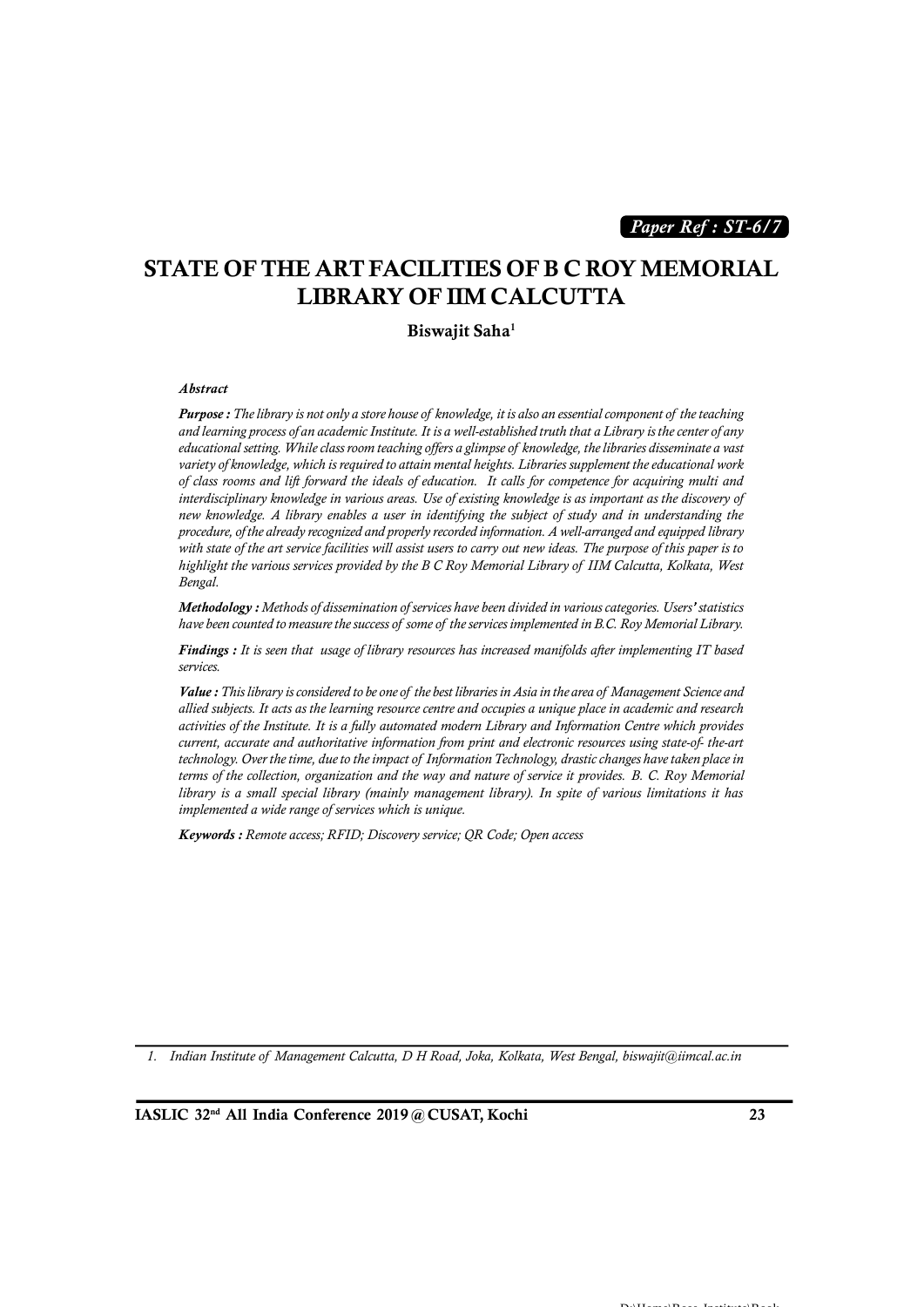*Paper Ref : ST-6/16*

## **CLOUD COMPUTING AND ITS APPLICATIONS IN LIBRARIES**

#### **Vishakha<sup>1</sup> and R Sarangapani<sup>2</sup>**

#### *Abstract*

*Purpose: Cloud computing is a recent concept of computer and information science especially in IT services which can be termed as third revolution after Internet. Cloud computing technology came up as a boon for libraries and is offering various opportunities for libraries to connect their services with clouds. Implementing cloud computing, libraries will significantly reduce cost, save energy, register a global outlook on the web optimize their services and expose library patrons to multi-variant Information resources. This study tries to provide understanding on the general relevance of cloud computing to libraries and how libraries can be transformed into smart institutions. Cloud computing initiatives for libraries include OCLC WorldShare Management Services (WMS), Ex Libris, Polaris Integrated Library System, Dura Cloud, LibLime, the 3M Cloud Library App and "dark archive solution" CLOCKSS and PORTICO.*

*Cloud computing is a platform solution for management of all libraries Systems, including circulation, cataloging, acquisitions, serials, digital resources, internet service, thin client architecture, wireless access point, analytics for data in the system and digital librarian are considered as prerequisites for cloud computing deployment. Cloud computing is an internet based, remote driven and service oriented technology emerged to provide infrastructure as a service (IaaS), platform as a service (PaaS), and software as a service (SaaS) among others.*

*Methodology : This paper explains cloud computing, its definitions, historical background, characteristics, models and application of new generation libraries and digital or e-libraries of Academic library comprehensively . The paper explores cloud services, the types and models, and the roles that cloud computing and technologies can play in enhancing library services in the 21st century. Methodology : This paper explains cloud computing, its definitions, historical background, characteristics, models and application of new generation libraries and digital or e-libraries of Academic library comprehensively* 

*of cloud computing in libraries, institutional data systems of various parts of the world. It was mentioned in somprehensively . The paper explores cloud services, the types and models, and the roles that cloud computing*<br>and technologies can play in enhancing library services in the 21st century.<br>**Findings :** The papers reviewed *library data, website hosting, searching scholarly contents, file storage, building community power, enterprise resource planning etc.*

*Value : Libraries are moving towards cloud computing technology in present times and taking advantage of cloud based services, especially in building digital libraries. Role of LIS professionals in this virtual era is to make cloud based services as a reliable medium to disseminate library services to their users with ease of use and trustworthiness.*

*Keywords : Cloud computing; Digital library; ICT; Information security; Cloud Librarian; CLOCKSS; PORTICO cloud 1. Department of Library & Information Science, Bharathiar University, Cloud Librarian; CLOCKSS;*<br>1. *Department of Library & Information Science, Bharathiar University, Coimbatore, Tamil Nadu, cutevish.93@gmail.com*<br>2.

*2. Professor & Head, Department of Library & Information Science, Bharathiar University, Coimbatore, Tamil Nadu, rspani1967@gmail.com*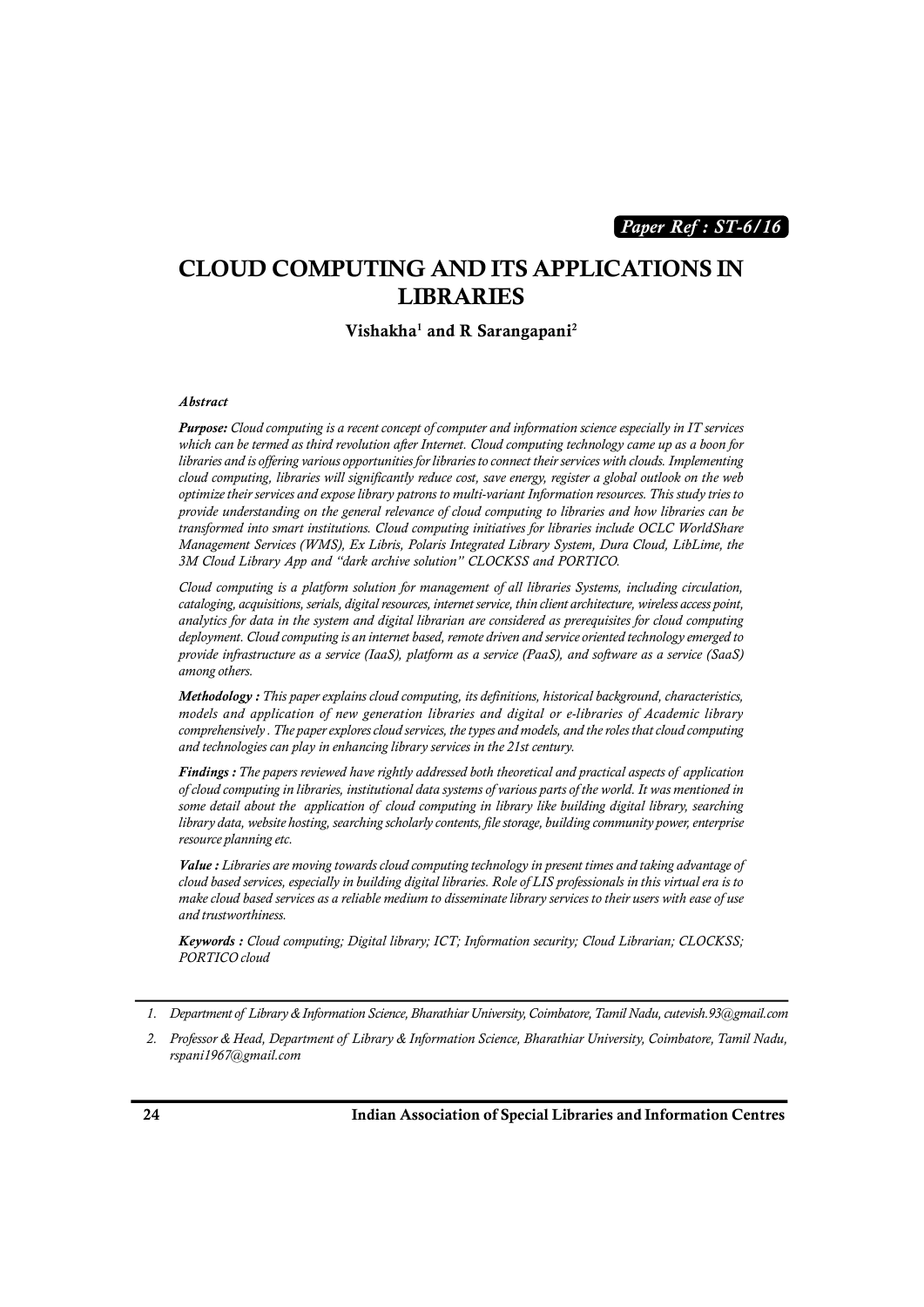*Paper Ref : ST-6/20*

### **YOUTUBE AS A LEARNING RESOURCE FOR ENGINEERING EDUCATION**

**N K Sreeja1, Aparna Mohanan<sup>2</sup> and A Anupama<sup>3</sup>**

#### *Abstract*

*Purpose : The study is to evaluate the existing videos available in YouTube related to "engineering lectures" and to explore the perception of engineering undergraduate students on the use of YouTube as an information source for their learning.*

*Methodology : In order to conduct the study, authors adopted web content analysis and survey method. The* **Purpose :** The study is to evaluate the existing videos available in YouTube related to "engineering lectures" and to explore the perception of engineering undergraduate students on the use of YouTube as an information so *study surveyed undergraduate engineering students to explore their perceptions of YouTube as an information source. A structured questionnaire was administrated to 140 undergraduate engineering students studying in Methodology : In order to conduct the study, authors adopted web content analysis and survey method. The study evaluated 100 videos and 50 channels of engineering lectures on YouTube as of 26 October 2019. The study surve Methodology* : In order to conduct the study, authors adopted web content analysis and survey method. The study evaluated 100 videos and 50 channels of engineering lectures on YouTube as of 26 October 2019. The study surv *were received which were analysed using frequency and simple percentage. Findings : The structured questionnaire was administrated to 140 undergraduate engineering students studying in*<br>*School of Engineering (SOE), a department of Cochin University of Science and Technology (CUSAT),*<br>*which o* 

*School of Engineering (SOE), a department of Cochin University of Science and Technology (CUSAT),*<br>which offers undergraduate B.Tech courses in seven branches of Engineering. A total of 120 questionnaires<br>were received wh *channels were uploaded from India. The survey result shows that students used YouTube channels on engineering for their learning purpose with spending 2-3 hours per week. Majority (91%) of the students perceived that YouTube channels supported their study and improved their study habit. Most (82%) of them <i>f* indings : The study found that 36% of channels have more than 10 million views and "NPTELHRD" of India is the most subscribed channel with 1.58 million subscribers. The majority of the most relevant 50 channels wer *that is the most subscribed channel with 1.38 million subscribers. The majority of the most relevant 50* channels were uploaded from India. The survey result shows that students used YouTube channels on engineering for th *learning process. found that contents of YouTube videos are relevant for enriching their current course. The overall results reveal<br>that the students are aware of open education resources available on social media and these influence their* 

*Originality : Scholars have so far not attempted studies on the volumes and relevance of YouTube channels rhat the students are aware of open education resources available on social media and these influence their*<br>*Priginality : Scholars have so far not attempted studies on the volumes and relevance of YouTube channels*<br>*for education resources and its role in e-resource management in libraries.*

*Keywords : YouTube; Engineering lectures; OER; Engineering education; Libraries*

- *2. Professional Assistant, SOE, Cochin University of Science and Technology, Kochi, Kerala, aparnakanimolayil@gmail.com*
- *3. Librarian, MES College, Kochi, Kerala, anupamanavi@gmail.com*

 $\mathbf{D} \cdot \mathbf{H}$ 

*<sup>1.</sup> Assistant Librarian, Department of Ship Technology, Cochin University of Science and Technology, Cochin, Kerala, nkscusat@gmail.com*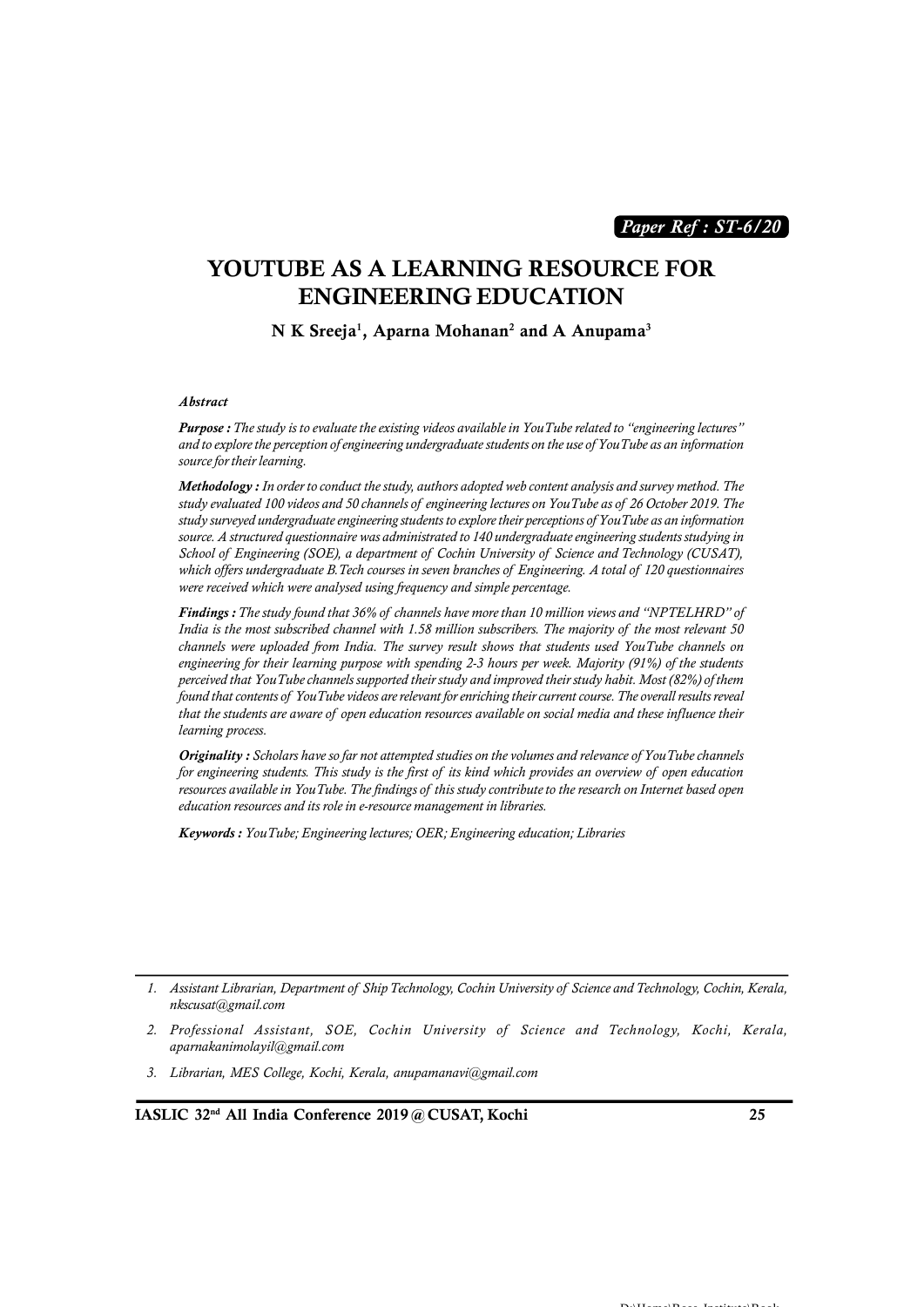### **ST - 7 : DIGITAL LIBRARIES AND VIRTUAL LIBRARIES**

*Paper Ref : ST - 7/30*

# **TRADITIONAL KNOWLEDGE OF AGRICULTURAL ARTISAN OF RARH REGION OF WEST BENGAL : PROBLEMS AND PROSPECTS IN DESIGNING VIRTUAL LIBRARY SYSTEM**

**Moumita Ash<sup>1</sup> and Pijushkanti Panigrahi<sup>2</sup>**

#### *Abstract*

*Purpose : Documentation of traditional knowledge of agricultural artisan at virtual library framework is essential for its proper utilisation in future. Differences and challenges need to be addressed for its implementation.* **Abstract**<br>**Purpose :** Documentation of traditional knowledge of agricultural artisan at virtual library framework is<br>essential for its proper utilisation in future. Differences and challenges need to be addressed for its *preserving the traditional knowledge of agricultural artisians producing eco-friendly agricultural tools for harvesting and storage. With the mechanisation of agriculture sector, artisans are economically and socially ambushed and disappeared* with their thousand years enriched specialised knowledge. This paper is to design a virtual library system in

*and their thousand years enriched specialised knowledge. This paper is to design a virtual library system in* preserving the traditional knowledge of agricultural artisians producing eco-friendly agricultural tools for ha *Resign of rural Bengal have been considered as sample because it has got Geographic and Anthropologic unity* and storage.<br> *Methodology* : The knowledge of agricultural artisans of a particular region are identified, classified, and<br>
analysed the scope of archiving at digital media platform. For this study, the agricultur *long past.*

*Findings : Declining traditional knowledge of agricultural artisan now belongs to geographically scattered, culturally fragmented rural communities who are not potential enough to self-archive their knowledge using digital platform. The history of agriculture and its relation with artisans of Rarh Region has a very*<br>long past.<br>**Findings :** Declining traditional knowledge of agricultural artisan now belongs to geographically scattere *structure and industrialisation of agricultural tools. But the knowledge of artisans may be used for ecofindings: Declining traditional knowledge of agricultural artisan now belongs to geographically scattered,* **culturally fragmented rural communities who are not potential enough to self-archive their knowledge using digit** *framework for virtual library system is identified also. Social media channels with geotagging facilities are usefull to archive and disseminate the crowd-sourced knowledge. Librarians can make cluster of this particular knowledge base by using national portal in decentralised way with the help of open source discovery search tools lke Omeka. framework for virtual library system is identified also. Social media channels with geotagging facilities are* usefull to archive and disseminate the crowd-sourced knowledge. Librarians can make cluster of this particular *guidelit to archive and disseminate the crowd-sourced knowledge. Librarians can make cluster of this partic* knowledge base by using national portal in decentralised way with the help of open source discovery set tools lk

*Keywords : Traditional knowledge Resource; Agricultural artisan; Virtual library; Crowd sourcing*

*<sup>1.</sup> Librarian, Vidyasagar College for Women, Kolkata, West Bengal, ashmoumita@gmail.com*

*<sup>2.</sup> Professor and Head, Department of Library & Information Science, University of Calcutta, Kolkata, West Bengal, panigrahipk11@gmail.com*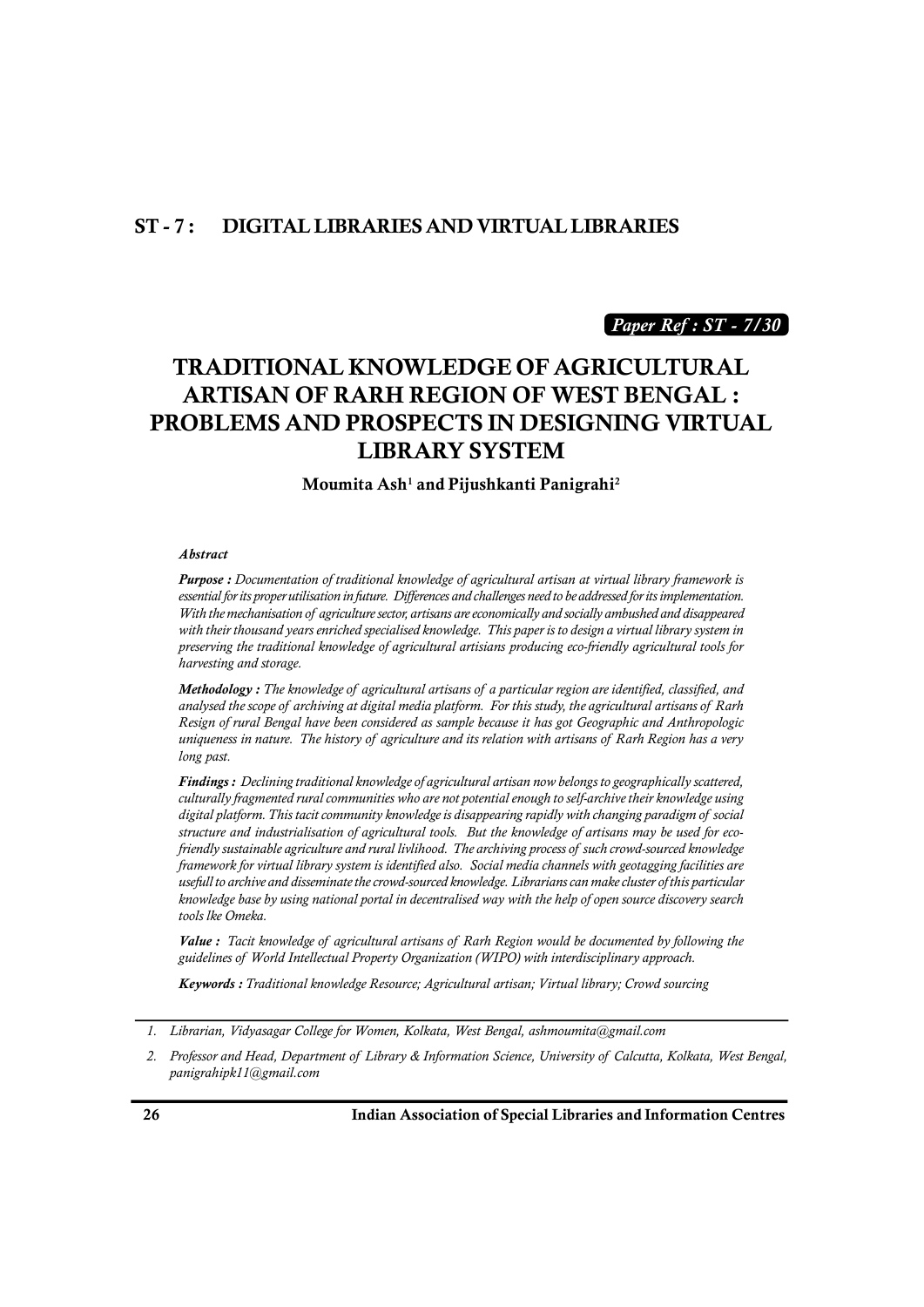### **ST - 8 : GREEN LIBRARIES AND INCLUSIVE LIBRARIES**

#### *Invited Paper*

### *Paper Ref : ST - 8/29*

### **GREEN LIBRARY BUILDING : CONCEPTS, CUSTOMS, CODES AND CURRENT TRENDS**

**Susanta Kumar Senapati<sup>1</sup>**

#### *Abstract*

*Purpose : Speedy industrialization, large scale of construction work, heavy uses of non-renewal energy, deforestation, huge population growth, excess exploitation of natural resources and man-made disaster are the common responsible factors of global warming, pollution, natural imbalance and climatic change. Due Abstract*<br>**Purpose :** Speedy industrialization, large scale of construction work, heavy uses of non-renewal energy,<br>deforestation, huge population growth, excess exploitation of natural resources and man-made disaster are *Purpose : Speedy industrialization, large scale of construction work, heavy uses of non-renewal energy, deforestation, huge population growth, excess exploitation of natural resources and man-made disaster are the common basic facilities and amenities like education, health so called modern urbanization. The real problem arises to deforestation, huge population growth, excess exploitation of natural resources and man-made disaster are* the common responsible factors of global warming, pollution, natural imbalance and climatic change. Due to effects *capacity are rising day to day. Due to space problems, the multi-storey building are coming up in cities and town with a massive scale made on modern concrete structure using tons of cement, steel and other plastic materials. The habitat required modern electrical equipments for thermal comfort (heating and cooling), basic facilities and amenities like education, health so called modern urbanization. The real problem arises to*<br>provide shelter and provision of infrastructure to all. So why the construction works of different kinds and *educational institutions are growing rapidly like mushroom growth. So by and large each institution has a library. The library is placed in a prominent place as a separate building in their campuses. Now architect and librarian to concern about green construction with minimum energy consumption so why green library building came up nowadays. Not only for new construction of library building but also thinking about the pumping and lifting and so on. Due to Govt.'s liberal policy on education a large number of private educational institutions are growing rapidly like mushroom growth. So by and large each institution has a library. The li on green library building in India and abroad. Elaborates the present standards, codes and guidelines are available for green library building. The paper describes IFLA's contribution on Green Library. It enumerates different steps towards making green library building for existing and new one.*

*Methodology : Being a theoretical research, thorough literature survey method has been followed from professional journals / books /online matters and also patent database for patents related to green library building.*

*Findings : Collected information gives the present scenario on green library and buildings and finds out the practical steps to be taken towards making exiting library a green library.*

*Originality: This study is explores from the present literature as well as patent database. The experiences of implementing green library in CSIR-CBRI, Roorkee are shared.*

*Keywords : Green library building; Green library; Current practice; Codes and Standards; Laurie Baker*

*1. Principal Technical Officer & Head, Knowledge Resource Centre, CSIR – Central Building Research Institute, Roorkee, Uttar Pradesh, senapati@cbri.res.in*

**IASLIC 32nd All India Conference 2019 @ CUSAT, Kochi 27**

 $\mathbf{D} \cdot \mathbf{H}$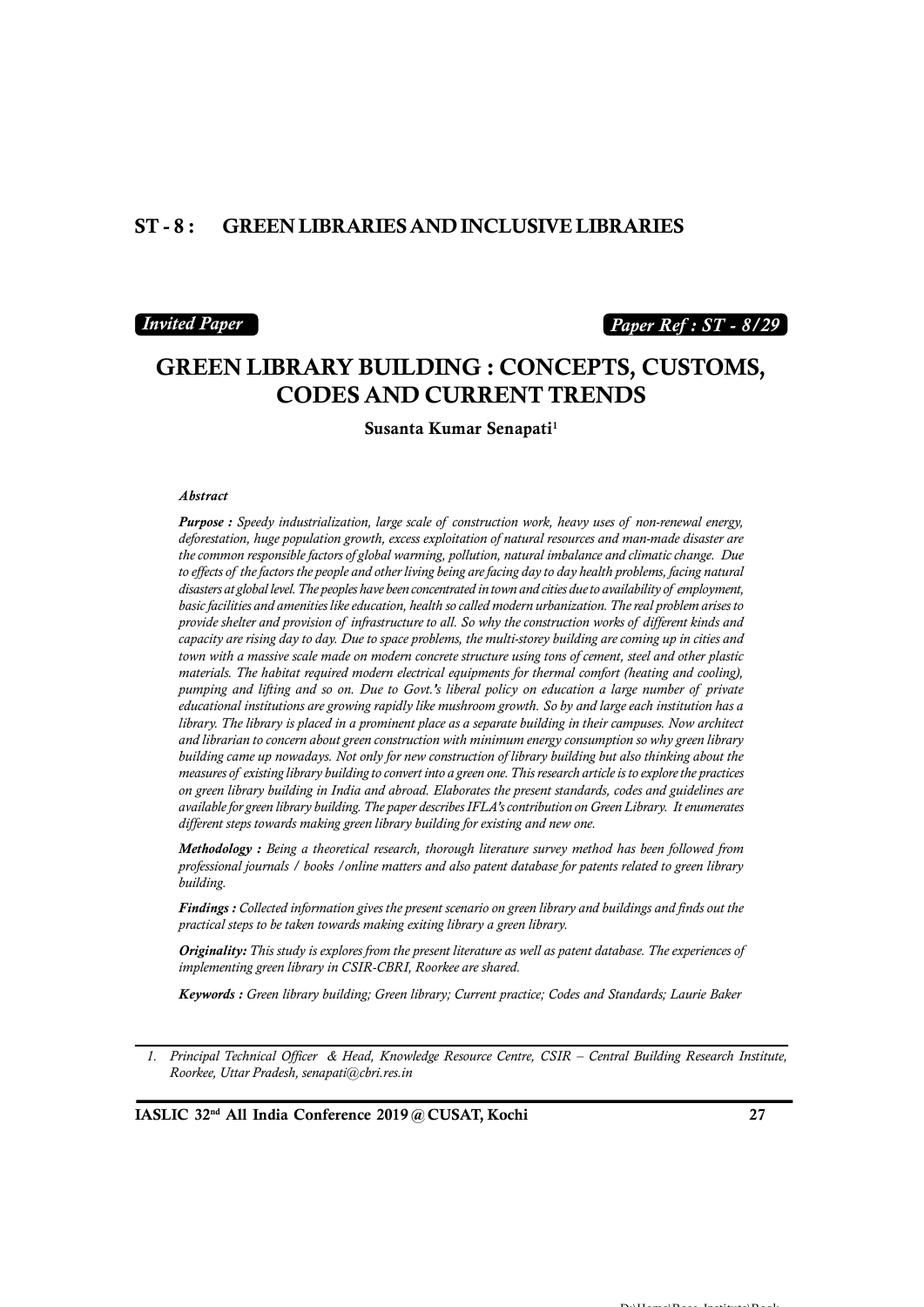*Paper Ref : ST-8/8*

# **TRANSFORMATION OF LIBRARY INTO GREEN LIBRARY : A STUDY IN INDIAN PERSPECTIVE**

#### **Ashis Biswas<sup>1</sup>**

#### *Abstract*

Ashis Biswas<sup>1</sup><br>Abstract<br>Purpose : This study discusses the need of protection of environment and energy conservation through green<br>practices. The green practices emphasize on nature conservation, economic and social wellb *physical health, and a sustainable future for humans. There is no alternative rather than library which is Purpose : This study discusses the need of protection of environment and energy conservation through green practices. The green practices emphasize on nature conservation, economic and social wellbeing, mental and physic Purpose : This study discusses the need of protection of environment and energy conservation through green practices. The green practices emphasize on nature conservation, economic and social wellbeing, mental and physic environment and maximize indoor environmental quality by means of careful site selection, use of natural* practices. The green practices emphasize on nature conservation, economic and social wellbeing, mental and<br>physical health, and a sustainable future for humans. There is no alternative rather than library which is<br>regarded *responsible waste disposal (recycling, etc.). It also focuses on social responsibility of library as leader for regarded as social institution to spread the messages about green practices. To do it properly library first of all*<br>*has to transform itself as green library. Green library is designed to minimize negative impact on the natural resources and environment the establishment of green libraries is very much essential.*

*Methodology : This study has mainly presented how the libraries can be transformed into green libraries in India following the seven green features, i.e., i) Sustainable Architecture and Design, ii) Site Selection and Planning, iii) Water Conservation, iv) Energy Efficiency, v) Building Materials and Resources, vi) Indoor Environmental Quality, vii) Innovation and Development addressed by Indian Green Building Council (IGBC). These features for green building have been taken into consideration for green library.*

*Findings : It has been discussed that to establish green libraries a careful planning is done following the green building code. It requires preparing library building with the provision of water and energy conservation, waste management and healthy indoor air quality. On the other hand collections and collection development in green libraries have been discussed in three ways, i.e., selection of materials which help to generate awareness about green practices, de-selection processes that highlights the need and method of reuse and recycling of materials, and selection of format of information sources (print or electronic) which produce less CO<sup>2</sup> emission. Whereas green services have indicated to provide services consuming less paper and energy. It maste management and healthy mdoor air quality. On the other hand collections and collection development* in green libraries have been discussed in three ways, *i.e.*, selection of materials which help to generate awarene *in green libraries have been discussed in three ways, i.e., selection of materials which help to generate* awareness about green practices, de-selection processes that highlights the need and method of reuse and recycling *and ventilation used in Indian palaces, use of profusely available agro-based products for building materials and furniture, organic pesticides, reuse habit etc. are very much worthy to be mentioned here. Some green codes in addition to IGBC and Indian green library initiatives have also been referred. Some indigenous methods can be applied for the sustainability of library. Some notable techniques of cooling* and ventilation used in Indian palaces, use of profusely available agro-based products for building materials a

*awareness about green practices and endeavour to make the library green with help of competent stakeholders. Therefore this study will help LIS professionals to plan for green library.*

*Keywords : Energy conservation; Green building; Green codes; Green library; Green practice; Green services; IGBC; Sustainable library*

*1. Librarian, Victoria Institution (College), Kolkata, West Bengal, lisbashis@gmail.com*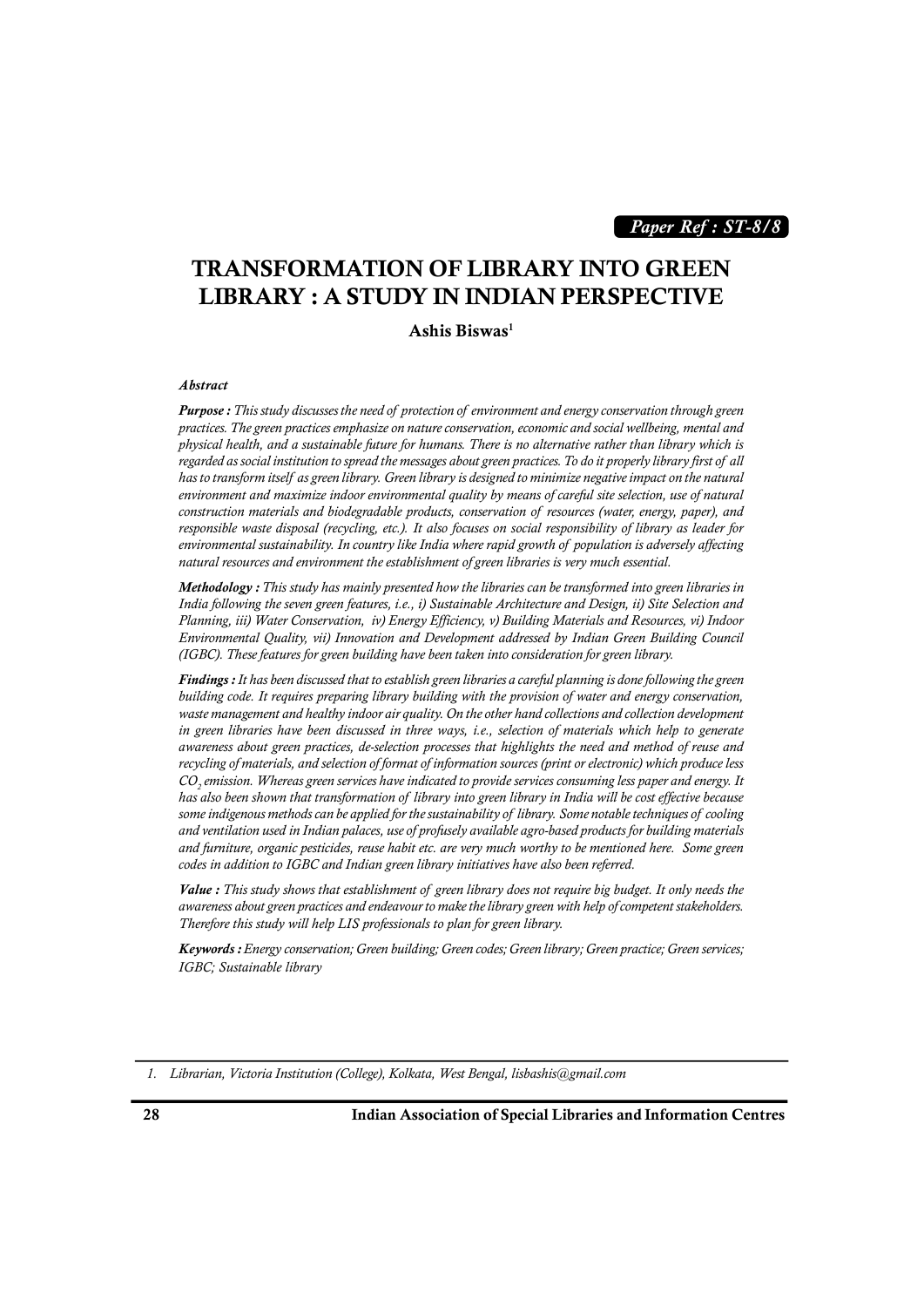*Paper Ref : ST-8/15*

# **LIBRARY SERVICES TO PEOPLE WITH SPECIAL NEEDS**

**Achala Munigal<sup>1</sup>**

#### *Abstract*

Abstract<br>Purpose : The mission of any library is to provide access to information and resources to its users. But the<br>users of Academic, Private, Corporate, Special libraries are defined. Only Public Libraries were establi *Purpose*: The mission of any library is to provide access to information and resources to its users. But the users of Academic, Private, Corporate, Special libraries are defined. Only Public Libraries were established to *everyone has a right to access Information. Public Libraries are funded from public money like taxes or various cesses. But how does this pan out practically for general public some of who have special needs? Are there any libraries to address special needs of people? Or are there any libraries which provide special services to these special groups in public libraries in India?*

*Methodology : Online research method was employed and various online resources including newsletters, newspaper articles etc were explored to cull out relevant data.*

*Findings : To cater to niche groups or people with special needs there are only 115 Mahila (women) public libraries and 9 Braille public libraries in Gujarat, to cater to the Blind. There are 98 children's public library in Gujarat and 34 in Karnataka; There are 32 State Central Libraries in India including 2 for the state of Gujarat. There are no State Central Libraries for Uttarakhand, Daman, Chattisgarh and Andhra Pradesh (after bifurcation) and Ladakh. Since there is paucity of public libraries so 742 part time libraries were introduced in Tamil Nadu, 70000 Rajya Sikshan Kendra Libraries opened in primary school for public and 27000 Rajya Sikshan Kendra Libraries opened in Middle School for Public in Madhya Pradesh and 1608 Higher Secondary School Library opened for Public in Chhattisgarh. Public Libraries are not far behind in adopting the various tools, technologies, devices and equipment to provide information to its users.*

*Originality : This article presents ideas implemented in various public libraries in India to make libraries inclusive and cater to people with special needs which has been documented in the article.*

*Keywords : Library services; Inclusive libraries; Mobile libraries; Bookmobile; Bibliobus; Children library; Prison library*

*1. Assistant Professor. (LIS)/Assistant Librarian, University College of Science, Osmania University, Hyderabad, Telangana, achalamunigalrao@gmail.com*

**IASLIC 32nd All India Conference 2019 @ CUSAT, Kochi 29**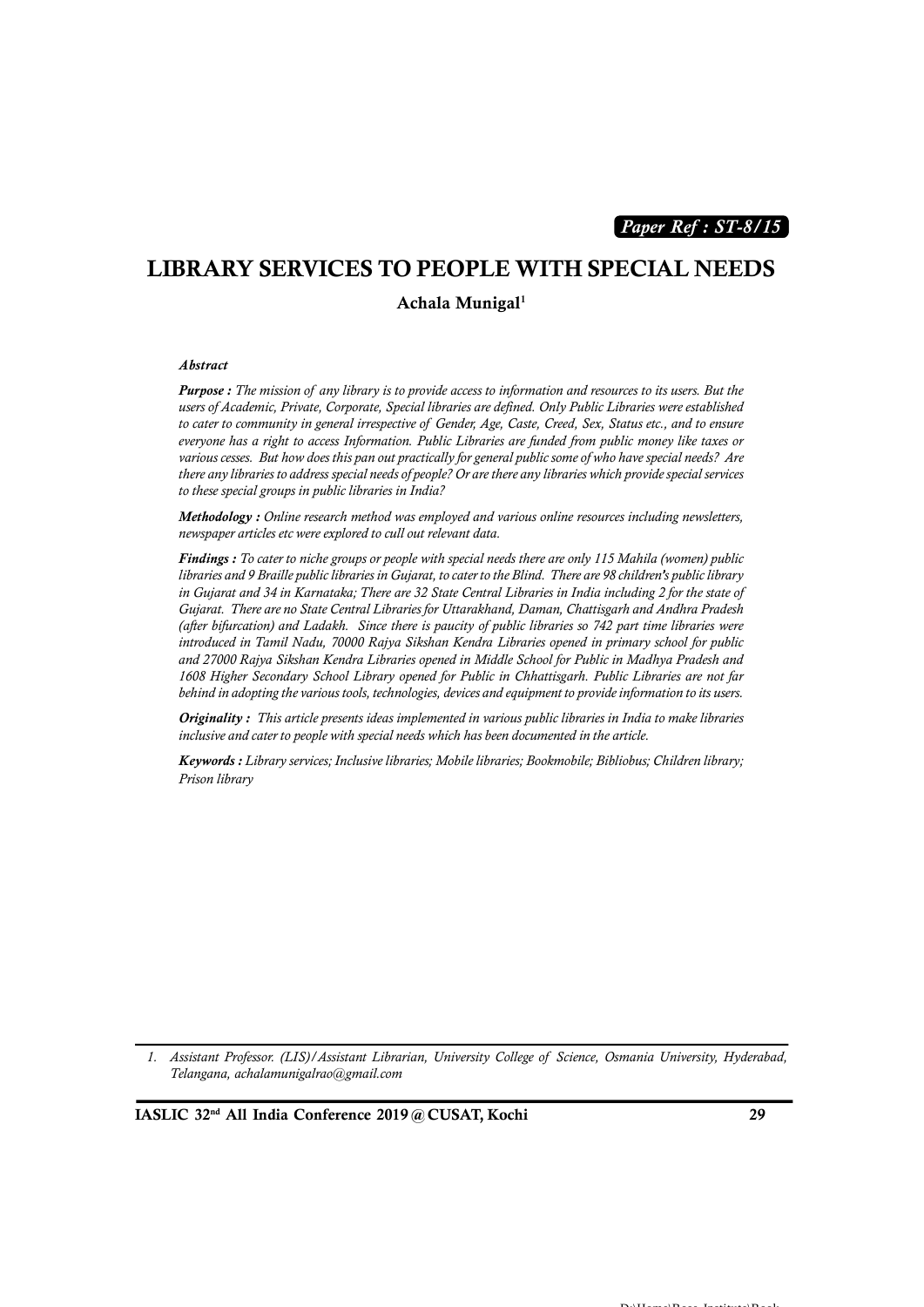*Paper Ref : ST-8/17*

### **GREEN LIBRARY : CONCEPT AND RATING SYSTEM**

**P K Nidhisha<sup>1</sup> and R Sarangapani<sup>2</sup>**

#### *Abstract*

TRIMINISHA ANDRI SATANGAPAHI<br>Abstract<br>Purpose : Environmental rating is the need of the day. Green libraries, also called sustainable libraries are<br>a part of the larger green building movement. A Library building also has *directly or indirectly so has to go through some environmental checking by green building rating system. Various green building rating systems are available to rate the library buildings to make it sustainable. IGBC and GRIHA are the two councils operating in India to assess green libraries. BREEAM, LEED, Green Globes and Green Star are the most popular and widely using Green Rating Systems internationally.*

*The paper presents the concept of green library and some choices of green building rating system available in India and in other countries such as IGBC, GRIHA, BREEAM, LEED etc.*

and GRIHA are the two councits operating in India to assess green libraries. BREEAM, LEED, Green<br>Globes and Green Star are the most popular and widely using Green Rating Systems internationally.<br>The paper presents the conc *concerns. They should be up-to-date with technology, web tools and architecture. So that they can guide and instruct the community to a better environmental practice through library collection, betterment of environmental facilities and offering green library programs and green library courses. Methodology* : *The librarians should be responsible to make society aware of the green issues and related concerns. They should be up-to-date with technology, web tools and architecture. So that they can guide and instru* 

*of certification are some of the points to be considered while selecting a rating system. In common all the rating systems are designed to evaluate location, water and energy efficiency, operation and management, innovations and indoor quality of buildings. Findings*: The need of certification of building, the government's requirement and the minimum requirements of certification are some of the points to be considered while selecting a rating system. In common all the rati

*minimize the environmental impact. The green building rating system is an aid for environmental checking systems are designed to evaluate location, water and energy efficiency, operation and management, innovations*<br>and indoor quality of buildings.<br>**Value :** The concept of green library has gained importance in the present s *resources like water, energy, and paper. Moving towards green, a library can achieve several benefits such as Value* : The concept of green library has gained importance in the present society which mainly aims to minimize the environmental impact. The green building rating system is an aid for environmental checking of library b *the library.*

*Keywords : Green library; IGBC; GRIHA; BREEAM; LEED; Green globes; Green star; CASBEE*

*<sup>1.</sup> Research Scholar, Department of Library & Information Science, Bharathiar University, Coimbatore-641046, Tamilnadu, nidhishapk@gmail.com* 2. *Research Scholar, Department of Library & Information Science, Bharathiar University, Coimbatore-641046*, Tamilnadu, nidhishapk@gmail.com<br>2. *University Librarian & Head I/C, Department of Library & Information Science* 

*<sup>641046,</sup> Tamilnadu, rspani1967@gmail.com*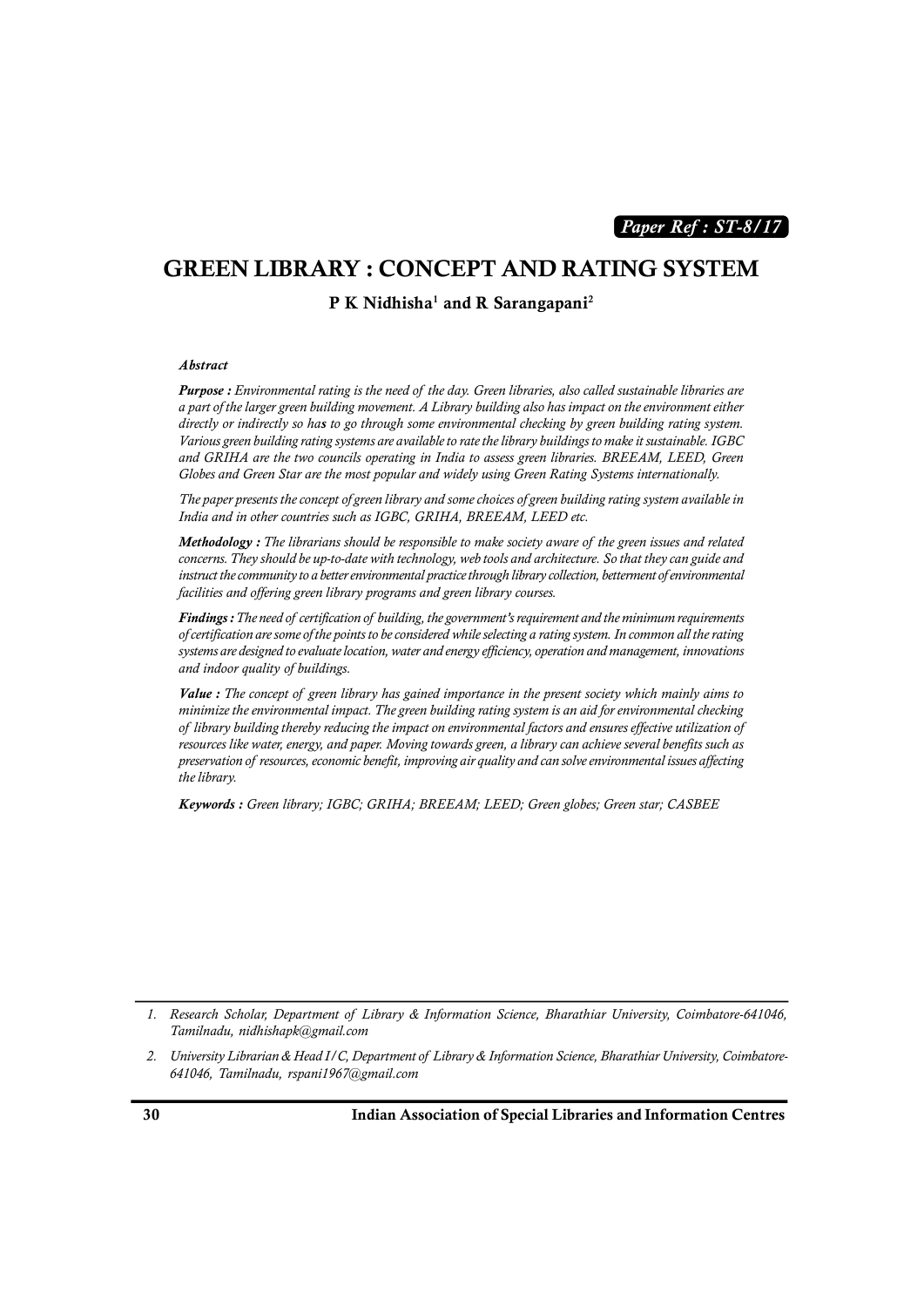# **ST - 9 : APPLICATION OF NEW MANAGEMENT TECHNIQUES IN LIBRARIES / ICS**

### *Paper Ref : ST - 9/9*

### **APPLICATION OF CUSTOMER RELATIONSHIP MANAGEMENT IN ACADEMIC LIBRARIES**

**Rajib Kumar Das<sup>1</sup> and Anuradha Singha<sup>2</sup>**

#### *Abstract*

*Purpose : Library and Information Centres are based on three major pillars, first one is Information Abstract*<br>*Purpose : Library and Information Centres are based on three major pillars, first one is Information*<br>*Resources second one is Staff and the third and most important among them is its user, and without it the*<br> *<i>Abstract*<br>*Purpose : Library and Information Centres are based on three major pillars, first one is Information Resources second one is Staff and the third and most important among them is its user, and without it the the Technological advancements and information explosion libraries are compelled to work for user centric approach. The library has to address the user demand and for that reason Customer Relationship Management (CRM) should be adopted. CRM indicates "The strategic process of shaping the interactions between a company and its customers with the goal of maximizing current and lifetime value of customers for the company as well as maximizing satisfaction for them". CRM is a process or methodology or strategy used to learn more about customer's requirements and behaviours to develop stronger relationship with them. The purpose of the paper is to assess the impact of CRM in their work and their perceived level of satisfaction (CRM) should be adopted. CRM indicates "The strategic process of shaping the interactions between a* company and its customers with the goal of maximizing current and lifetime value of customers for the company as well as *COMPany and its customers with the goal of maximizing current and lifetime value of customers for the*<br> *COMPany as well as maximizing satisfaction for them*". CRM is a process or methodology or strategy used<br>
to learn mo *possible solutions to secure users' satisfaction while facing the challenges brought by information explosion, flourished information service channels and users' higher expectations. Methodology : To understand the primary approach of the present study is how to implement the basic* CRM in the academic library. Libraries consider adopting CRM concept and applications as one of the possible solutions t

*process, the case study method was adopted.*

possible solutions to secure users' satisfaction while facing the challenges brought by information explosion,<br>*flourished information service channels and users' higher expectations.*<br>**Methodology :** To understand the asp *implementation management, and demonstrate that the biggest challenge facing a library is to raise internal Methodology* : To understand the aspects within single, real-life settings during the implementation of CRM process, the case study method was adopted.<br>**Findings** : The findings highlight the importance to overcome librar *the case study method was adopted.*<br> **Findings** : The findings highlight the importance to overcome libraries' inexperience in terms of CRM<br> *implementation management, and demonstrate that the biggest challenge facing a libraries is to raise internal awareness of the functions and capabilities that are now provided, to educate lindings : The findings highlight the importance to overcome libraries' inexperience in terms of CRM* **implementation management, and demonstrate that the biggest challenge facing a library is to raise internal awareness** *automation system, online reference service and the CRM system.*

*Originality/Value : The paper provides useful information for those wanting to implement a CRM system in an academic library context.*

*Keywords : CRM; Customer relationship management; Academic library; Library management*

- *1. Librarian, Girls' College, Kokrajhar, Kokrajhar, Assam, rajib.librarian@gmail.com*
- *2. Librarian, Science College, Kokrajhar, P. O. & Dist : Kokrajhar, Assam, anuradha.librarian@gmail.com*

 $\mathbf{D} \cdot \mathbf{H}$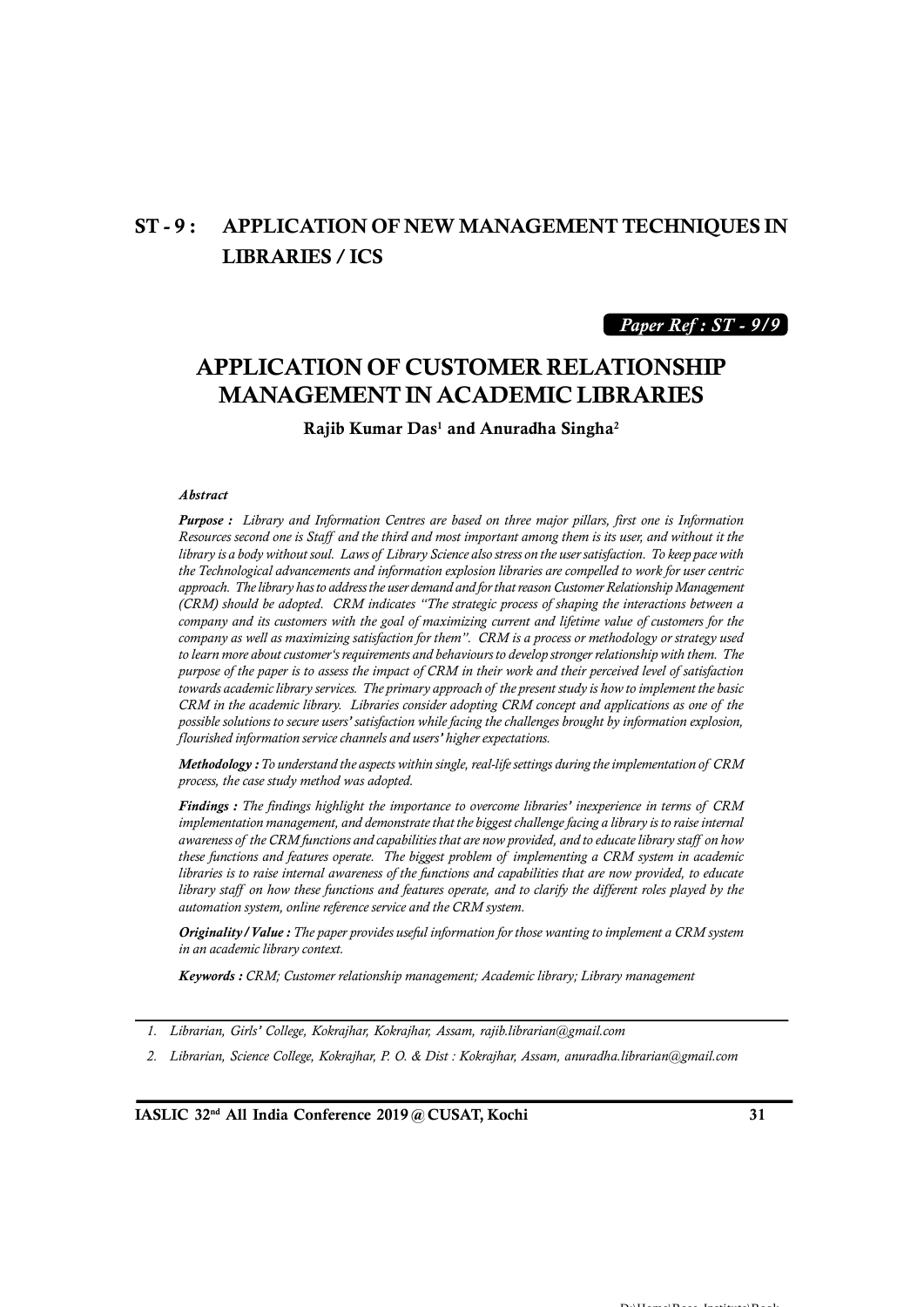### **ST - 10 : MANAGEMENT OF ONLINE RESOURCES**

### *Paper Ref : ST - 10/33*

### **DOMAIN SPECIFIC RESOURCE GATEWAY**

**Devika P Madalli1, Sagar Gajbe<sup>2</sup> and Amit Tiwari<sup>3</sup>**

#### *Abstract*

*Purpose : The twenty-first century has witnessed enormous growth of domain specific information and <i>Abstract*<br>*Purpose : The twenty-first century has witnessed enormous growth of domain specific information and information resources. The emergence of new domains has posed a challenge to the organization and managemen Abstract*<br>*Purpose : The twenty-first century has witnessed enormous growth of domain specific information and information resources. The emergence of new domains has posed a challenge to the organization and management o is not readily available as the information in domains is scattered and may not be represented using standard metadata or any metadata at all. For the end users it can be a time consuming process to look for and access useful domain based information.*

*A number of specific domains and a huge amount of information resources have led towards a requirement of domain based information systems and services. Content Management Systems (CMS) are used as tools bring online information from various domains together. CMS can be used for developing domain specific information systems. The shift towards domain based information services has implications for libraries and A number of specific domains and a huge amount of information resources have led towards a requirement* of domain based information systems and services. Content Management Systems (CMS) are used as tools bring online inf *and offer categorized information according to the user needs. Design in the information from various domains together. CMS can be used for developing domain specific* information systems. The shift towards domain based information services has implications for libraries and the use

*various online resources that provide RSS feeds in the domain of Big Data and Artificial Intelligence. RSS feeds are aggregated to form a subject gateway providing a unified current awareness service. For the deep understanding of the domain, Study of Subject approach could be used.* **Design :** Many of the online resources and even services provide RSS feeds. The present work is based on various online resources that provide RSS feeds in the domain of Big Data and Artificial Intelligence. RSS feeds are

*and Artificial Intelligence. The methodology can be adopted for developing Current Awareness Service in other dimendum of the domain, Study of Subject approach could be used.*<br> **Findings :** Current Awareness Service is one of the most popular services provided by memory institutions.<br> *The present aggregation works an online curr mentioned that will be updated in real time based on syndication.*

*Value : This paper discusses current awareness services based on syndicated resources deployed to aggregate online resources that provides current and updated domain based information to the users.*

*Keywords : Online resources; Domain specific resource; CAS; Subject gateway; RSS feed; Big data; Artificial intelligence*

- *2. Research Scholar, Documentation Research and Training Centre, Indian Statistical Institute, Bengaluru, Karnataka, sagar@drtc.isibang.ac.in*
- *3. Research Scholar, Documentation Research and Training Centre, Indian Statistical Institute, Bengaluru, Karnataka, amittiwari@drtc.isibang.ac.in*

*<sup>1.</sup> Professor & Head, Documentation Research and Training Centre, Indian Statistical Institute, Bengaluru, Karnataka, devika@drtc.isibang.ac.in*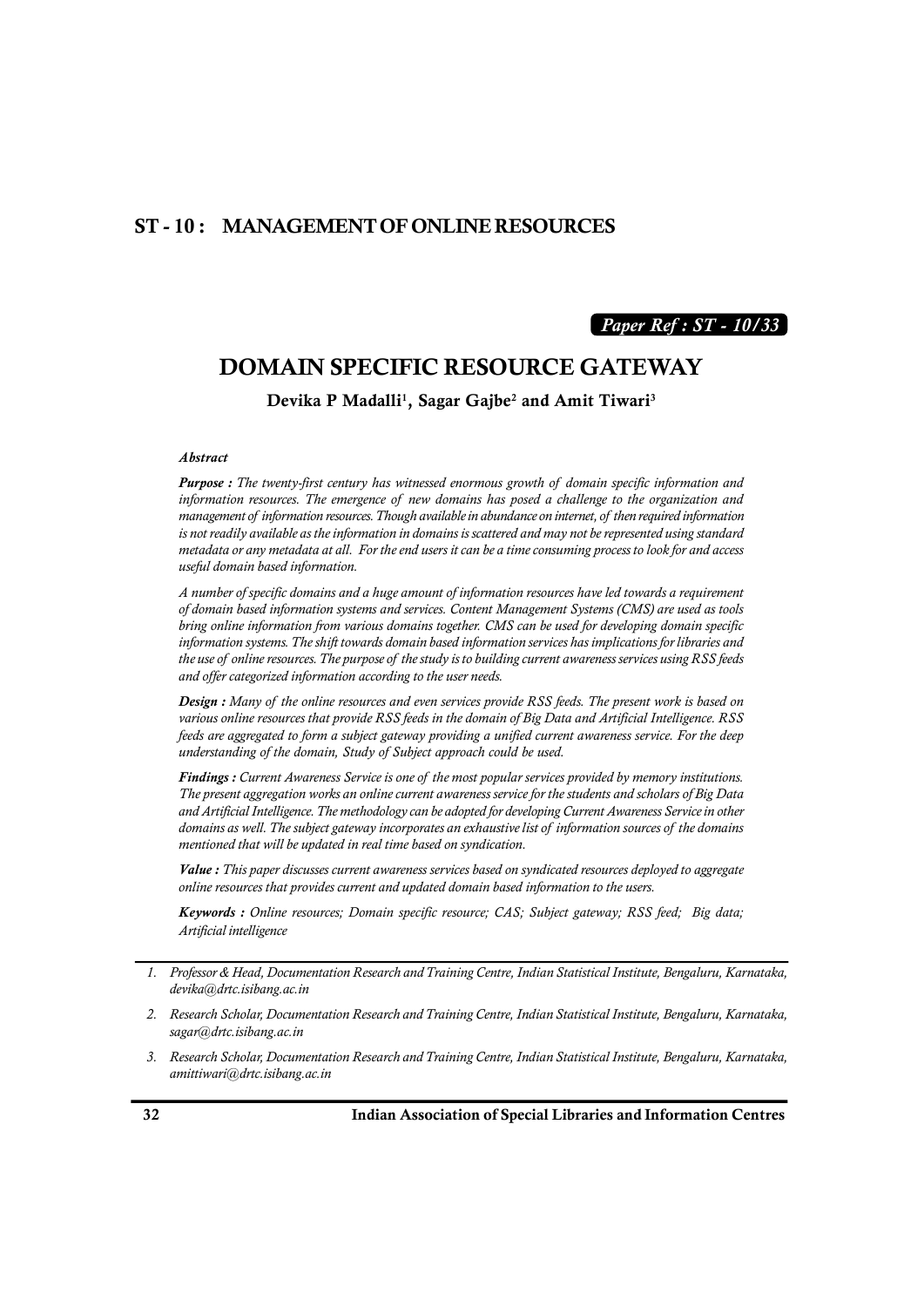*Paper Ref : ST-10/1*

### **ORGANIZATIONAL SCHEME OF ONLINE RESOURCES IN LIBRARY WEBSITES**

#### **Veerankutty Chelatayakkot<sup>1</sup>**

*Purpose : In the present circumstances, a library website is considered as a subject gateway, portal as well as Virtual Public Face of the institution. The content organization and representation order of resource type in the library website is very crucial as a user may be able to find the resources within minimum mouse clicks. This study aims to analyze organizational scheme of online resources in selected library websites.* **Purpose :** In the present circumstances, a library website is considered as a subject gateway, portal as well as<br>Virtual Public Face of the institution. The content organization and representation order of resource type i

*Finding : Based on the previous studies, nine resource types were identified. Out of nine resource types, Databases are the most common resource type followed by E-Journals and E-Books that are found in the library websites. IIT Bombay, IIT Roorkee, and IIT Indore have links to seven resource types. The "threeclick rule" is an unofficial web design rule concerning the website navigation, that a user may be frustrated if he is not able to find the resources within three mouse clicks. The study reveals that IIT Kharagpur, IIT Dhanbad, and IIT Indore has given 'E-resource ' as first link/click, and remaining resource types as second link/click that a user may apply more clicks to get access to. Similarly, the study reveals that the resource type Databases, 6 IIT's arranged alphabetically followed by content type by 5 IITs. IIT Kharagpur and IIT Indore organized Databases both alphabetically and by content type. Regarding E-Journals, the preferred arrangement is alphabetical order (78 %) followed by publisher order (56 %). Four IIT's use both orders for the arrangement of E-Journals. E-Books are arranged publisher wise (78%), and IIT Bombay provided a link/click that a user may apply more clicks to get access to. Similarly, the study reveals that the resource type*<br>Databases, 6 IIT's arranged alphabetically followed by content type by 5 IITs. IIT Kharagpur and IIT<br>Indo *Repository /Digital Library. 5 library websites provided links to open access resources and 67 % libraries provided search option and user manual. Value in to OPAC. The preferred order of print journals is alphabetical. All 9 IIT's provided links to Institutional*<br>*Repository / Digital Library. 5 library websites provided links to open access resources and 67 % libr* 

*excellent leverage for the institution.*

*Keywords : Library websites; e-resources; Representation order of resources*

*1. Deputy Librarian, Cochin University of Science and Technology, Kochi, Kerala, veerankutty@cusat.ac.in*

 $\mathbf{D} \cdot \mathbf{H}$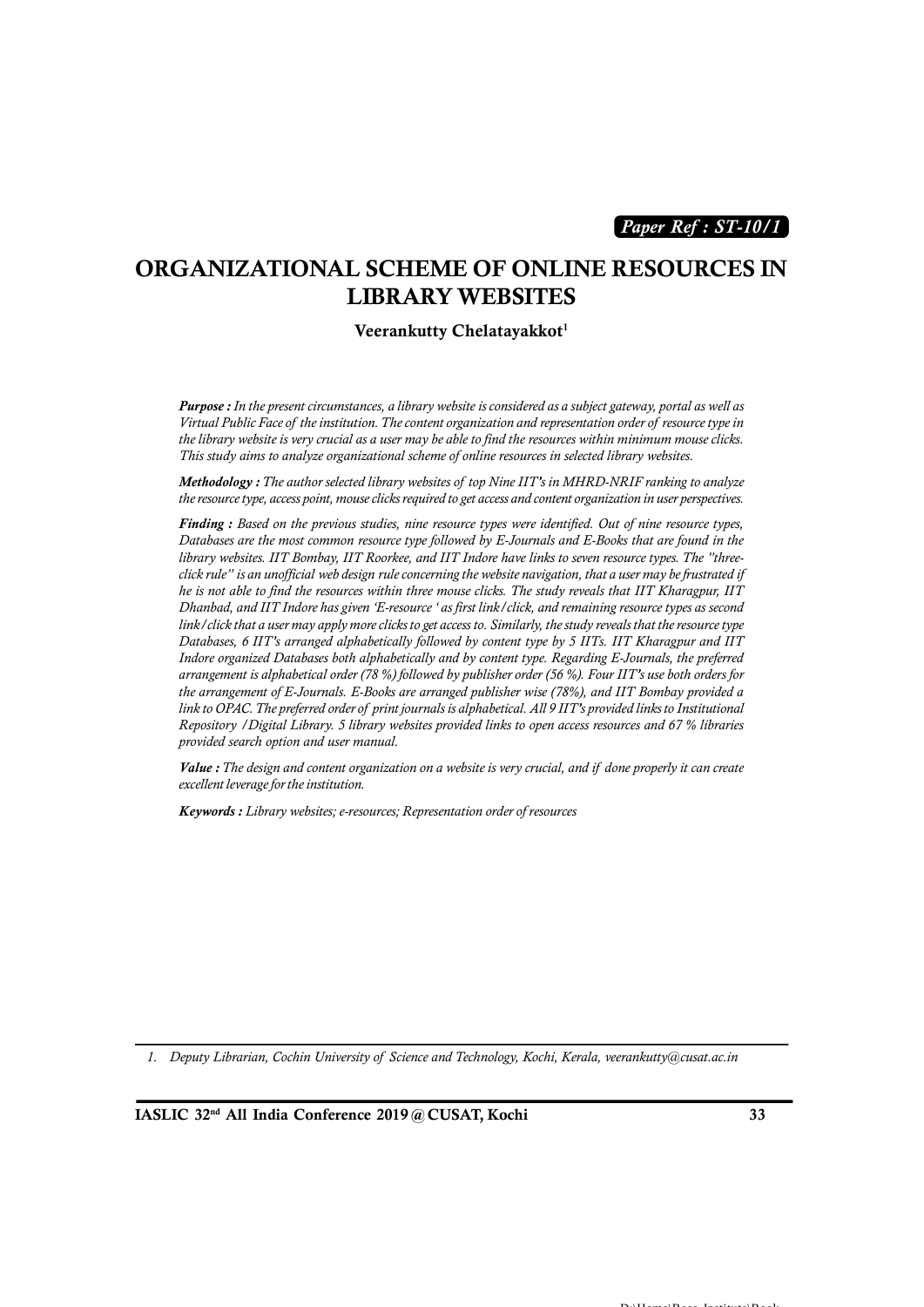### **ST - 11 : MANAGEMENT OF BIG DATA**

#### *Plenary Speech*

### *Paper Ref : ST - 11/36*

# **RESEARCH DATA MANAGEMENT : ROLE OF LIBRARY AND INFORMATION PROFESSIONALS**

**A R D Prasad<sup>1</sup>**

*Purpose : Thus far much of the data generated by various research and scientific communities has not been shared, much worse it has not been organised. The open access to information movement paved the impetus and ideological justification to open up the data, so that the data can be reused. Though Open Access to Information (OAI) largely bridged the digital divide in case humanities and social sciences, it has done to a lesser extent in the case of natural and physical sciences. Both the physical and natural science do require expensive laboratory infrastructure. If the data generated out of these laboratories and equipment is shared, the organisations that do not have financial support to build infrastructure could use the data generated by privileged laboratories and do interpret the data in a different way or at least support and ascertain the finding of others. One of the best examples of data sharing is the availability of human genome data on the Iesser extent in the case of natural and physical sciences. Both the physical and natural science do require*<br>expensive laboratory infrastructure. If the data generated out of these laboratories and equipment is shared,<br>t *expensive laboratory infrastructure.* If the data generated out of these laboratories and equipment is shared, the organisations that do not have financial support to build infrastructure could use the data generated by p *The library and information science professionals have a great responsibility in managing research data based on FAIR principles.*

*The Government of India, way back in 2012, introduced the National Data Sharing and Accessibility Policy (NDSAP), which mandates all the organisations funded by the Government of India to make the The library and information science professionals have a great responsibility in managing research data* based on *FAIR principles.*<br>*Dased on FAIR principles.*<br>*The Government of India, way back in 2012, introduced the N research IR principles.*<br> *reflection The Government of India, way back in 2012, introduced the National Data Sharing and Accessibility*<br> *Policy (NDSAP), which mandates all the organisations funded by the Government of I The Government of India, way back in 2012, introduced the National Data Sharing and Accessibility Policy (NDSAP), which mandates all the organisations funded by the Government of India to make the data publicly available poorly equipped in organising and preserving their own data as it warrants the skills of library and information science professionals. Even the library and information science professionals, in spite of their background knowledge and skills, they too require orienting their knowledge in organizing and preserving research laboratories, and universities conducting research, it does not reflect on the volume of data that is available on data.gov.in.* This is, *largely, because the scientists are not aware of the mandate, besides b library and information professionals in Research Data Management. To put it succinctly Data Curation and Open Data should be the rallying point in sharing data. Methodology is and skills, they too require orienting their knowledge in organizing and preserving*<br> *Methodology : Data Curation is to promote the advocacy of Open Data and highlight the role of*<br> *library and informatio* 

*verifiable digital data assets. In other words, ensuing trustworthiness and integrity of data; Describing the data using Metadata to make it Findable and Accessible; Using Open Standards for Data (Interoperable), Classifying (Ontologies) in order to group the data sets available on the Net so that related data can be aggregated if necessary; tagging the necessary licences, preferably Creative Commons Zero (CC)) to the data sets to explicitly pronounce the terms of re-usability; Backup, Archiving/Distributing so that the data remains Reusable.*

*<sup>1.</sup> Former Professor, Documentaiton Research and Training Center, Indian Statistical Institute, Bengaluru, Karnataka, ardprasad@gmail.com*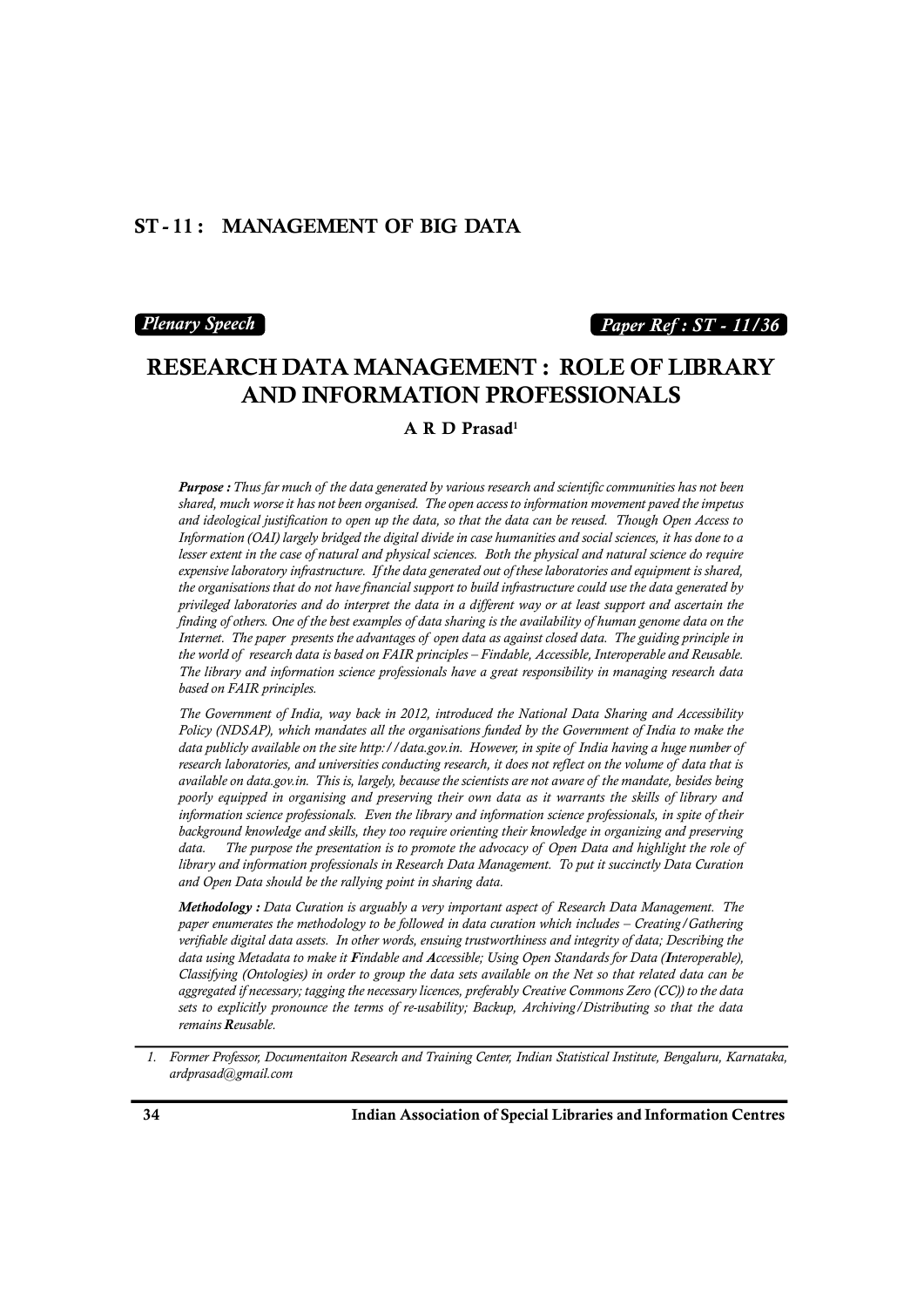*Findings : A major finding of the work carried out in this regard is that of identifying the four major stake holders in research data management. Domain Experts, belonging to various disciplines. They generate the primary data. The Library and Information Science professionals, who capture and curate the data by doing de-duplication, filling up the missing values, converting the file format of the data sets to ensure interoperability, adding metadata, ontologies and publishing the data following the FAIR principles. In case of large data sets, which are mostly generated by equipment, CCTV cameras, satellites, social media etc. Computer Science professionals come into the picture to provide platforms to handle huge volume of data. One of the major objectives of Data Science is to do analytics on data, which normally calls for expertise of Statisticians, and the missing values, converting the file format of the data sets to ensure* interoperability, adding metadata, ontologies and publishing the data following the FAIR principles. In case of large data set *Domain Experts, Library and Information Science professionals, Computer Science experts and Statisticians. The paper briefly presents of Data Science is to do analytics on data, which normally calls for expertise of* Statisticians. One should not forget Business Analytics is an emerging area. The task of Library and Informatio

*Information Science professionals is to make data – analytics ready. In other words, the stake holders are*<br>*Domain Experts, Library and Information Science professionals, Computer Science experts and Statisticians.*<br>*The (Extract, Transform & Load) – OpenRefine, Datameer, Talend, Informatica, DbFit. The presentation also Additionally, the presentation mentions the software for data publishing/data repositories – Dryad, dataVerse, CKAN. (Extract, Transform & Load) – OpenRefine, Datameer, Talend, Informatica, DbFit. The presentation also* covers *Data Management Plan (DMP) and enumerate various funding agencies requirements of DMP.*<br>Additionally, the pres

*paper is to emphasise the role of the library and information professionals in advocacy of open data, data curation and building data repositories.*

*Keywords : Open access; Open data; Data curation; Fair principles; Research data management; Data management plan; Library and Information professional .*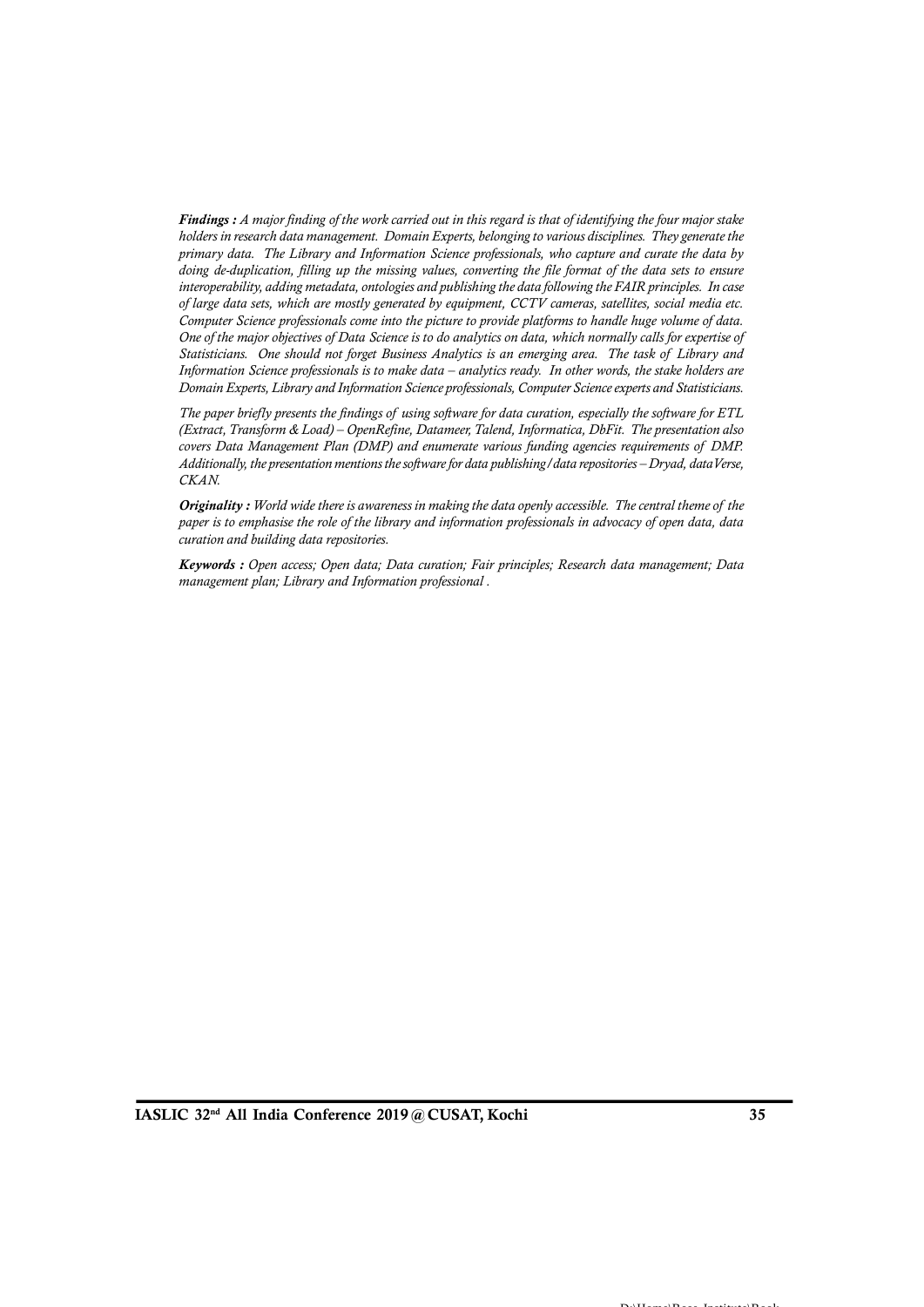## **ST - 12 : OPEN DATA, OPEN CONTENT, OPEN SCIENCE AND OPEN KNOWLEDGE**

*Paper Ref : ST - 12/12*

# **DISSEMINATION OF OPEN GOVERNMENT DATA THROUGH INDIAN STATISTICAL SYSTEM : A ROADMAP TOWARDS SUSTAINABLE DEVELOPMENT**

**Mayuri Das Biswas<sup>1</sup> and Pijushkanti Panigrahi<sup>2</sup>**

#### *Abstract*

*Purpose : This paper is to find the relational importance between the organizational structure and corresponding functional activities of Indian Statistical System (ISS) in regard to dissemination of government data for sustainable development. The possible ways for achieving the Sustainable Development Goals (SDGs) as set*<br>by the United Nations Development Programme (UNDP) are to be identified and to correlate them significantly<br>with ro *by the United Nations Development Programme (UNDP) are to be identified and to correlate them significantly* **Purpose :** This paper is to find the relational importance between the organizational structure and corresponding functional activities of Indian Statistical System (ISS) in regard to dissemination of government data for *added to open government data in accelerating overall development of the nation.*

*by the United Nations Development Programme (UNDP) are to be identified and to correlate them significantly*<br>with roles of ISS played in this regard. This paper is to further analyze how socio-economic values could be<br>add *see its usefulness towards greater democracy with an aim for transparency, participation, and collaboration.* **Design :** The official site of Ministry of Statistics & Programme Implementation (MoSPI) have been examined along with the UNDP annual reports. The prevailing responsibilities and activities of ISS have also been analyzed **Design :** The official site of Ministry of Statistic<br>examined along with the UNDP annual reports. T<br>also been analyzed. In this regard Open Governmes<br>see its usefulness towards greater democracy with ar<br>This study is desi

*Findings : The study indicates that ISS needs to play a crucial role as an intermediary between data collection and publicizing the same through open data portals to enable public accessing easily for meeting their necessities. This paper further establishes the fact that the curated data, when accessed and analyzed, may help in tracking the environmental, social and economic progress of India and strive to lead the nation towards achieving the SDGs. The study reveals the issues and challenges encountered by ISS in regard to the openness of data. Value in mecessities. This paper further establishes the fact that the curated data, when accessed and analyzed,*<br>*May help in tracking the environmental, social and economic progress of India and strive to lead the natio* 

*it might bring forth huge retardation in socio-economic development of our nation. A well organized statistical system would enable monitoring of SDGs and encourage dissemination of reliable and accessible open government data which, in turn, would help government in designing better policies and programs enabling progress and decision-making for sustainable development.*

*Keywords : Data sharing, Indian Statistical System, MoSPI, NDSA policy, Open data, Open government data, Statistical data, Sustainable development goals, UNDP.*

*<sup>1.</sup> Head Librarian, J. D. Birla Institute, Kolkata, West Bengal, mayuridasbiswas@gmail.com*

*<sup>2.</sup> Professor, Department of Library & Information Science, University of Calcutta, West Bengal, panigrahipk11@gmail.com*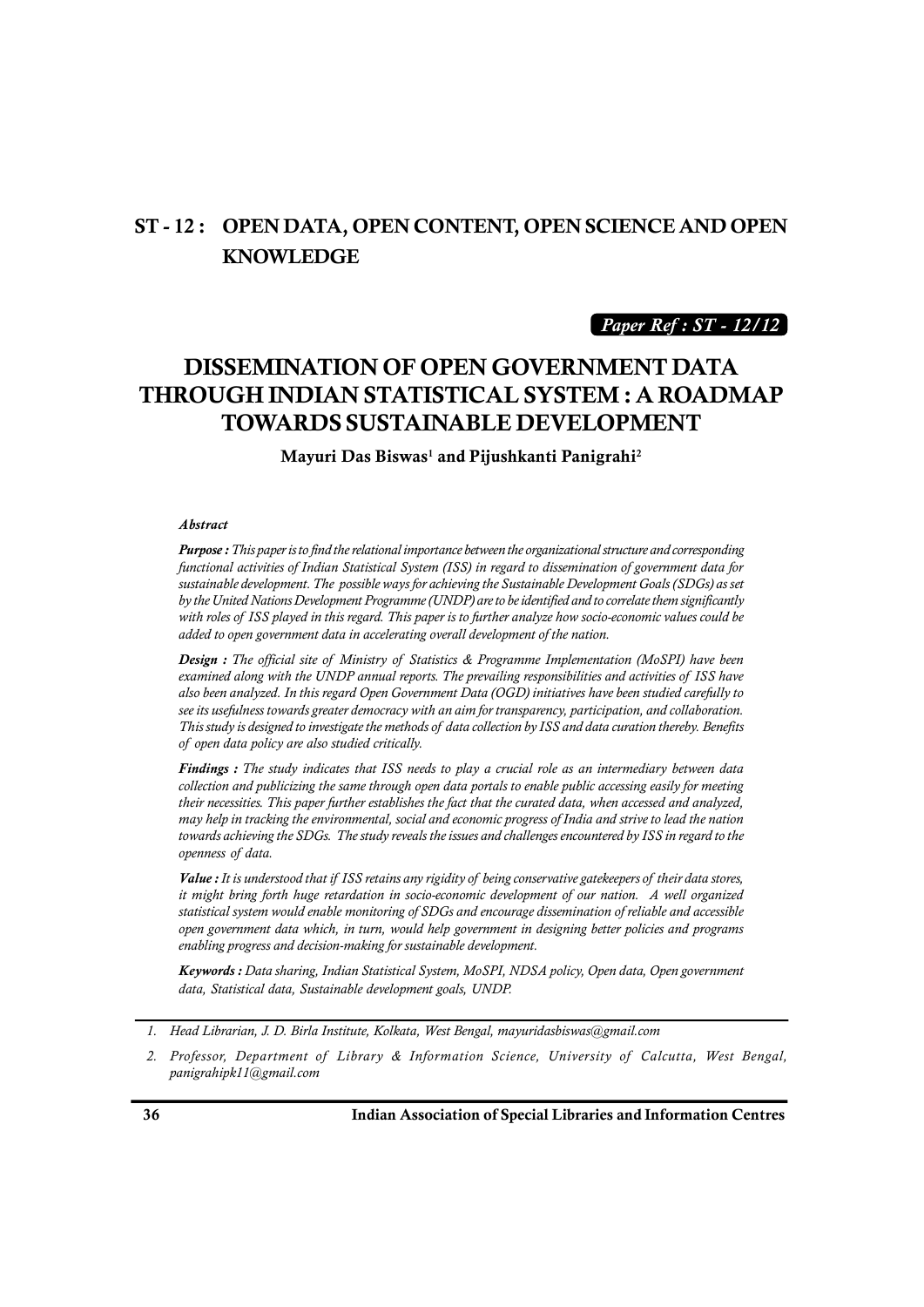*Paper Ref : ST-12/21*

# **QUALITY OF PRE-PRINT ARCHIVES : A CASE STUDY OF ARXIV ARCHIVES IN THE FIELD OF HIGH-ENERGY PHYSICS**

#### **E R Prakash<sup>1</sup>**

#### *Abstract*

*Purpose : Preprints are publicly available scientific manuscripts posted on dedicated preprint servers prior to publishing in journals or conferences. Since they are all open, anybody can upload the research output for the review comments. Then the question arises about the quality of the uploaded pre-prints. It is believed that* **Abstract**<br>**Purpose :** Preprints are publicly available scientific manuscripts posted on dedicated preprint servers prior to<br>publishing in journals or conferences. Since they are all open, anybody can upload the research o *by Cornell University are published as journal articles and 2) list the top journals in which the preprints are getting published and 3) analyse the quality of the pre-prints by evaluating the impact factors of the journals in which the pre-prints are published.*

*Methodology : The High Energy Physicspreprints in arXiv are again categorized as: High Energy Physics – Experiment (hep-ex), High Energy Physics – Lattice (hep-lat), High Energy Physics - Phenomenology (hep-ph), and High Energy Physics – Theory (hep-th). The pre-prints submitted to these categories during 2014-2018 are taken as sample of the study. Impact Factor assigned at . High Energy Physics*<br> *2014-2018 are taken as sample of the study. Impact Factor assigned to journals included in Web of Science*<br> *2014-2018 are tak by Clarivate Analytics is taken as the parameter for quality of the journals in which the pre-prints are published. The 'Journal-ref:' field used by arXiv in the preprint records is used to list the journals in which the pre-prints are published.* 2014-2018 are taken as sample of the study. Impact Factor assigned to journals included in Web of Science<br>by Clarivate Analytics is taken as the parameter for quality of the journals in which the pre-prints are<br>published.

*Journal C; Journal of High Energy Physics; Physical Review D; Physical Review Letters; Physics Letters Bare the journals in which most of the pre-prints are published and all the five journals have impact factors more than 4. Among the pre-prints published in journals, 82 % are published in journals with Impact Factor Findings : I he percentages of pre-prints submitted during 2014-2018 and published as journal articles in the four categories are 55 (hep-ex), 42 (hep-lat), 48 (hep-ph), and 44 (hep-h) respectively European Physical Jou in the categories are published in journals having impact factor range of 4 to 6. Pare the journals in which most of the pre-prints are published and all the five journals have impact factors*<br>*More than 4. Among the pre-prints published in journals, 82 % are published in journals with Impact Factor*<br>

*to consider pre-prints as a reliable and qualitative sources of information in many subject areas.*

*Keywords : arXiv; Pre-prints; Open access quality assurance; High-energy physics; e-prints; Archives; Journal publishing*

*1. Scientific Information Resource Division, Knowledge Management Group, Bhabha Atomic Research Centre, Mumbai, Maharashtra, prak@barc.gov.in*

**IASLIC 32nd All India Conference 2019 @ CUSAT, Kochi 37**

 $\mathbf{D} \cdot \mathbf{H}$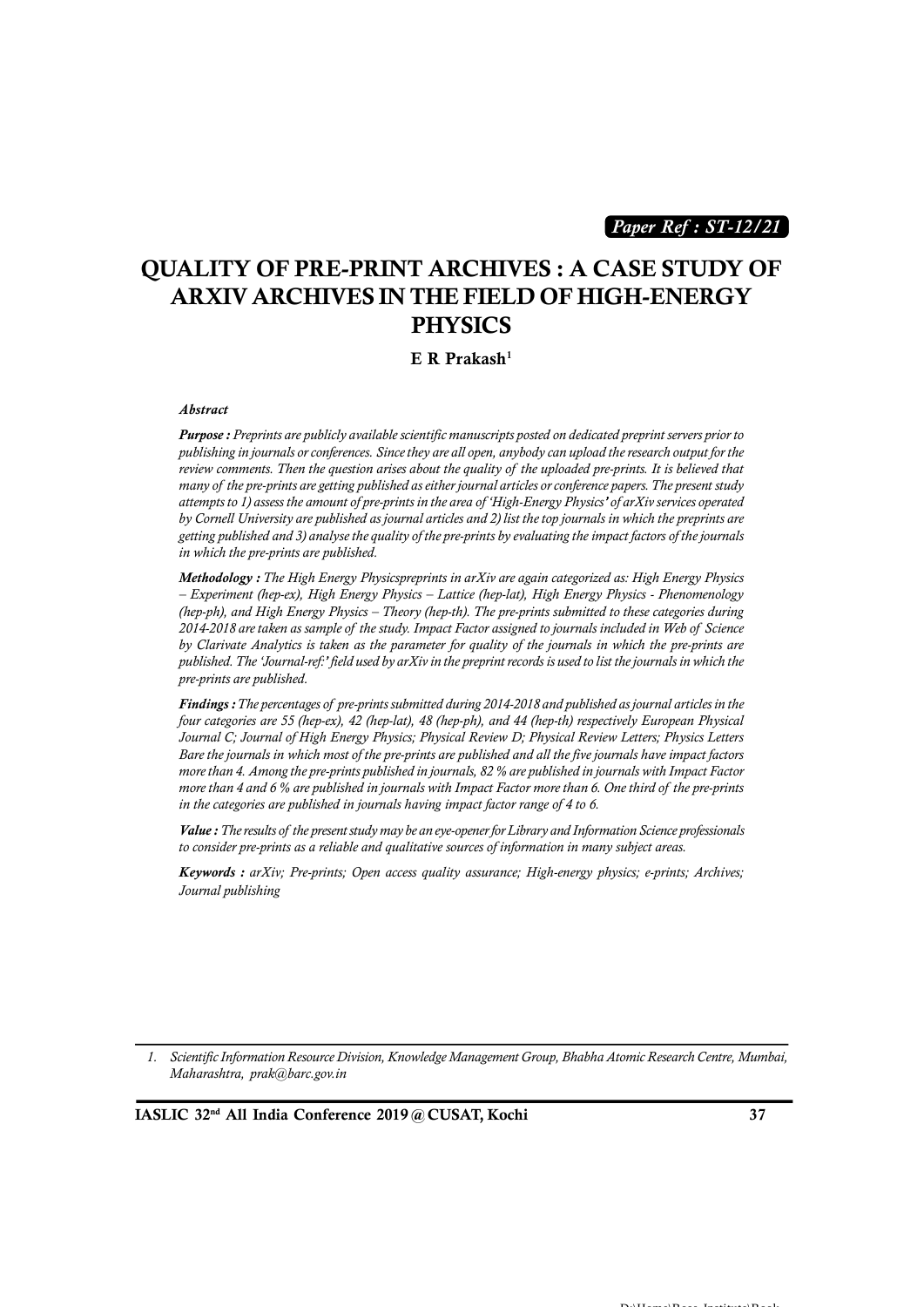### **ST - 13 : OPEN ACCESS MOVEMENT**

### *Invited Paper*

### *Paper Ref : ST - 13/25*

# **OPEN ACCESS INITIATIVES IN UNIVERSITY OF KASHMIR**

**Abdul Majid Baba<sup>1</sup>**

#### *Abstract*

*Purpose : The main purpose of the paper is to highlight the benefits of Open Access Repositories for authors* and researchers, direct Users, Universities, Libraries and Librarians and also for creating Public Opinion. It *and researchers, direct Users, Universities, Libraries and Librarians and also for creating Public Opinion. It <i>b***<br>***birings into focus some of the paper is to highlight the benefits of Open Access Repositories for authors*<br>*and researchers, direct Users, Universities, Libraries and Librarians and also for creating Public Opinion* **Purpose :** The main purpose of the paper is to highlight the benefits of Open Access Repositories for authors and researchers, direct Users, Universities, Libraries and Librarians and also for creating Public Opinion. It

*describes in some detail the rich data held by these repositories. Drawn from author's rich professional experience in the field, observations are made on various aspects of Open Access repositories and particularly on the benefits derived from the University of Kashmir's association with the programme.*

*Findings : Authors prefer to publish their articles in Open Access resources as this maximizes their research impact .Open access extends the reach of research beyond its immediate academic circle. Universities prefer Open Access as they want their research work to have maximum impact in the wider academic world. Libraries are strong advocates of Open Access because it helps in removing price and permission barriers and makes Authors prefer to publish their articles in Open Access resources as this maximizes their research* impact . Open access extends the reach of research beyond its immediate academic circle. Universities prefer Open A **Findings :** Authors prefer to publish their articles in Open Access resources as this maximizes their research<br>impact .Open access extends the reach of research beyond its immediate academic circle. Universities prefer<br>Op *impact .Open access extends the reach of research beyond its immediate academic circle. Universities prefer*<br>Open Access as they want their research work to have maximum impact in the wider academic world.<br>Libraries are s *institutes in Jammu and Kashmir and developing a common institutional repository for all these institutes Libraries are strong advocates of Open Access because it helps<br>makes knowledge available to all. The University of Kashmii<br>e-newspapers and the entire collection of Social Science Librar<br>has the university's own research* 

*Value : In order to make the Open Access Programmme successful there has to be awareness building exercises in various institutions. In the past, once the records held by the University of Kashmir's administrative departments were severely damaged due to fire. Such mishaps can be avoided in future by digitizing the recording the universities, is the need of the hour.*<br> *Value : In order to make the Open Access Programmme successful there has to be a***<br>** *in various institutions.* **In the past, once the records held by the University o** 

*Keywords : Open access; University; Institutional repository; Library; University of Kashmir*

*1. University Librarian, Central University of Kashmir, Srinangar, Jammu & Kashmir, abmbaba@cukashmir.ac.in*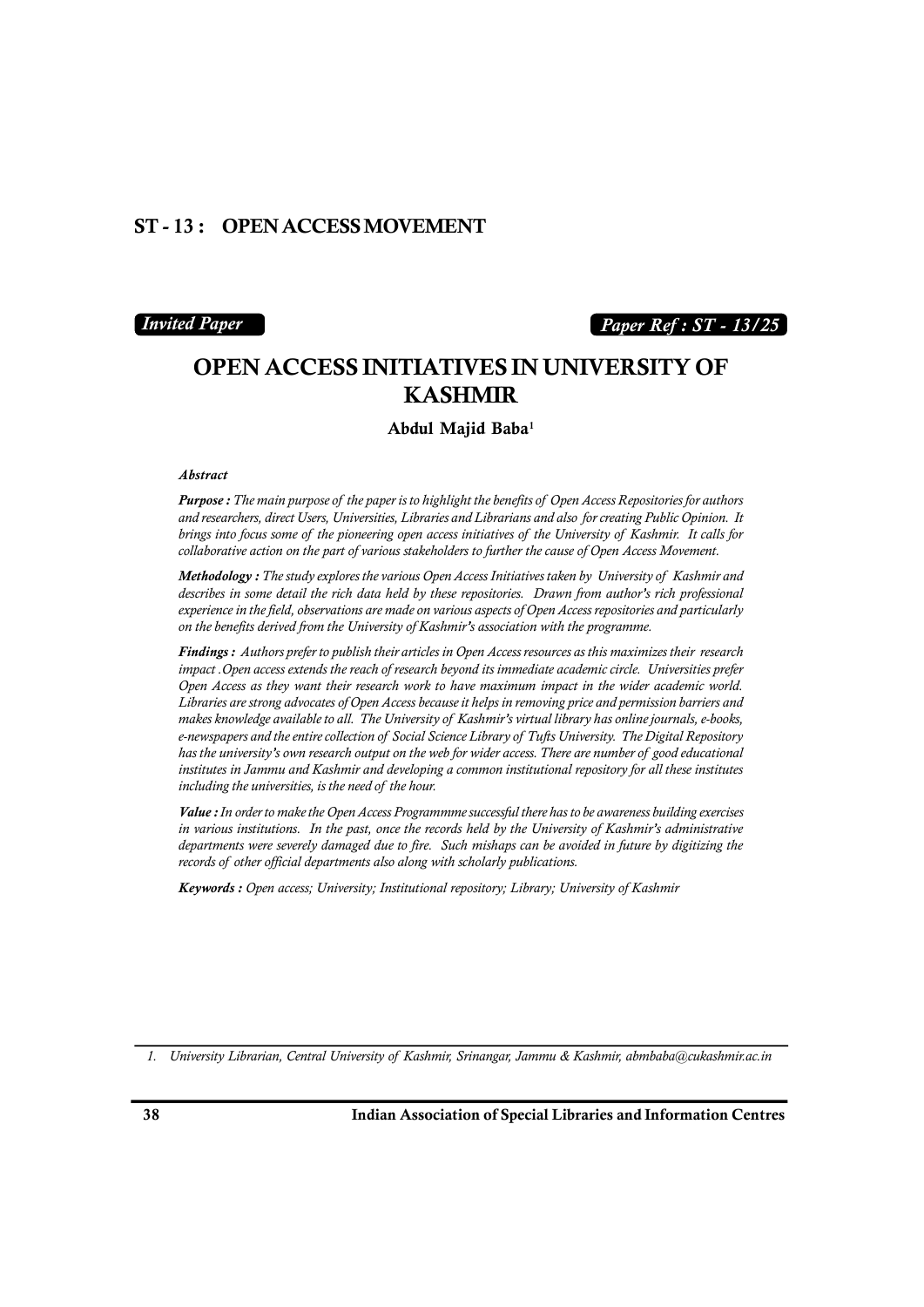# **ST - 14 : SKILL DEVELOPMENT FOR NEW AGE LIBRARY AND INFORMATION SERVICES**

#### *Invited Paper*

### *Paper Ref : ST - 14/28*

# **DEVELOPING SKILLS OF LIBRARY AND INFORMATION PROFESSIONALS : THE NEED OF THE HOUR**

**Narendra Lahkar<sup>1</sup>**

#### *Abstract*

*Purpose : The paper is identifying the skills to be acquired by Library and Information (LI) professionals to enable to work in the paper is identifying the skills to be acquired by Library and Information (LI) professionals to enable to work in the changing environment of librarianship*. *The changes are in continuation and al inevitable; librarianship is not an exception. It is essential to prepare LI professionals for developing the workings and services in the changed environment. Moreover, what changes we have noticed and taken place today are to change in continuation. Discussion has been made in the paper of the changes noticed and to*

*consider the areas, the LI professionals are to cope with to meet the challenges of the present and days to come.*<br> **Methodology** : Discussion with both senior and junior professionals and the library users' approaches<br> *Methodology : Discussion with both senior and junior professionals and the library users' approaches towards Library and Information Centres (LICs) and their expectations have been taken into account. It is based on experiences of the author and the literature available in both printed and digital are the main focus*

*Findings : While considering the skills to be acquired, broadly, they can be categorized into two: soft skill and hard skill. Of the soft skills, leadership, communication, collaboration/ team work, time management, based on experiences of the author and the literature available in both printed and digital are the main focus*<br>of *the paper.*<br>**Findings :** While considering the skills to be acquired, broadly, they can be categorized in *communication, collaborative approaches, and the leadership.*

*Hard skills are to be acquired in most cases formally. Acquiring knowledge through study and teaching, gathering knowledge at work place are some of the areas where hard skills can be acquired. Participating in the teaching and learning process in formal and informal education, online courses, through readings, and the job pursuing can form the bases for acquiring hard skills.*

*In LI field, it is essential for developing one's skills in both traditional or conventional librarianship and the* gathering knowledge at work place are some of the areas where hard skills can be acquired. Participating in the teaching and learning process in formal and informal education, online courses, through readings, and the job *and services. Techniques used for developing the catalogues and catalogue databases, library classification using modern approach especially with the publications available as a result of in-depth study and research In LI field, it is essential for developing one's skills in both traditional or conventional librarianship and the modern issues especially use of Information and Communication Technology (ICT) devices in library works an inviting attention of LI professionals for developing their skills.*

*LI field is rapidly changing for various reasons. Because of use of ICT devices in performing library jobs the growth is becoming more visible. Meeting users' needs in right perspectives has become imperative and working LI professionals are to continuously develop their skills to cope with the regular changed working environment. Mentions may be made few of them like: Digital/ Virtual/ Green libraries, Massive Open Online Courses, Open Access Movement, Big data, Data Science and so on.*

*<sup>1.</sup> Former Professor, Department of Library & Information Science, Gauhati University, Guwahati, Assam, nlahakar@gmail.com*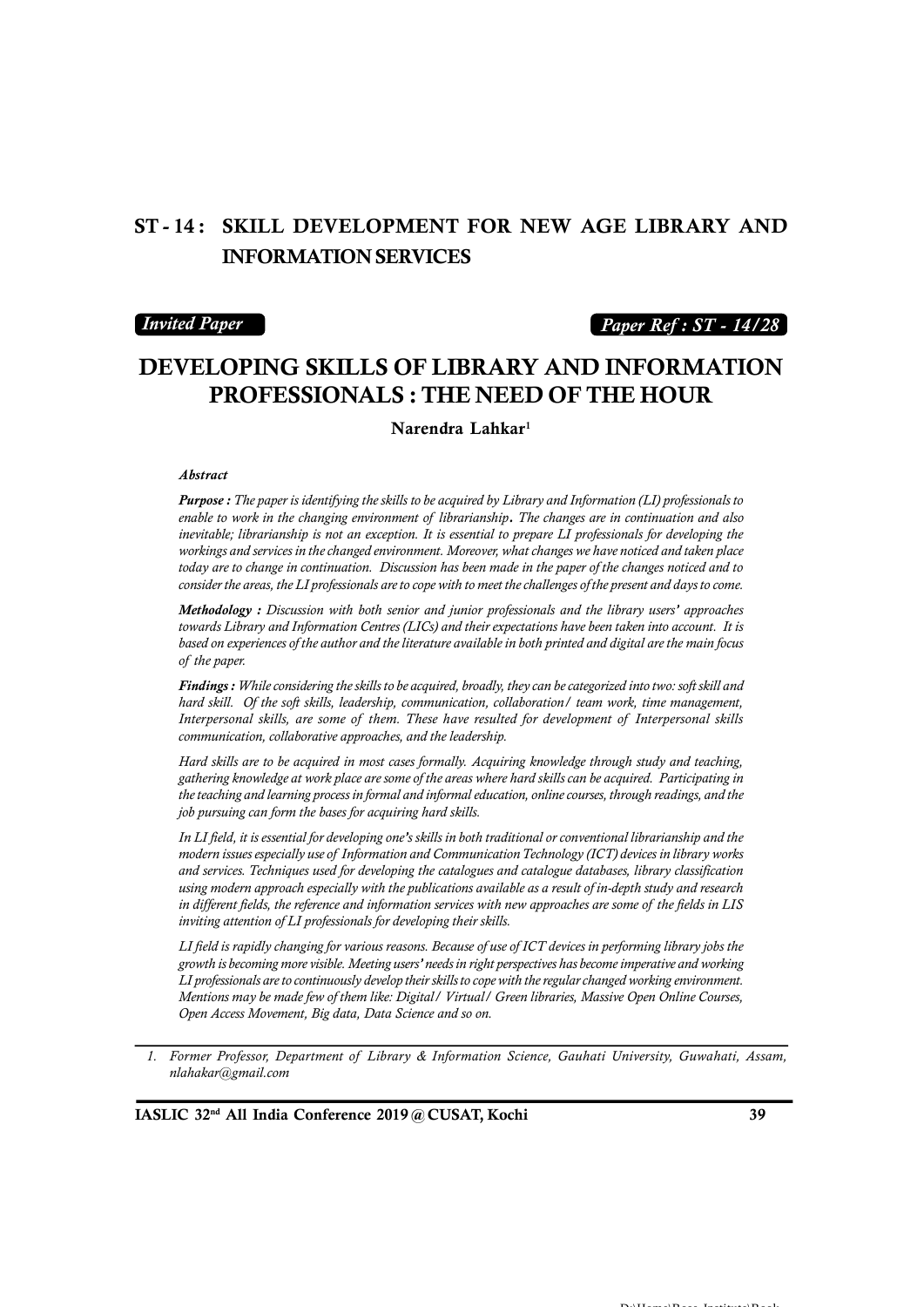**Originality :** The outcome of the study-enables especially LI professionals to develop one's ability to work for<br>the profession with much confidence, dedication and vigor. Changes are inevitable and in continuity towards *Originality : The outcome of the study enables especially LI professionals to develop one's ability to work for***<br>the profession with much confidence, dedication and vigor. Changes are inevitable and in continuity towards** *enabling to equip the skills with self reliance.*

*Keywords : Soft skills; Hard skills; Library and information professionals; Information and communication technology; Library and information centre*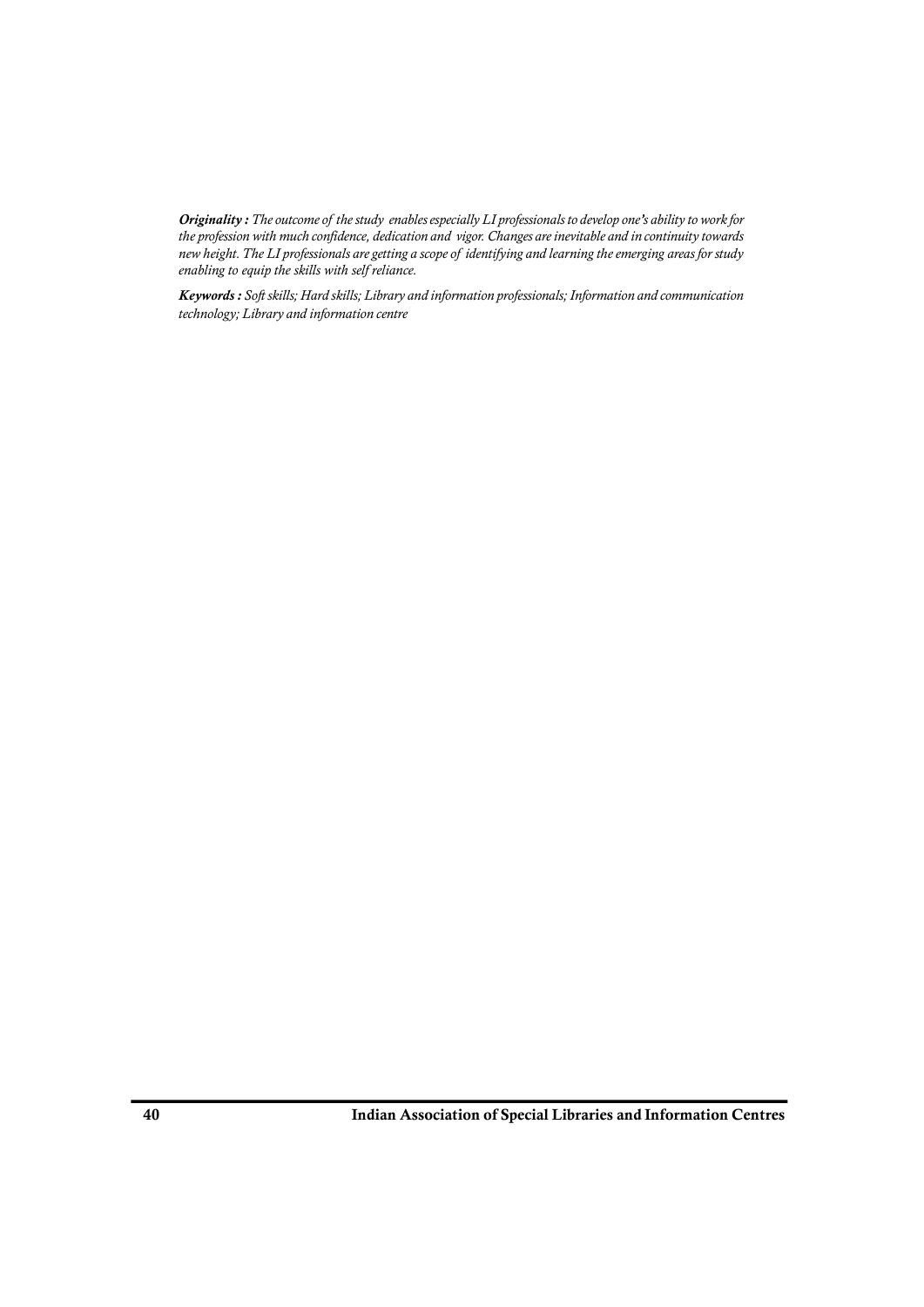### *Invited Paper*

### *Paper Ref : ST - 14/27*

# **CHANGING THE ROLE OF LIS PROFESSIONALS IN TRANSFORMATION OF THE SOCIETY : STRATEGIES AND SKILLS TO ADOPT AND ATTAIN**

#### **S B Banerjee<sup>1</sup>**

#### *Abstract*

 $$\sf{S}\;\bf{B}\;\bf{B}$   $\bf{anerjee}^1$ <br>  $\bf{A} \it{b} \it{stract}$ <br>  $\bf{P} \it{urpose}:~\bf{L} \it{ibraries}~\rm{of}~\rm{various}~\rm{nonenclatures}~\rm{g} \it{rew}~\rm{with}~\rm{the}~\rm{g} \it{rowth}~\rm{of}~\rm{the}~\rm{Society}.$  The inherent thirst for<br>  $\it{knowledge}~\rm{in}~\rm{man}~\rm{in}~\rm{all}~\rm{ages}~\rm{sequelled}$ *activities in the society entailing knowledge economy, the libraries have become indispensable key centres to cater equitable and 'Just in time' (JIT) information/knowledge. Rapid advancement of information and communication technology (ICT) wooingly reshaping the society, has also been bringing a compelling situation "to have a close connectivity between knowledge, innovation and collaboration" for navigating to all sectors knowledge in man in all ages sequelled its unstopped growth. In these days of diversities and multidirectional*<br>activities in the society entailing knowledge economy, the libraries have become indispensable key centres to *care has become a must. Librarians, today, are to play distinction, dissemination and consumption of knowledge with astounding* care has become a must.<br>Librarians, today, are to play distinctive roles to complement and support the activities of

*administrators, decision makers, scientists, technologists, academicians, researchers, legal and other key professionals besides largely the communities. While technology thwacked society has been longing for the crucial library services, loud talks for its nonuse are rampant. In this context LIS professionals are to adopt new strategies to effectively rise to the situation to serve the society best and to attain proficiency, in both hard Librarians, today, are to play distinctive roles to complement and support the activitie* administrators, decision makers, scientists, technologists, academicians, researchers, le<br>professionals besides largely the communi *This paper aims to highlight how the Libraries are to act factually for transformation of the society, how the*

*LIS professionals are to deal with the situation and what strategies, techniques and skills they are to adopt and pursue.*

*Methodology : The paper is based mostly on the views expressed in professional, seminars, conferences, symposiums etc and occasional informal discussions with information seekers and consumers.*

*Findings:Informal interactions with expressed and potential information consumers brought out the indications high ladder. Symposiums etc and occasional informal discussions with information seekers and consumers.*<br> **Findings :** *Informal interactions with expressed and potential information consumers brought out the indications*<br> *of latent* 

of latent and unexpressed unwillingness to use library services, though compulsion to use information is in the<br>high ladder.<br>**Value :** Libraries / information centres being the service units, quality performance of the LIS *their expertise capabilities and excellences, in soft skills, in addition to hard skills or competence need be steps.* their expertise capabilities and excellences, in soft skills, in addition to hard skills or competence need be<br>ushered in. To bring forth the elements and indicators of strategies and soft skills, they are to go in for new

*Products are manufactured, services are performed; while quality of products is visible, quality of performance indispensability as well.*

*Keywords : Library; Information centre; Information and communication technology; ICT; LIS professional; Changing role*

*1. Formerly Deputy Manager (Information), Hindusthan Paper Corporation Limited, Kolkata, West Bengal, Guest <i>Keywords : Library; Information centre; Information and communication technology; ICT; LIS professional; Changing role***<br>***Formerly Deputy Manager (Information), Hindusthan Paper Corporation Limited, Kolkata, West Bengal,*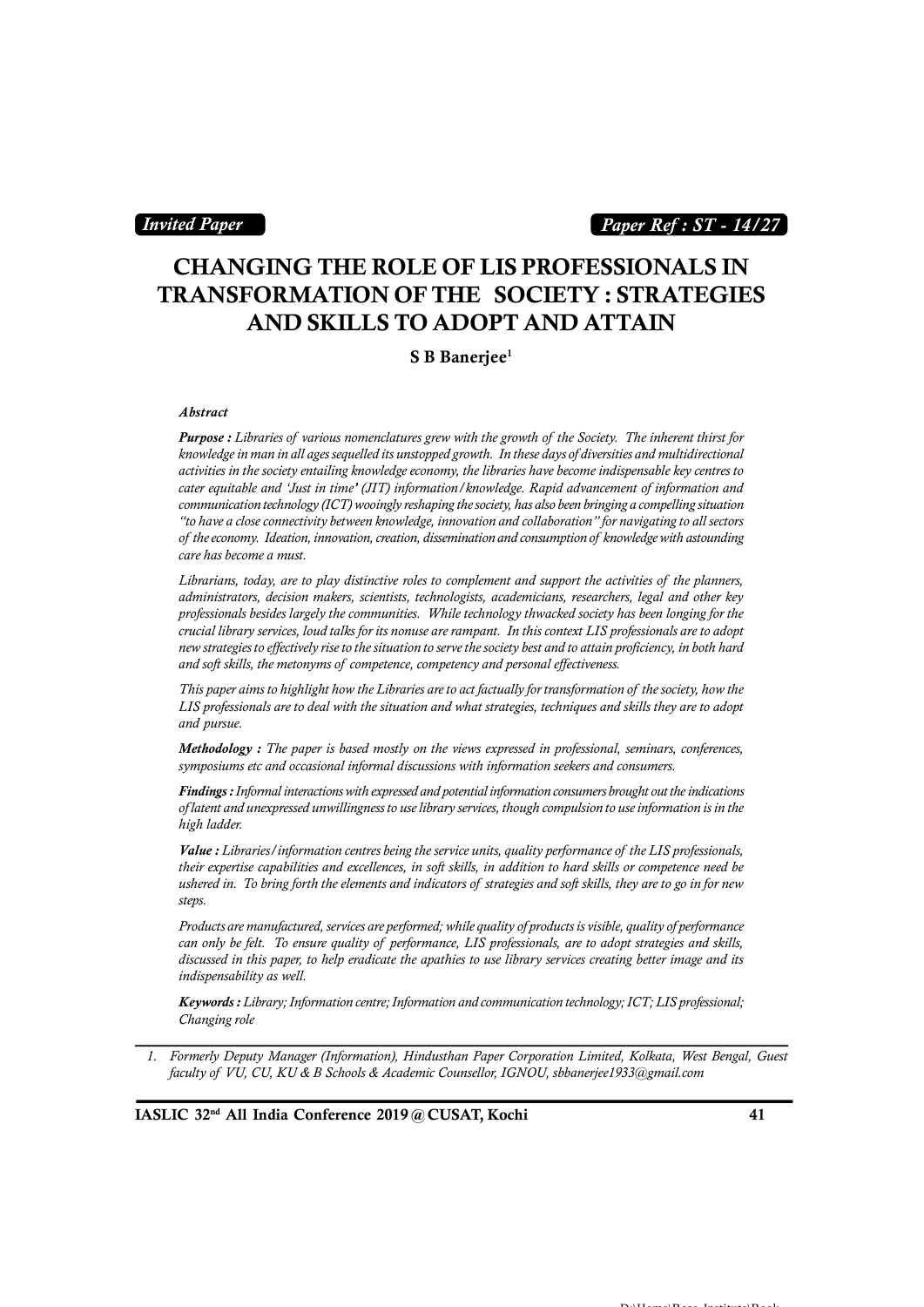*Paper Ref : ST - 14/4*

# **SKILL DEVELOPMENT PROGRAMMES OF LIBRARY PROFESSIONALS FOR RENDERING EFFECTIVE SERVICES TO THE USERS IN AN ENGINEERING COLLEGE LIBRARY IN THE CHANGING SCENARIO : A CASE STUDY**

**Subhra Banerjee1, Binod Bihari Das<sup>2</sup> and Moumita Ash<sup>3</sup>**

#### *Abstract*

*Purpose : The main purpose of this paper is to assess the usage of the resources of a college library through its various services provided by the library professionals who are being equipped through various skill development programmes. The Heritage Institute of Technology , Kolkata (HITK) library is treated as a sample for case study.*

*Methodology : All the data relating to HITK library have been collected from the HITK Newsletters, library records , Publications i.e. Know Your Library and HITK Library –a brief profile .Survey method also has been adopted through the feedback system from the users. Findings: All the data relating to HITK library have been collected from the HITK Newsletters, library*<br>*Findings: All the data relating to HITK library and HITK Library –a brief profile . Survey method also has*<br>*been ad* 

*Methodology : All the data relating to HITK library have been collected from the HITK Newsletters, library*<br>*records*, *Publications i.e. Know Your Library and HITK Library* –a *brief profile .Survey method also has*<br>*bee better utilization of its resources, its discipline and ambience with good organization of resources, its team been adopted through the feedback system from the users.*<br> **Findings:** This paper deals with the various skill development programmes of the library professionals of<br> *Heritage Institute of Technology (HITK) and the incre* **Findings:** This paper deals with the various skill development programmes of the library professionals of *Heritage Institute of Technology (HITK)* and the increase of usage of the library, development of its services, be *Conferences attended by library professionals; acted as Resource persons in Seminar/Refresher and Orientation courses ; presenting papers in National seminars; organising seminars/workshops on D-space, Koha and Libsys etc. Each library professionals has been engaged in imparting training to the new entrants on searching OPAC/WEB-OPAC, Institutional Repository and other e-resources in the Digital Library. Through these programmes the library professionals are acquiring competence and confidence in their work. On the other side, the library activities and newer services are publicized and popularized ; as a result, the usage of library services has been increased from 350 students /per day in 2006 to 1110 students /per day in 2018 in HITK library along with its digital library. The print and e-collections of the HITK library have been developed WEB-OPAC, Institutional Repository and other e-resources in the Digital Library. Through these*<br>programmes the library professionals are acquiring competence and confidence in their work. On the other<br>side, the library ac programmes the library professionals are acquiring competence and confidence in their work. On the other<br>side, the library activities and newer services are publicized and popularized; as a result, the usage of library<br>ser *library services. Originality: This stigital library. The print and e-collections of the HITK library have been developed*<br>*Within these twelve years. The development of collection*, *introduction of newer services and skill developments*<br>

*Technology , Kolkata (HITK) library relating to its skill development programmes, services and usage.*

*Keywords for staff members 1.e. equipped personnel have great impact on the popularity and usage of library services.*<br> *Originality: This study is an original work as this deals with primary data of the Heritage Institu Usage of HITK library services.*<br> **Originality:** This study is an original work as this deals with  $Technology$ , Kolkata (HITK) library relating to its skill develop<br> **Keywords**: Skill development programmes of HITK library.<br>
U *1. <i>Assistant Library, Usage of HITK library 1. <i>All ITK library* - collections and services, Usage of HITK library, Usage of HITK digital library<br>1. *Assistant Librarian, Heritage Institute of Technology, Kolkata,* 

- *2. Former Chief Librarian, Jadavpur University and Library Advisor, Heritage Institute of Technology, Kolkata, binodbihari.das@heritageit.edu*
- *3. Librarian, Vidyasagar College for Women, Kolkata, West Bengal, ashmoumita@gmail.com*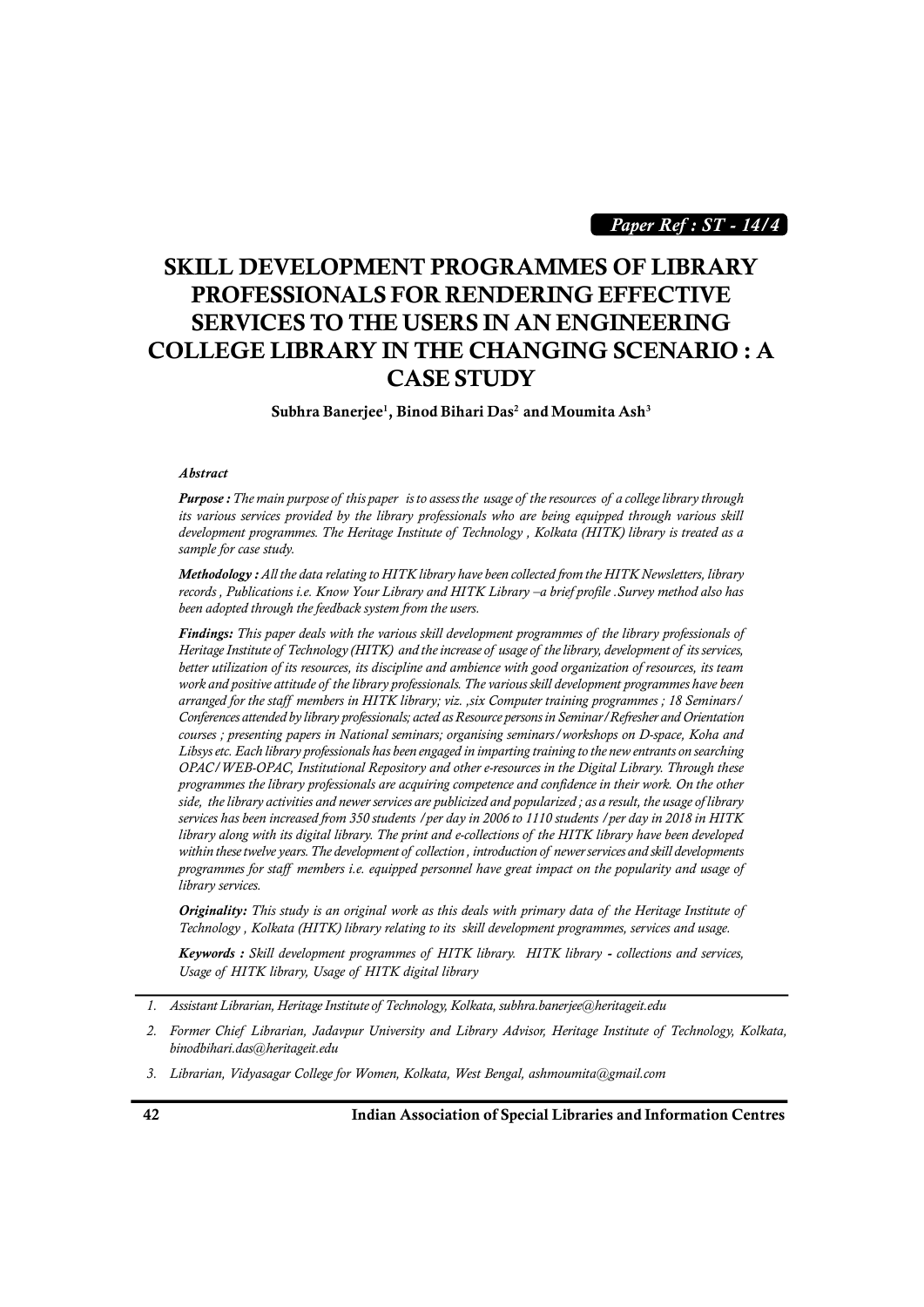*Paper Ref : ST - 14/10*

# **ATTITUDE AND SKILLS ON WEB 2.0 TECHNOLOGY AMONG LIBRARY PROFESSIONALS : A STUDY ON CHMK LIBRARY, UNIVERSITY OF CALICUT, KERALA**

**K G Sudhier<sup>1</sup> and S T Seena<sup>2</sup>**

*Abtract*

*Purpose : This paper investigates the attitude and skills of web 2.0 technology tools by library professionals <i>Abtract*<br>*Purpose : This paper investigates the attitude and skills of web 2.0 technology tools by library professionals*<br>in the CHMK library, University of Calicut, Kerala. The web has transformed the ways by which pe *search, find, use and communicate information. Web 2.0 application tools are the effective and interactive platform which in involves users in the development of the library services. It facilitate interactive information sharing, interoperability, user centered design, dynamic content, openness, and user participation.*

*The main objective of the study was to find out professionals' attitude and skills regarding integration of web 2.0 technologies in library operations and services.*

*Methodology : A survey based questionnaire method was used to collect data. The respondents chosen for the study consists of librarians, deputy librarians, assistant librarians, and library assistants in the university library. Total 65 questionnaires were distributed to the professionals and 58 were collected and analyzed.*

*Findings : The study revealed that university library professionals were mostly familiar with web 2.0 tools such as social networking sites (face book, twitter, etc.), blogs, instant messaging and wikis. Analysis also showed that the library professionals have a positive attitude towards the implementation of web 2.0 technologies in libraries. The paper concludes with the suggestions that adequate funds should be made available by the authorities for developments of ICT infrastructure and application of web 2.0 technology Findings : The study revealed that university library professionals were mostly familiar with web 2.0 tools* **such as social networking sites (face book, twitter, etc.), blogs, instant messaging and wikis. Analysis also s** *access, lack of time and lack of interest were mentioned by the librarians as some of the challenges in using web 2.0 tools. in the CHMK library of the university conversally, power failure, lack of facilities such as computers with internet*<br>access, lack of time and lack of interest were mentioned by the librarians as some of the challenges in

*Originality : This is a pioneer study to identify the attitude and skills on web 2.0 technology applications library professionals and the authorities to provide better service with the emerging technology applications. To explore the factors.*<br> **explore the factors:**<br> **explore the factors** affecting the university of Calicut. The outcome of the study would be useful for the university<br> *dibrary professionals and the authorities to provide comprehensive study should be conducted by including more universities. in the CHMK library of the university of Calicut. The outcome of the study would be useful for the university library professionals and the authorities to provide better service with the emerging technology applications.* 

 $\mathbf{D} \cdot \mathbf{H}$ 

*<sup>1.</sup> Assistant Professor, Department of Library & Information Science, Central University of Tamil Nadu, Thiruvarur, Tamil Nadu, kgsudhier@cutn.ac.in*

*<sup>2.</sup> Cataloguer, High Court of Kerala, Kochi, Ernakulam, Kerala, seenast@gmail.com*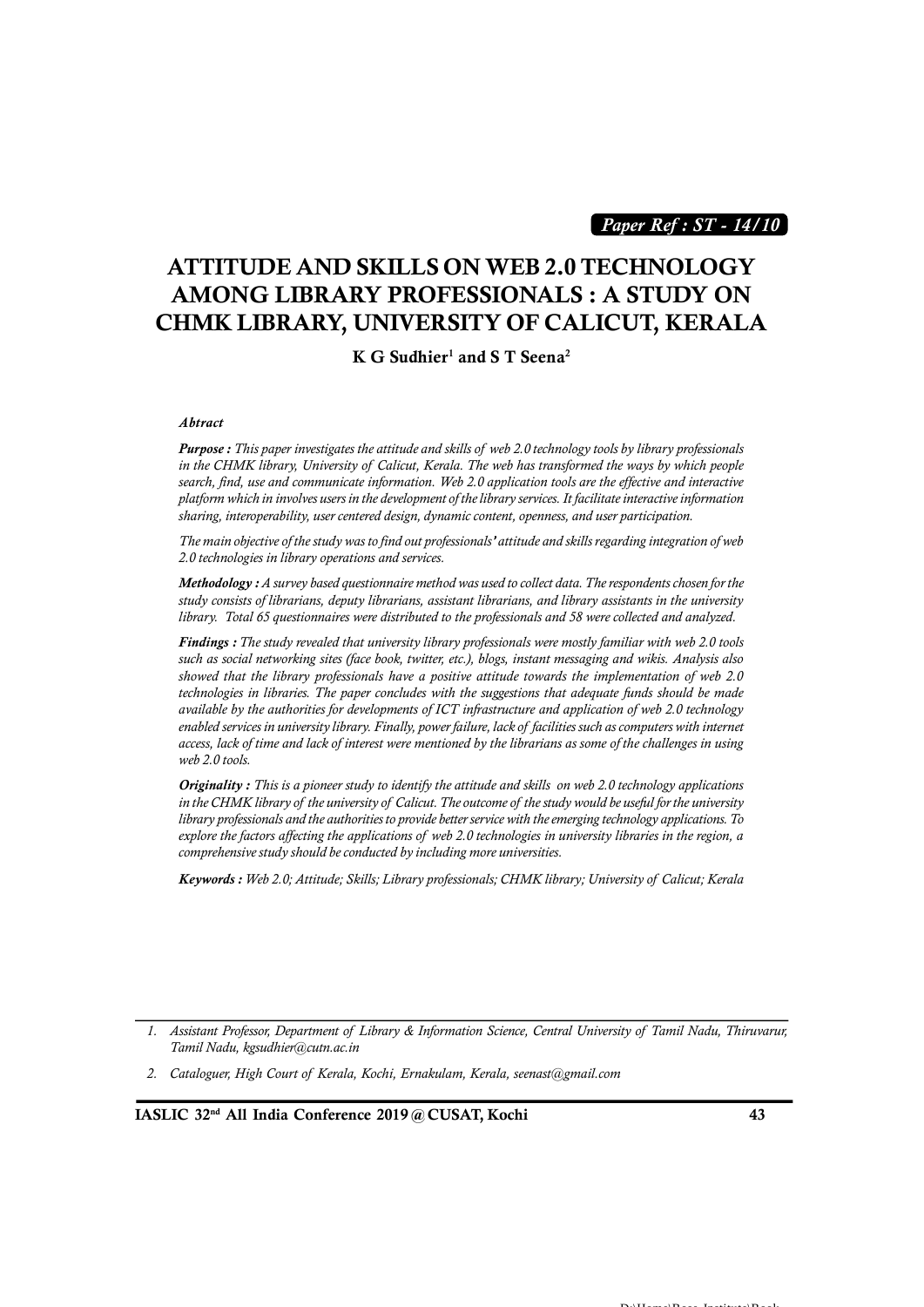*Paper Ref : ST - 14/34*

# **JOB DIARY AS A MODULE OF LIS EDUCATION FOR SKILL DEVELOPMENT WITH REFERENCE TO THE LIS EDUCATION IN ASSAM**

**Nirmal Ranjan Mazumdar1, Dipen Deka<sup>2</sup> and Sanjay Kumar Singh<sup>3</sup>**

#### *Abstract*

*Purpose : The Library and Information Science (LIS) is a skilled based profession. Without acquiring basic skill and competency, a better and a new age Library and Information services cannot be assured. Therefore, the LIS schools are always emphasizing on providing some practice based educations and trainings so that, a LIS graduate can be a good professional with self-confidence. During the LIS education basically theoretical aspects are given more emphasis in comparison to practical aspects. In BLISc/MLISc programme of LIS curriculum, a paper with evaluation and gradation is included in a few LIS schools which is purely practice skill and competency, a better and a new age Library and Information services cannot be assured. Therefore,*<br>*the LIS schools are always emphasizing on providing some practice based educations and trainings so that,*<br>*a L 'Job Diary' in LIS schools in Assam in general and its related issues in particular.*

*Methodology : LIS education in Assam has a glorious history as it has completed fifty years in 2016. Till date there are four universities in Assam where bachelor and master programme in LIS are offered in regular oriented in nature and is named as 'Job Diary'. The basic purpose of this study is to highlight the scope of*<br>'Job Diary' in LIS schools in Assam in general and its related issues in particular.<br>**Methodology** : LIS educat *diama level course in Assam in general and its related issues in particular.*<br>**Methodology** : LIS education in Assam has a glorious history as it has completed fifty years in 2016. Till date there are four universities in *being provided in regular mode. A survey has been conducted and the syllabus of those universities is being Methodology : LIS education in Assam has a gloric*<br>*date there are four universities in Assam where bachel*<br>*mode. The only state Open University in Assam ha.*<br>*diploma level course only. This study is based on the<br>being* 

*Findings : Job Diary is a self prepared manual by a student on the basis of the practical experiences gathered while working in a library for a short period preferably one week to two weeks. In this process, LIS students are deputed in groups to some selected developed/modern libraries/library and information centers and the students work under the guidance of the librarian of those particular libraries to have practical exposures of library management. After completion of the period, students prepare a manual which can be helpful in their Pindings*: Job Diary is a self prepared manual by a student on the basis of the practical experiences gathered while working in a library for a short period preferably one week to two weeks. In this process, LIS student *study reveals that LIS education in Assam has the provision of the 'Job Diary' and the students are mandatorily deputed in various institutions for this purpose. professional career. They are evaluated on the basis of their performance as well as their 'Job Diary'. The study reveals that LIS education in Assam has the provision of the 'Job Diary' and the students are mandatorily d* 

*Value : This paper proposes a model which can be implemented for conducting 'Job Diary' by a particular country.*

*Keywords : Library and Information Science; LIS education; LIS education- Assam; Job diary; LIS schools; Curriculum; Skill development*

- *1. Librarian, Pub Kamrup College, Baihata Chariali, Assam, nrmazumdar@gmail.com*
- *2. Assistant Professor, Department of Library & Information Science, Gauhati University, Guwahati, Assam, dipendeka@gauhati.ac.in*
- *3. Professor & Head, Department of Library & Information Science, Gauhati University, Guwahati, Assam, sksgu1@gauhati.ac.in*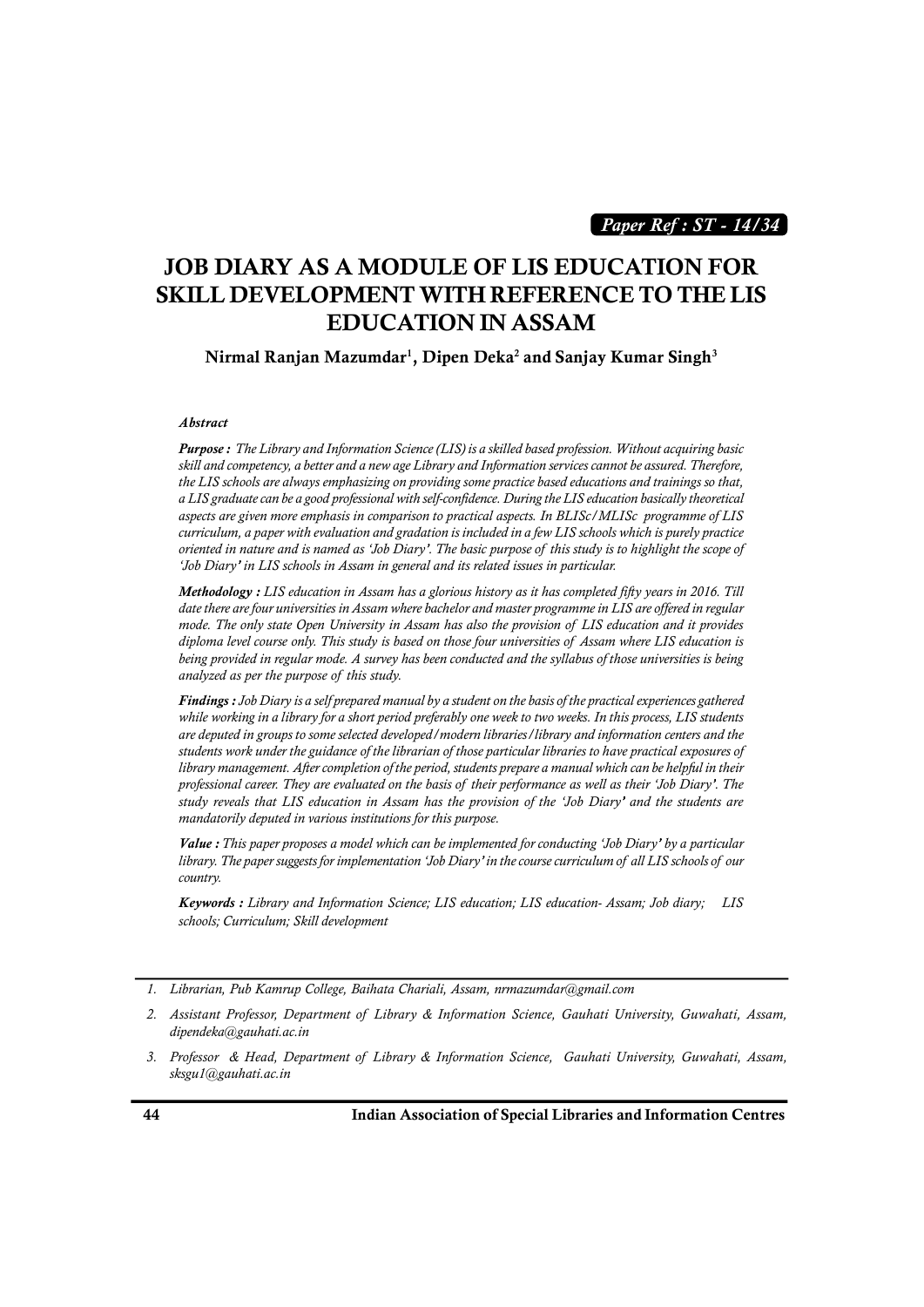### **SIG - 01 : SOCIAL SCIENCES INFORMATION**

### **THEME : PERFORMANCE APPRAISAL OF LIBRARIES / INFORMATION CENTRES**

### *Invited Paper*

### *Paper Ref : SIG - 01/24*

# **A FRAMEWORK FOR PERFORMANCE EVALUATION OF LIBRARIES/ INFORMATION CENTRES IN INDIA**

**Amitabha Chatterjee<sup>1</sup>**

#### *Abstract*

*Purpose : We often hear people expressing displeasure with their libraries as they are not satisfied with the services provided by them. Such experiences by users undoubtedly result in drop in footfall in libraries. To avoid such situation it is necessary to develop a mechanism of periodic performance evaluation in every library. Performance evaluation tries to compare 'what is' with 'what ought to be'. In the context of libraries/ information centres performance evaluation should aim at finding the current situation and then assessing how far the library/information centre is able to satisfy the objectives/goals/missions of the library/ information centre concerned.*

*The purpose of the paper is to develop a theoretical framework suitable for performance evaluation of libraries/information centres in our country.*

*Approach : The available literature on the theory and practice of performance evaluation, specially in the context of libraries/information centres, have been studied; hindrances in implementing a performance evaluation policy, specially in a developing country like ours, have been identified; and based on the same a* workable methodology of performance evaluation of libraries *l* information centres has been suggested. Since evaluation criteria and performance indicators are vital for effective performance evaluation work, effort has a *evaluation criteria and performance indicators are vital for effective performance evaluation work, effort has also been made to find such criteria and indictors which may be relevant for evaluating libraries/information centres.*

*centre is likely to bring out the weaknesses and shortcomings of the library/information centre and thereby help in improving the services rendered by it and thus arrest the decreasing footfall of users and justify the investment made to run the library/information centre. However, we cannot overrule the limitations. The Value : Implementation of the suggested methodology to evaluate the performance of a library/information centre is likely to bring out the weaknesses and shortcomings of the library/information centre and thereby help in centres – national libraries/information centres, public/community libraries/information centres, academic libraries/information centres, special libraries/information centres – and the results/feedback received should be used to further refine the same.*

*Keywords : Performance evaluation; Performance evaluation of libraries; Performance evaluation of Information Centres; Performance evaluation framework; Performance evaluation methodology; Performance evaluation criteria; Performance indicators.*

*1. Retired Professor, Department of Library & Information Science, Jadavpur University, Kolkata, West Bengal, chatterjeeamitabha@yahoo.co.in*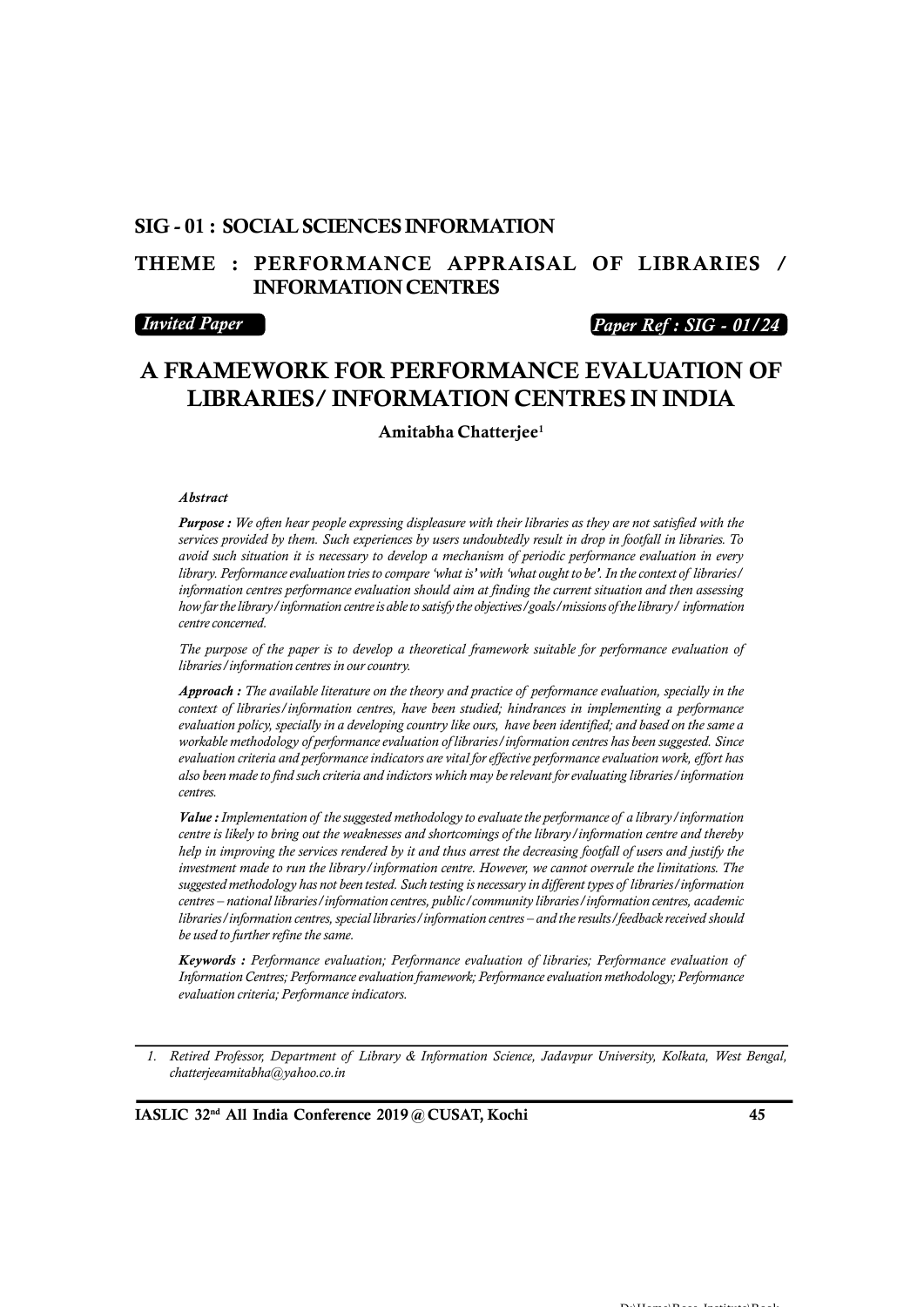### *Invited Paper*

### *Paper Ref : SIG - 01/26*

## **ACCREDITATION : THE BENCHMARK OF EXCELLENCE FOR INDIAN HIGHER EDUCATIONAL INSTITUTES WITH SPECIAL EMPHASIS TO LIBRARIES**

**Nitai Raychoudhury<sup>1</sup>**

*Abstract*

*Purpose : The key to harnessing India's demographic dividend is education. India's higher education system is the third largest in the world, next to the United States and China. Higher Education sector of India has witnessed a tremendous increase in the number of universities and colleges since independence. Higher Abstract*<br>**Purpose :** The key to harnessing India's demographic dividend is education. India's higher education system<br>is the third largest in the world, next to the United States and China. Higher Education sector of Ind *leads to an urgent requirement for new management methods such as performance measurement based on* **Purpose :** The key to harnessing India's demographic dividend is education. India's higher education system is the third largest in the world, next to the United States and China. Higher Education sector of India has witn *professionals engaged in HEI are now facing minor or major decision-making on quality management issues. Therefore, a need for guidelines, self-appraisal tools, real-world experience, etc. has emerged.*

*The higher education system in India is currently faced with many issues of concern relating to the accountability and quality assessment. HEI libraries are now being pressed for greater accountability and improved attention to quality so that they can provide meaningful support services to achieve quality in teaching, research and extension activities. Under these circumstances, the paper portrays the roles played by various statutory bodies The higher education system in India is currently faced with many issues of concern relating to the accountability*<br>and quality assessment. HEI libraries are now being pressed for greater accountability and improved atten *of accreditation process of higher education institutions in India. extension activities. Under these circumstances, the paper portrays the roles played by various statutory bodies*<br>in assessing the performances of HEI libraries. The study provides a clear view of the current State-of-the

*Approach : Accreditation is the way through which higher education institutions broadcast the quality of m* assessing the performances of HEI libraries. The study provides a clear view of the current State-of-the-Art of accreditation process of higher education institutions in India.<br>**Approach :** Accreditation is the way thr *institution must know where it stands and what its strengths and weakness are. In India, quality enhancement of higher education is achieved in two ways –i) Higher Education Institute undertakes self assessment procedure to judge its activities and services, ii) Accreditation by well-structured external agencies by means of Strength, Weaknesses, Opportunity and Challenges (SWOC) analysis and rating it on a pre-defined scale. It is proposed that HEI libraries' quality assurance approach should be supported by a meaningful and of higher education is achieved in two ways*  $-i$ *) Higher Education Institute undertakes self assessment*<br>procedure to judge its activities and services, ii) Accreditation by well-structured external agencies by means of<br> *India.*

comprehensive benchmark on quality indicators which needs to be developed to measure all aspects of library<br>operations keeping in mind the multi-dimensionality of differences that persists among HEI libraries in<br>India.<br>**Fi** *Findings : In India, accreditation for various disciplines of higher learning is overseen by respective autonomous national agencies, highlighting their governance, role and functions. The article has also portrayed the responsibility of international accreditation agencies in a global environment. Special emphasis has been given to identify the basic parameters of performance analysis of learning resource centres of the higher educational institutes with their status. national agencies, highlighting their governance, role and functions. The article has also portrayed the responsibility of international accreditation agencies in a global environment. Special emphasis has been given to i* 

*the aims and goals of the institute by identifying the strength and weakness in terms of infrastructure, services aiven to identify the basic parameters of performance analysis of learning resource centres of the higher educational institutes with their status.*<br>**Originality** : The accreditation of HEI will support the stakeholders *Originality* : The accreditation of HEI will support the stakeholders and patrons responsible for achieving the aims and goals of the institute by identifying the strength and weakness in terms of infrastructure, servi

*<sup>1.</sup> Librarian, City College, Kolkata, West Bengal, raychoudhuryn@gmail.com*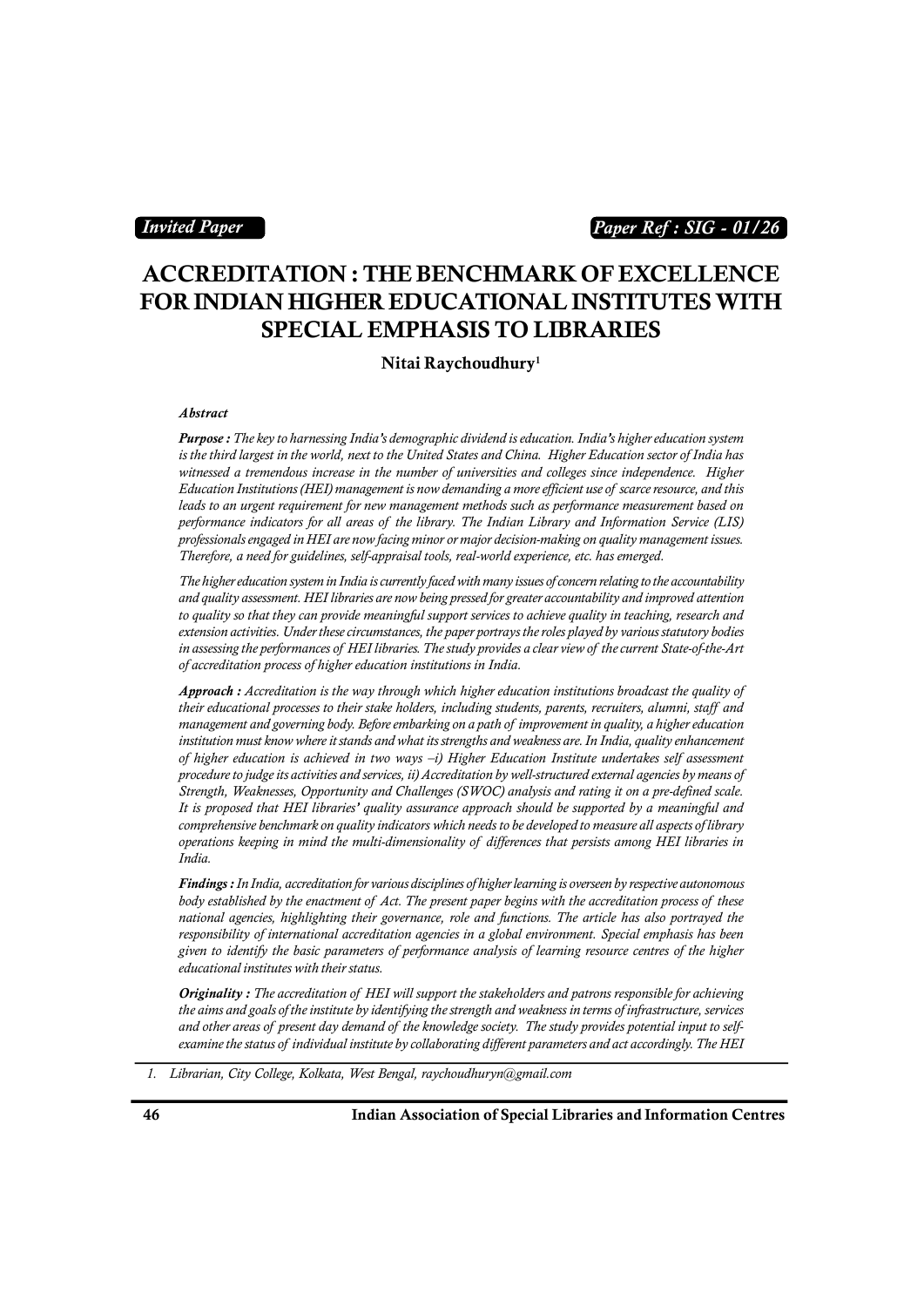*institutes may use this benchmark of excellence to better understand and compare the performance levels of different library systems in India. It helps higher education institutions to market their programmes nationally and internationally and promote as one of the premier and essential organ of the Higher Education System in India.*

*Keywords : Higher education; Accreditation process; Higher Education Institutes; HEI; Quality assurance; India*